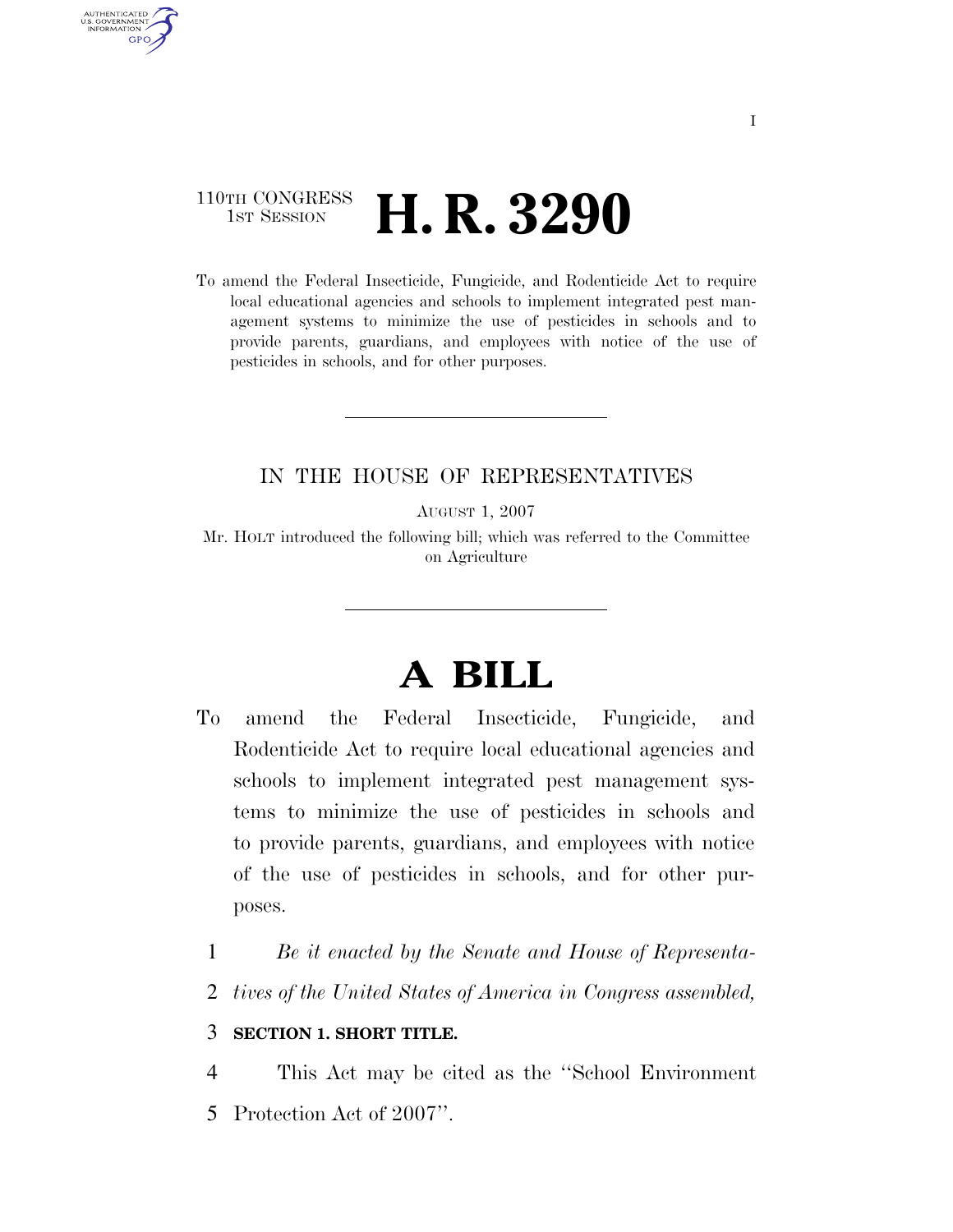#### **SEC. 2. FINDINGS.**

Congress finds that—

 (1) in 1992, the National Parent Teacher Asso- ciation passed a resolution calling for the reduced use of pesticides in schools and calling on policy- makers to consider all possible alternatives before using any pesticides; (2) the National Education Association and many other national public interest organizations have announced support for reducing or eliminating pesticide use in schools; (3) childhood cancer is continuing to increase at the alarming rate of 1 percent per year; (4) the overall incidence of childhood cancer in- creased 27 percent between 1991 and 2002, making cancer the leading cause of childhood death from disease; (5) approximately 6,500,000 (or nearly 9 per- cent of) children in the United States under the age of 18 have asthma, the most common chronic illness 21 in children, double the percentage who were reported to have the illness in 1980, and the incidence of asthma continues to rise; (6) children are more susceptible to hazardous

impacts from pesticides than are adults;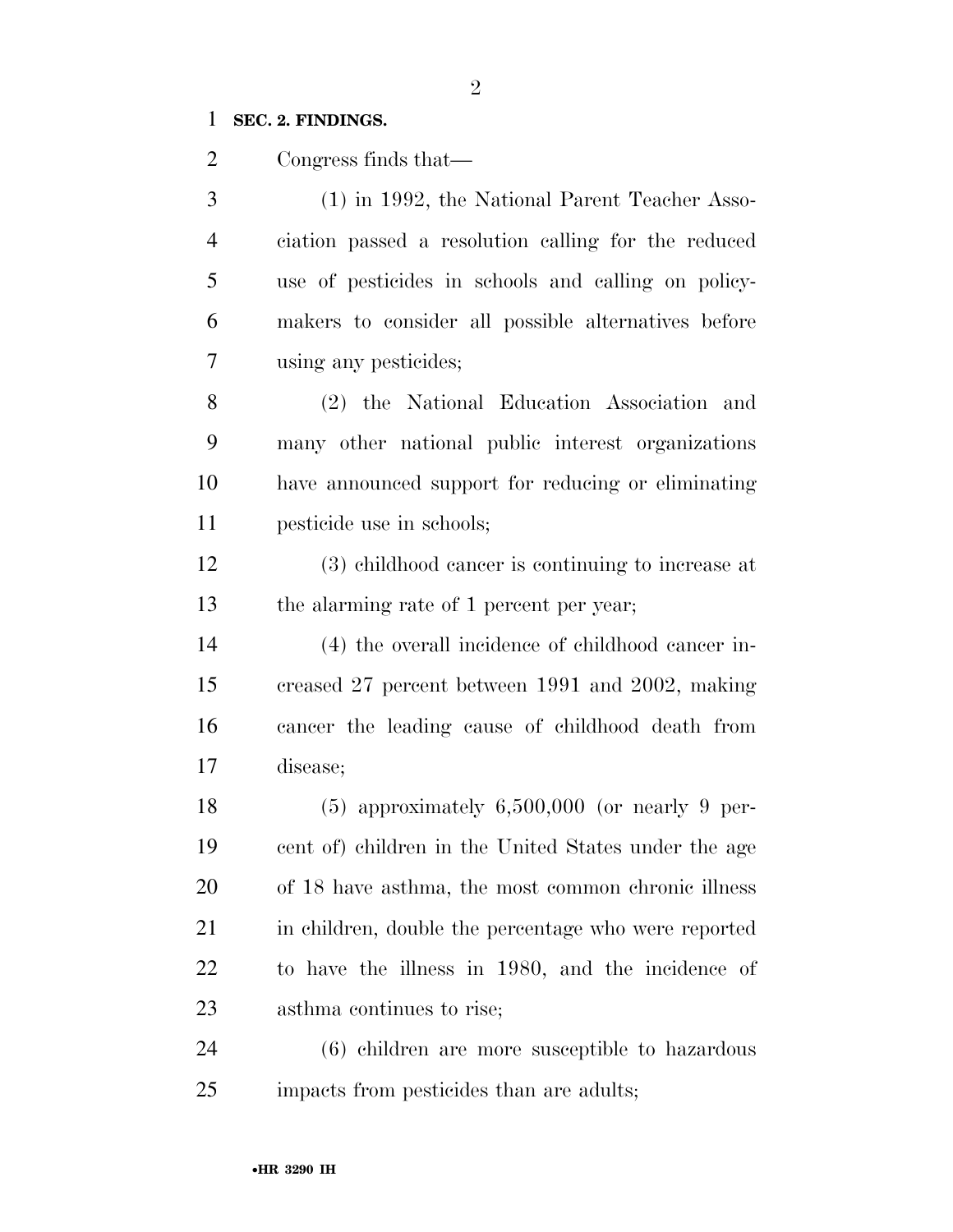| $\mathbf{1}$   | (7) numerous scientific studies have linked both     |
|----------------|------------------------------------------------------|
| $\overline{2}$ | cancer and asthma to pesticide exposure;             |
| 3              | (8) the Environmental Protection Agency has          |
| $\overline{4}$ | recommended the use of an integrated pest manage-    |
| 5              | ment system by local educational agencies, which     |
| 6              | emphasizes nonchemical ways of reducing pests,       |
| 7              | such as sanitation and maintenance;                  |
| 8              | $(9)$ integrated pest management—                    |
| 9              | (A) promotes nonchemical methods of pest             |
| 10             | prevention and management using least toxic          |
| 11             | pesticides after all other methods have been ex-     |
| 12             | hausted; and                                         |
| 13             | (B) requires a notification process by               |
| 14             | which each student, parent, guardian, staff          |
| 15             | member, and teacher shall be notified of a pes-      |
| 16             | ticide application;                                  |
| 17             | (10) parents and guardians have a right to           |
| 18             | know that there is an integrated pest management     |
| 19             | system in their children's schools;                  |
| 20             | (11) an integrated pest management system            |
| 21             | provides long-term health and economic benefits;     |
| 22             | and                                                  |
| 23             | (12) parents and guardians wish to and have a        |
| 24             | right to be notified in advance of any use of a pes- |
| 25             | ticide in their children's schools.                  |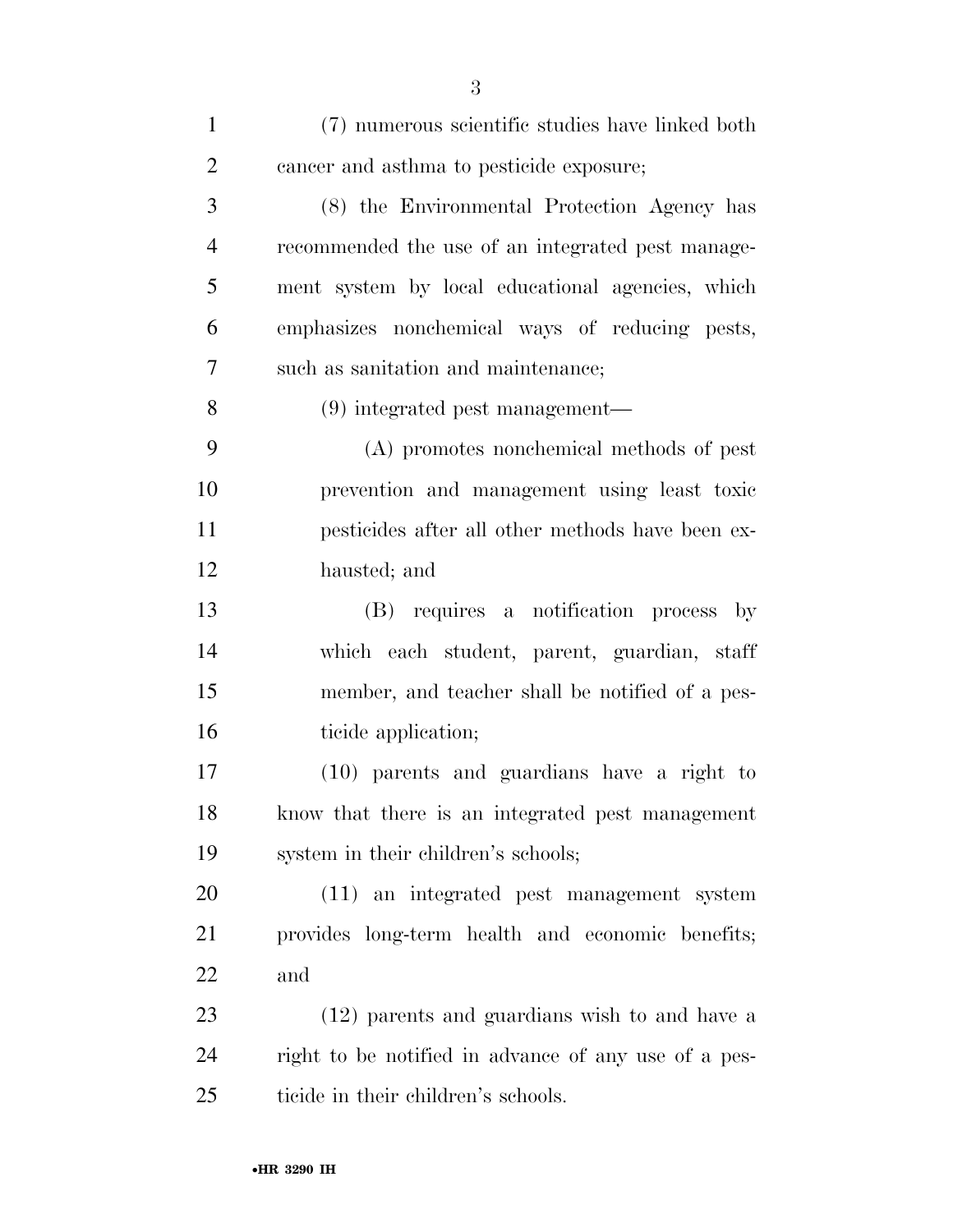| 1              | SEC. 3. INTEGRATED PEST MANAGEMENT SYSTEMS FOR          |
|----------------|---------------------------------------------------------|
| $\overline{2}$ | <b>SCHOOLS.</b>                                         |
| 3              | The Federal Insecticide, Fungicide, and Rodenticide     |
| $\overline{4}$ | Act is amended—                                         |
| 5              | $(1)$ by redesignating sections 34 and 35 (7)           |
| 6              | U.S.C. $136x$ , $136y$ as sections 35 and 36, respec-   |
| 7              | tively; and                                             |
| 8              | $(2)$ by inserting after section 33 (7 U.S.C.           |
| 9              | $136w-8$ ) the following:                               |
| 10             | "SEC. 34. INTEGRATED PEST MANAGEMENT SYSTEMS FOR        |
| 11             | <b>SCHOOLS.</b>                                         |
| 12             | "(a) DEFINITIONS.—In this section:                      |
| 13             | "(1) BOARD.—The term 'Board' means the Na-              |
| 14             | tional School Integrated Pest Management Advisory       |
| 15             | Board established under subsection (c).                 |
| 16             | "(2) CONTACT PERSON.—The term 'contact                  |
| 17             | person' means an individual who is—                     |
| 18             | "(A) knowledgeable about integrated pest                |
| 19             | management systems; and                                 |
| 20             | "(B) designated by a local educational                  |
| 21             | agency as the contact person under subsection           |
| 22             | (f).                                                    |
| 23             | "(3) CRACK AND CREVICE TREATMENT.—The                   |
| 24             | term 'crack and crevice treatment' means the appli-     |
| 25             | cation of small quantities of a pesticide in a building |
| 26             | into openings such as those commonly found at ex-       |
|                |                                                         |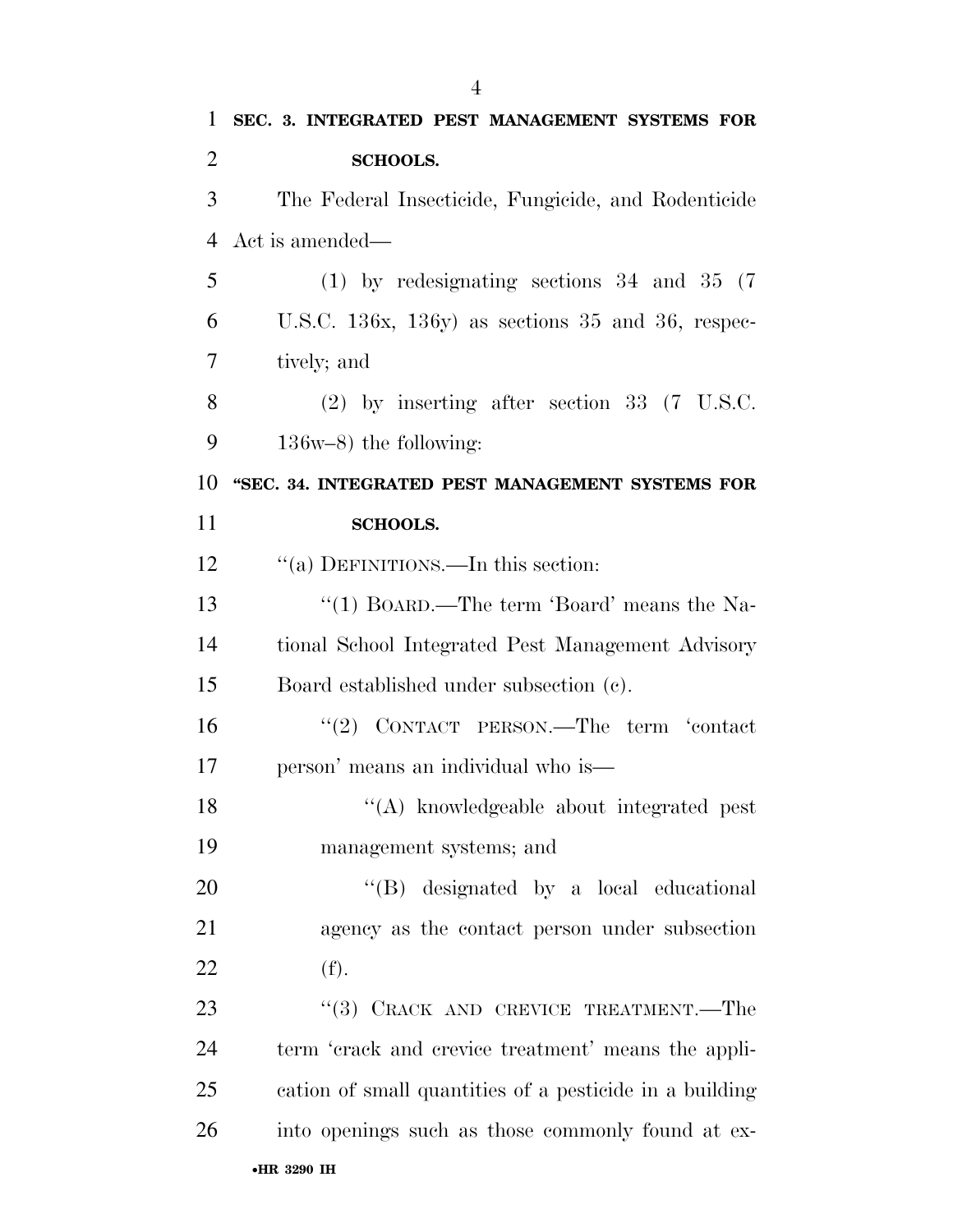| $\mathbf{1}$   | pansion joints, between levels of construction, and   |
|----------------|-------------------------------------------------------|
| 2              | between equipment and floors.                         |
| 3              | $\cdot$ (4) EMERGENCY.—The term 'emergency'           |
| $\overline{4}$ | means an urgent need to mitigate or eliminate a       |
| 5              | pest that threatens the health or safety of a student |
| 6              | or staff member.                                      |
| 7              | " $(5)$ FUND.—The term 'Fund' means the Inte-         |
| 8              | grated Pest Management Trust Fund established         |
| 9              | under subsection (1).                                 |
| 10             | "(6) INTEGRATED PEST MANAGEMENT<br>S <sub>YS</sub>    |
| 11             | TEM.—The term 'integrated pest management sys-        |
| 12             | tem' means a managed pest control system that—        |
| 13             | $\lq\lq$ eliminates or mitigates economic and         |
| 14             | health damage caused by pests;                        |
| 15             | $\lq\lq(B)$ uses—                                     |
| 16             | "(i) integrated methods;                              |
| 17             | "(ii) site or pest inspections;                       |
| 18             | "(iii) pest population monitoring;                    |
| 19             | "(iv) an evaluation of the need for                   |
| <b>20</b>      | pest control; and                                     |
| 21             | $\lq\lq$ (v) 1 or more pest control methods,          |
| 22             | including sanitation, structural repair, me-          |
| 23             | chanical and biological controls, other non-          |
| 24             | chemical methods, and (if nontoxic options)           |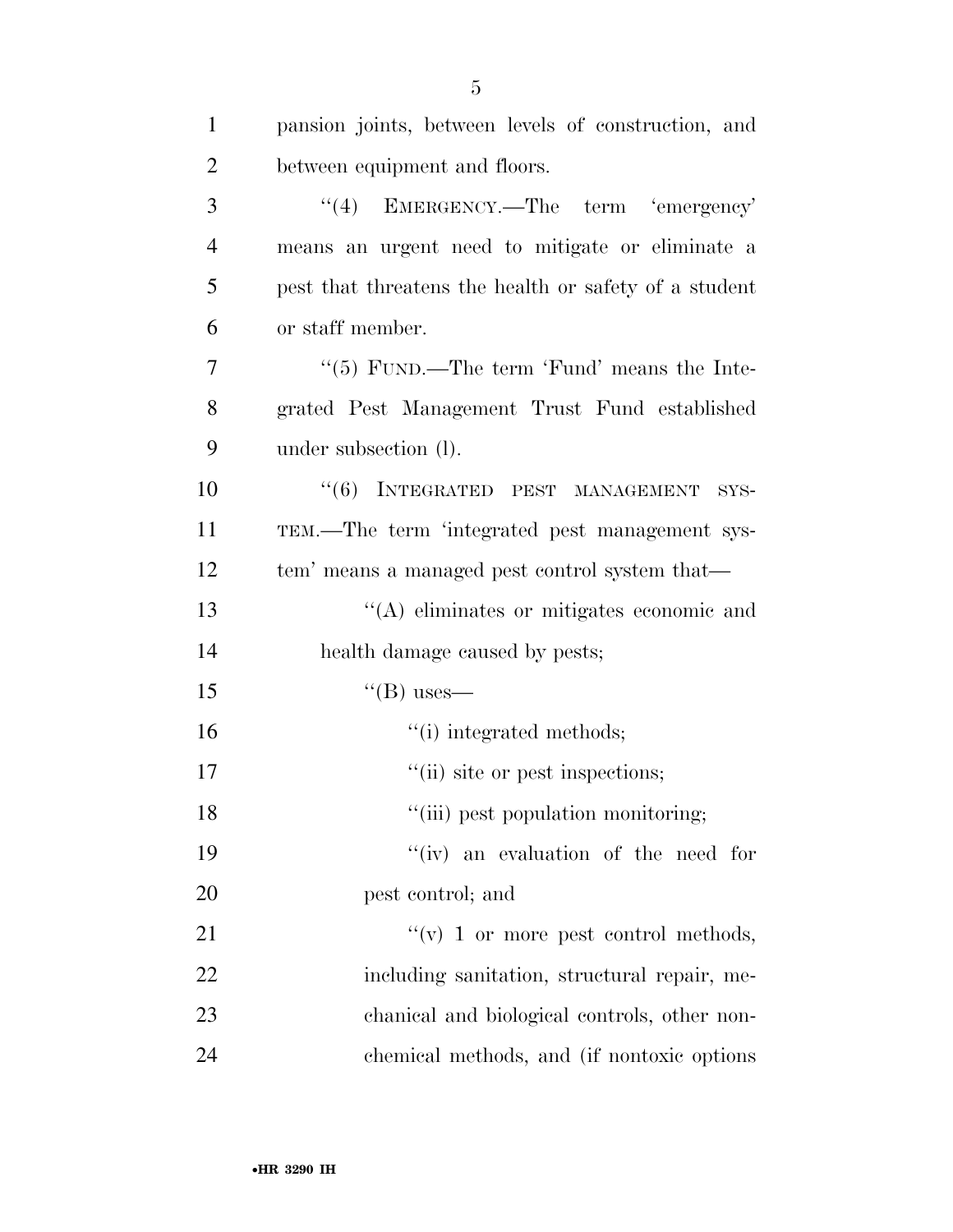| $\mathbf{1}$   | have been exhausted) least toxic pesticides; |
|----------------|----------------------------------------------|
| $\overline{2}$ | and                                          |
| 3              | $\lq\lq$ (C) minimizes—                      |
| $\overline{4}$ | "(i) the use of pesticides; and              |
| 5              | "(ii) the risk to human health and the       |
| 6              | environment associated with pesticide ap-    |
| 7              | plications.                                  |
| 8              | "(7) LEAST TOXIC PESTICIDES.—                |
| 9              | "(A) IN GENERAL.—The term 'least toxic       |
| 10             | pesticides' means—                           |
| 11             | "(i) boric acid and disodium                 |
| 12             | octoborate tetrahydrate;                     |
| 13             | $\lq(ii)$ silica gels;                       |
| 14             | "(iii) diatomaceous earth;                   |
| 15             | "(iv) nonvolatile insect and rodent          |
| 16             | baits in tamper resistant containers or for  |
| 17             | erack and crevice treatment only;            |
| 18             | $\lq($ v $\rq$ microbe-based insecticides;   |
| 19             | "(vi) botanical insecticides (not in-        |
| 20             | cluding synthetic pyrethroids) without toxic |
| 21             | synergists;                                  |
| 22             | "(vii) biological, living control agents;    |
| 23             | and                                          |
| 24             | "(viii) materials for which the inert        |
| 25             | ingredients are nontoxic and disclosed.      |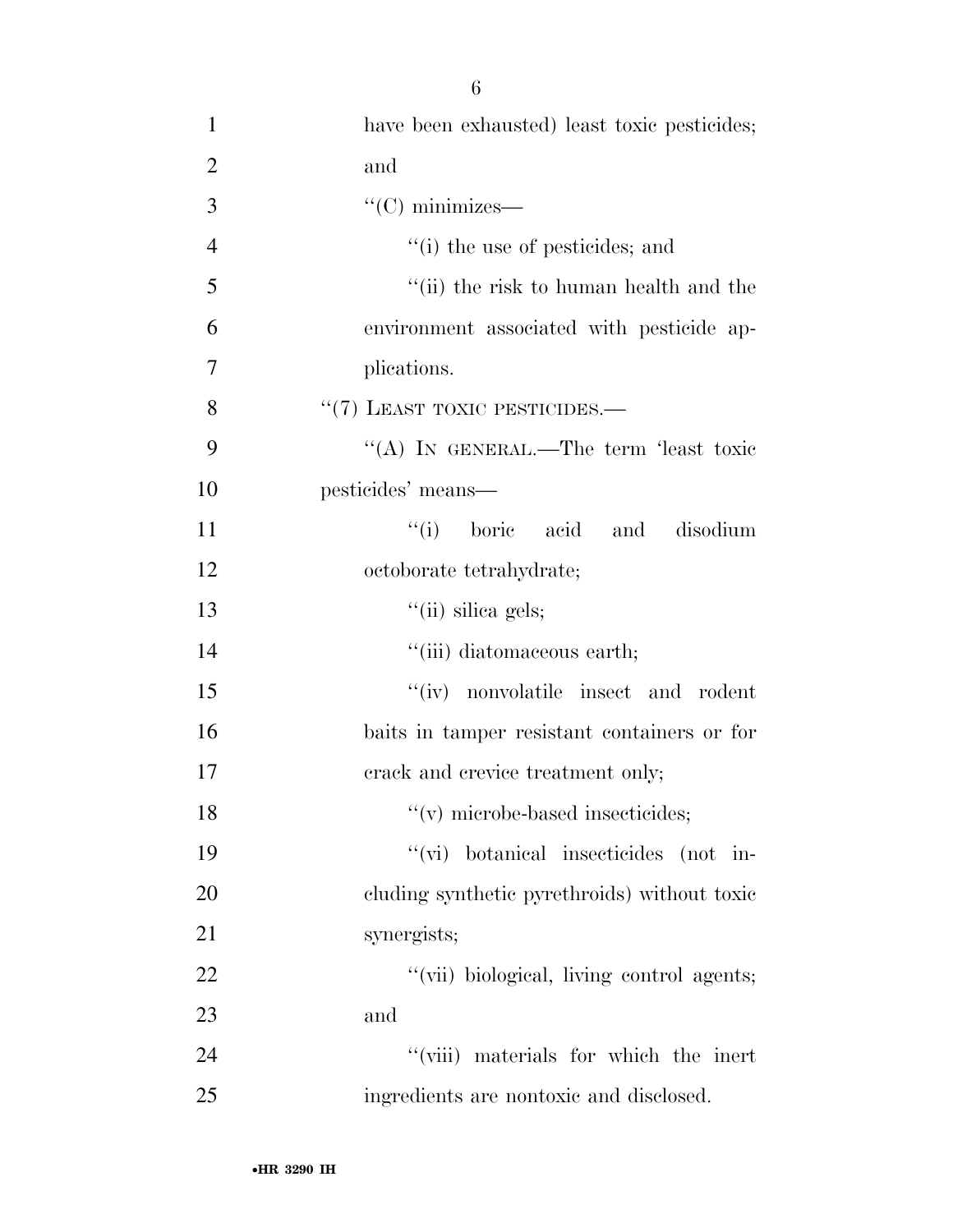| $\mathbf{1}$   | "(B) EXCLUSIONS.—The term 'least toxic              |
|----------------|-----------------------------------------------------|
| $\overline{2}$ | pesticides' does not include a pesticide that is    |
| 3              | determined by the Administrator to be an            |
| $\overline{4}$ | acutely or moderately toxic pesticide, car-         |
| 5              | cinogen, mutagen, teratogen, reproductive toxin,    |
| 6              | developmental neurotoxin, endocrine disrupter,      |
| $\overline{7}$ | or immune system toxin, and any application of      |
| 8              | the pesticide using a broadcast spray, dust,        |
| 9              | tenting, fogging, or baseboard spray applica-       |
| 10             | tion.                                               |
| 11             | "(8) LIST.—The term 'list' means the list of        |
| 12             | least toxic pesticides established under subsection |
| 13             | (d).                                                |
| 14             | "(9) LOCAL EDUCATIONAL AGENCY.—The term             |
| 15             | local educational agency' has the meaning given the |
| 16             | term in section 9101 of the Elementary and Sec-     |
| 17             | ondary Education Act of 1965.                       |
| 18             | $\lq(10)$ PERSON.—The term 'person' means—          |
| 19             | $\lq\lq$ an individual that attends, has chil-      |
| 20             | dren enrolled in, works at, or uses a school;       |
| 21             | $\lq\lq (B)$ a resident of a school district; and   |
| 22             | $\lq\lq$ (C) any other individual that may be af-   |
| 23             | fected by pest management activities of a           |
| 24             | school.                                             |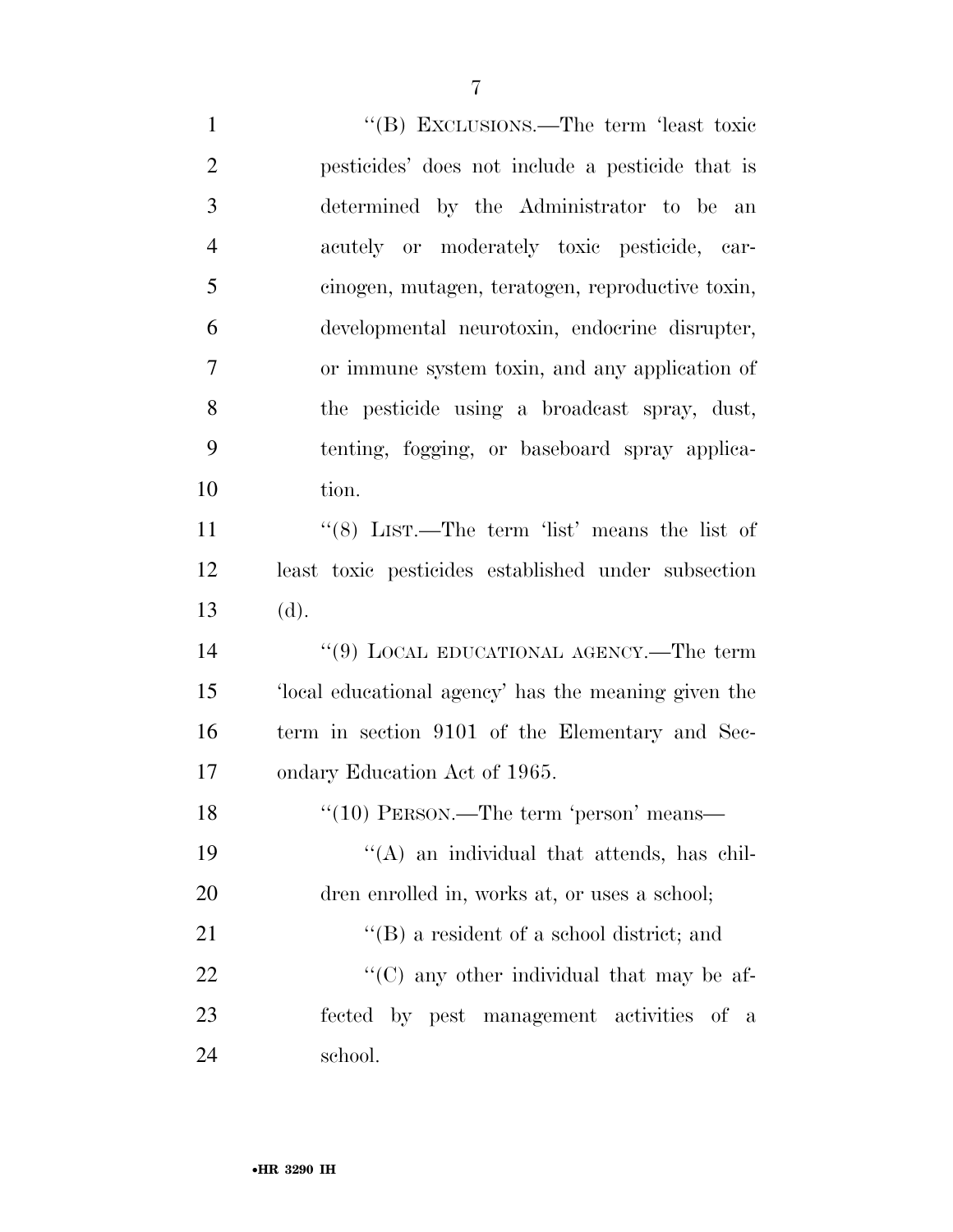| $\mathbf{1}$   | "(11) OFFICIAL.—The term 'official' means the      |
|----------------|----------------------------------------------------|
| $\overline{2}$ | official appointed by the Administrator under sub- |
| 3              | section (e).                                       |
| $\overline{4}$ | $\lq(12)$ PESTICIDE.—                              |
| 5              | "(A) IN GENERAL.—The term 'pesticide'              |
| 6              | means any substance or mixture of substances,      |
| 7              | including herbicides and bait stations, intended   |
| 8              | $for-$                                             |
| 9              | "(i) preventing, destroying, repelling,            |
| 10             | or mitigating any pest;                            |
| 11             | "(ii) use as a plant regulator, defo-              |
| 12             | liant, or desiceant; or                            |
| 13             | "(iii) use as a spray adjuvant such as             |
| 14             | a wetting agent or adhesive.                       |
| 15             | "(B) EXCLUSION.—The term 'pesticide'               |
| 16             | does not include antimicrobial agents (other       |
| 17             | than triclosan) such as disinfectants or deodor-   |
| 18             | izers used for cleaning products.                  |
| 19             | "(13) SCHOOL.—The term 'school' means a            |
| 20             | school that—                                       |
| 21             | "(A) is a public school or is receiving Fed-       |
| 22             | eral funding; and                                  |
| 23             | "(B) is—                                           |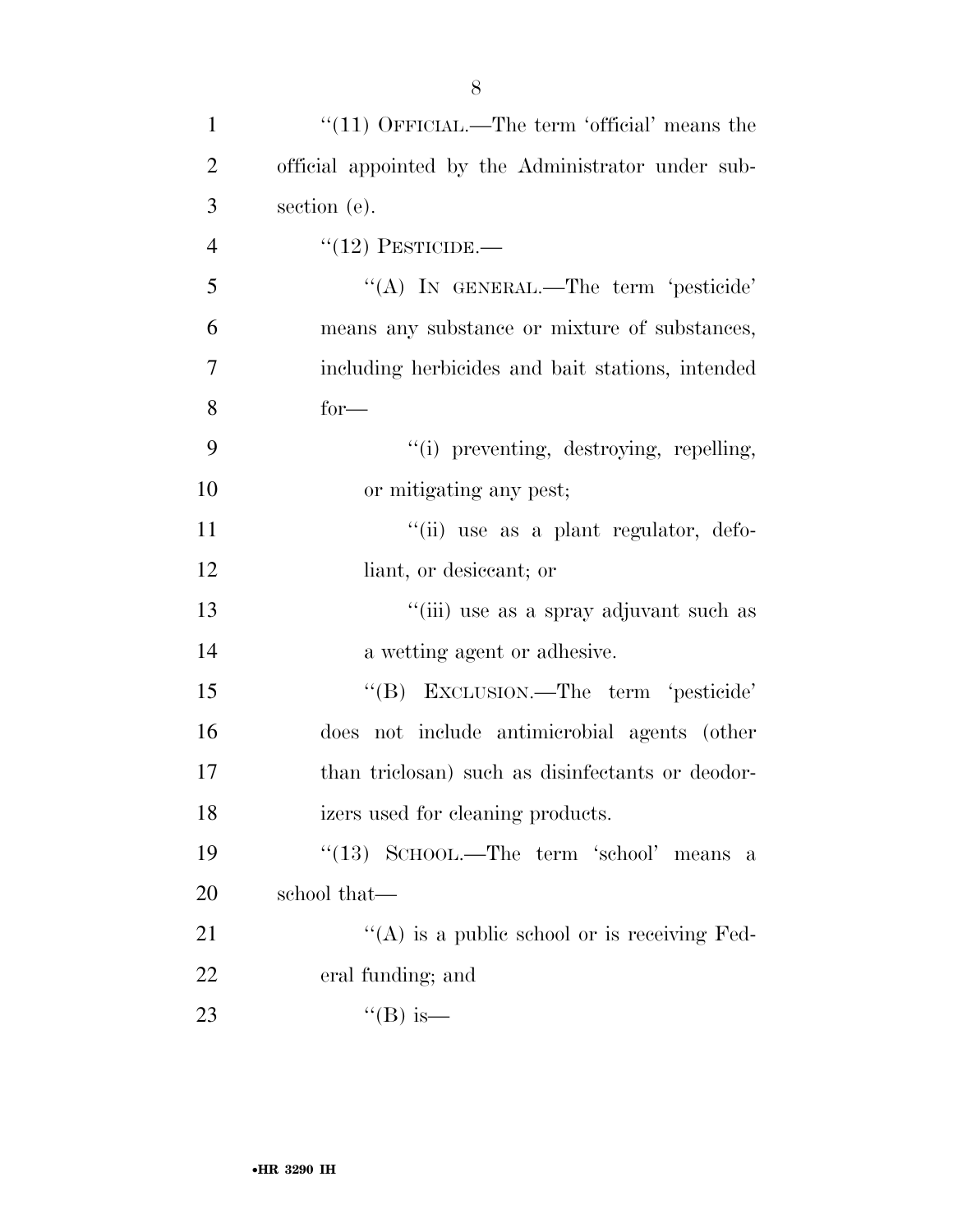| $\mathbf{1}$   | "(i) an elementary school (as defined              |
|----------------|----------------------------------------------------|
| $\overline{2}$ | in section 9101 of the Elementary and              |
| 3              | Secondary Education Act of 1965);                  |
| $\overline{4}$ | "(ii) a secondary school (as defined in            |
| 5              | section $9101$ of that Act); or                    |
| 6              | $\lq\lq$ a kindergarten or nursery school.         |
| 7              | $``(14)$ SCHOOL GROUNDS.—                          |
| 8              | "(A) IN GENERAL.—The term 'school                  |
| 9              | grounds' means the area outside of the school      |
| 10             | buildings controlled, managed, or owned by the     |
| 11             | school or school district.                         |
| 12             | "(B) INCLUSIONS.—The term 'school                  |
| 13             | grounds' includes a lawn, playground, sports       |
| 14             | field, and any other property or facility con-     |
| 15             | trolled, managed, or owned by a school.            |
| 16             | $``(15)$ SPACE SPRAYING.—                          |
| 17             | "(A) IN GENERAL.—The term 'space                   |
| 18             | spraying' means application of a pesticide by      |
| 19             | discharge into the air throughout an inside        |
| 20             | area.                                              |
| 21             | "(B) INCLUSION.—The term 'space spray-             |
| 22             | ing' includes the application of a pesticide using |
| 23             | a broadcast spray, dust, tenting, or fogging.      |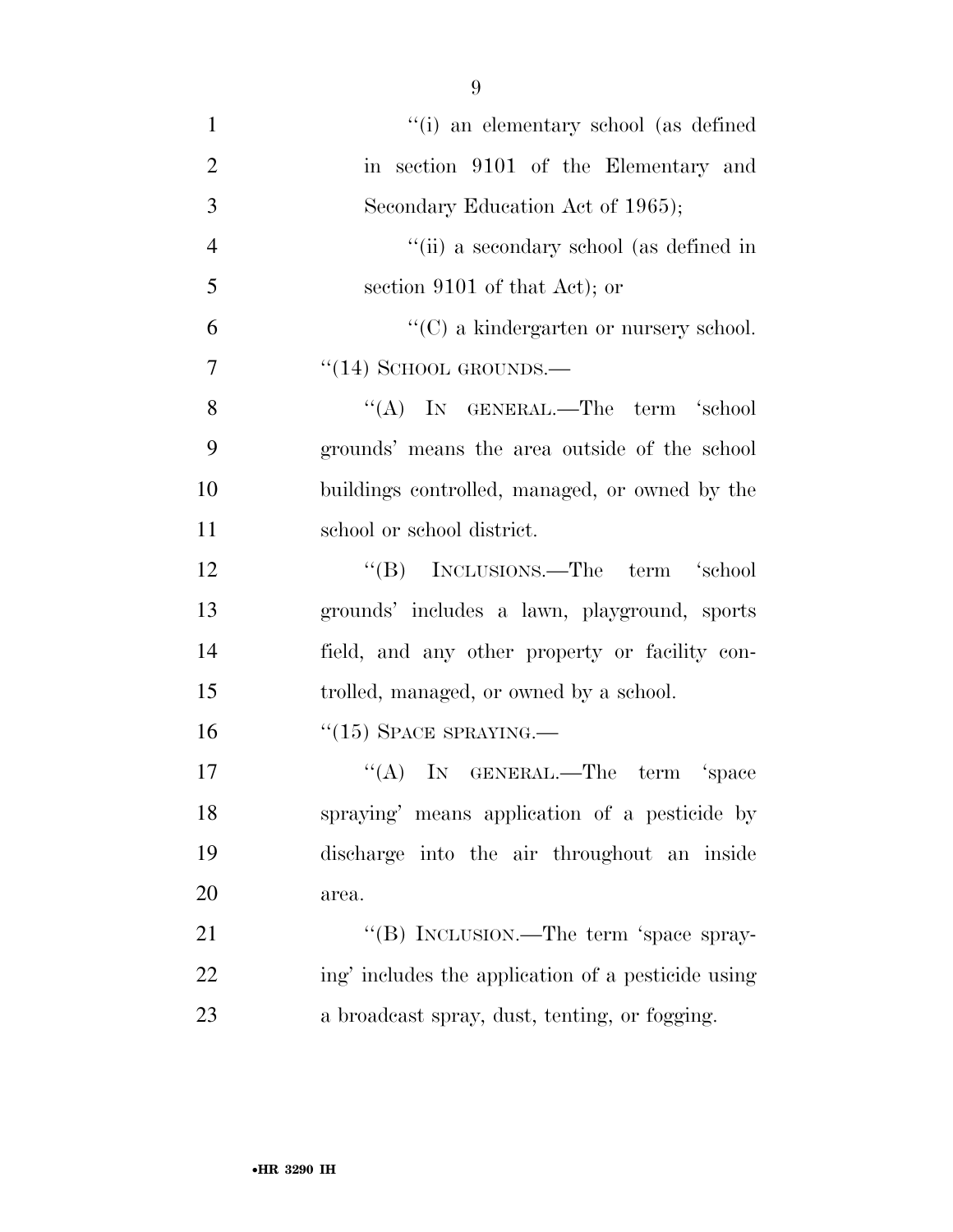| $\mathbf{1}$   | "(C) EXCLUSION.—The term 'space spray-              |
|----------------|-----------------------------------------------------|
| $\overline{2}$ | ing' does not include crack and crevice treat-      |
| 3              | ment.                                               |
| $\overline{4}$ | $``(16)$ STAFF MEMBER.—                             |
| 5              | "(A) IN GENERAL.—The term 'staff mem-               |
| 6              | ber' means an employee of a school or local         |
| 7              | educational agency.                                 |
| 8              | "(B) INCLUSIONS.—The term 'staff mem-               |
| 9              | ber' includes an administrator, teacher, and        |
| 10             | other person that is regularly employed by a        |
| 11             | school or local educational agency.                 |
| 12             | $\lq\lq C)$ EXCLUSIONS.—The term 'staff mem-        |
| 13             | ber' does not include—                              |
| 14             | "(i) an employee hired by a school,                 |
| 15             | local educational agency, or State to apply         |
| 16             | a pesticide; or                                     |
| 17             | "(ii) a person assisting in the applica-            |
| 18             | tion of a pesticide.                                |
| 19             | "(17) STATE EDUCATIONAL AGENCY.—The                 |
| 20             | term 'State educational agency' has the meaning     |
| 21             | given the term in section 9101 of the Elementary    |
| 22             | and Secondary Education Act of 1965.                |
| 23             | "(18) UNIVERSAL NOTIFICATION.—The term              |
| 24             | 'universal notification' means notice provided by a |
| 25             | local educational agency or school to-              |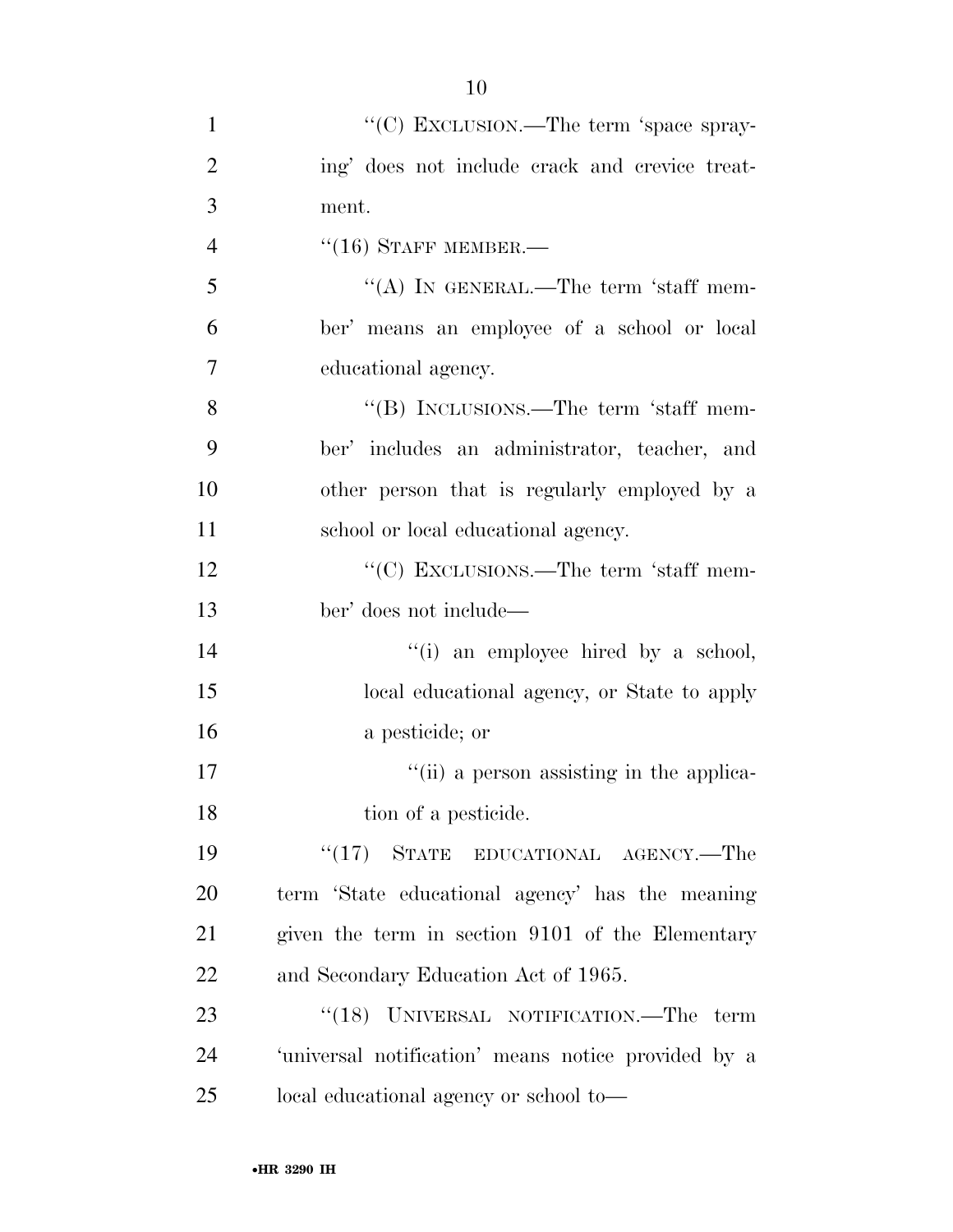| $\mathbf{1}$   | $\lq\lq(A)$ all parents or guardians of children       |
|----------------|--------------------------------------------------------|
| $\overline{2}$ | attending the school; and                              |
| 3              | "(B) staff members of the school or local"             |
| $\overline{4}$ | educational agency.                                    |
| 5              | "(b) INTEGRATED PEST MANAGEMENT SYSTEMS.-              |
| 6              | " $(1)$ IN GENERAL.—The Administrator, in con-         |
| 7              | sultation with the Secretary of Education, shall es-   |
| 8              | tablish a National School Integrated Pest Manage-      |
| 9              | ment Advisory System to develop and update uni-        |
| 10             | form standards and criteria for implementing inte-     |
| 11             | grated pest management systems in schools.             |
| 12             | "(2) IMPLEMENTATION.—Not later than<br>- 18            |
| 13             | months after the date of enactment of this sub-        |
| 14             | section, each local educational agency of a school     |
| 15             | district shall develop and implement in each of the    |
| 16             | schools in the school district an integrated pest man- |
| 17             | agement system that complies with this section.        |
| 18             | "(3) STATE PROGRAMS.—If, on the date of en-            |
| 19             | actment of this section, a State maintains an inte-    |
| 20             | grated pest management system that meets the           |
| 21             | standards and criteria established under paragraph     |
| 22             | (1) (as determined by the Board), a local edu-         |
| 23             | cational agency in the State may continue to imple-    |
| 24             | ment the system in a school or in the school district  |
| 25             | in accordance with paragraph $(2)$ .                   |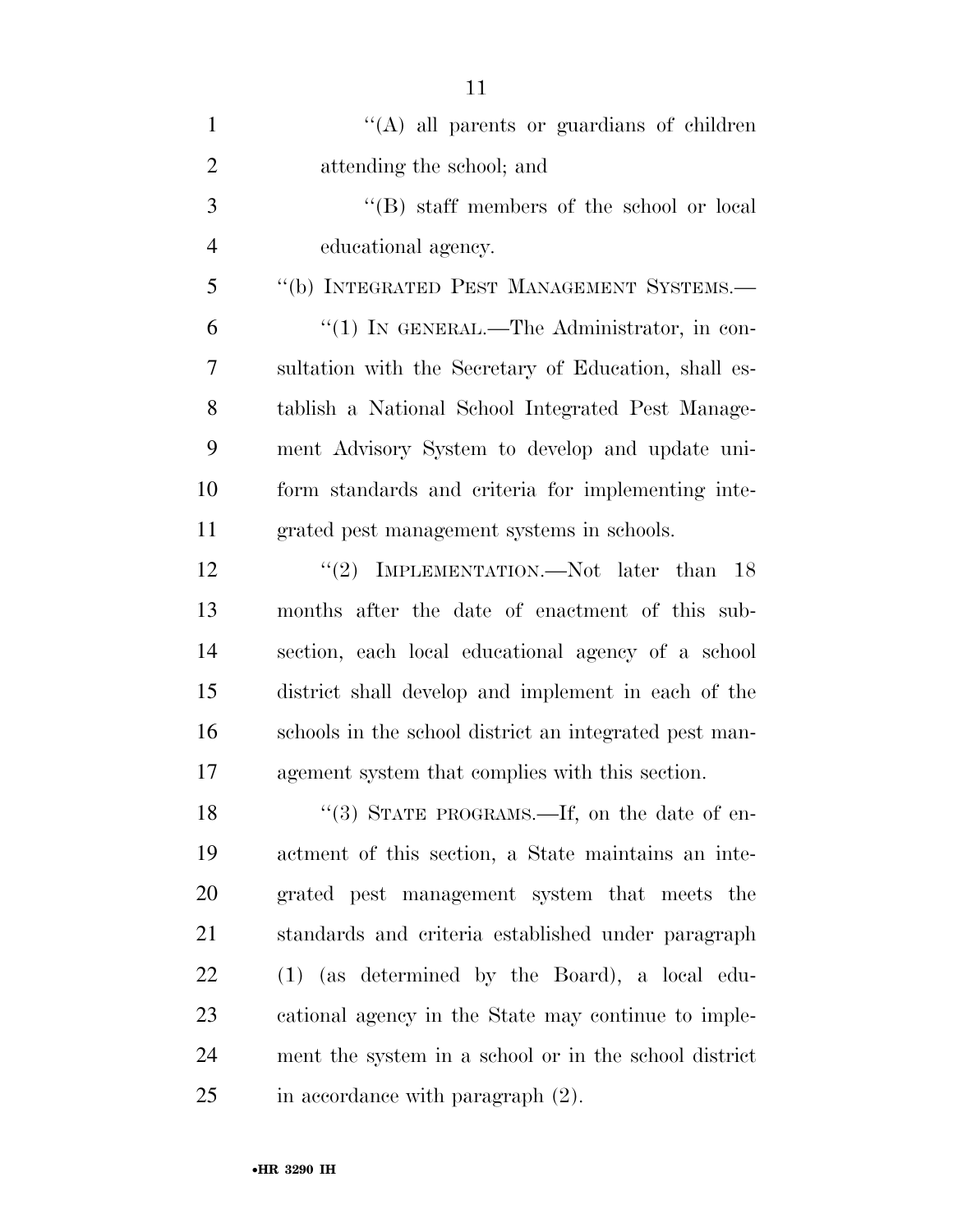| $\mathbf{1}$   | "(4) APPLICATION TO SCHOOLS AND SCHOOL                    |
|----------------|-----------------------------------------------------------|
| $\overline{2}$ | GROUNDS.—The requirements of this section that            |
| 3              | apply to a school, including the requirement to im-       |
| $\overline{4}$ | plement an integrated management system, apply to         |
| 5              | pesticide application in a school building and on the     |
| 6              | school grounds.                                           |
| 7              | $\cdot\cdot$ (5) APPLICATION OF PESTICIDES<br><b>WHEN</b> |
| 8              | SCHOOLS IN USE.—A school shall prohibit—                  |
| 9              | "(A) the application of a pesticide when a                |
| 10             | school or a school ground is occupied or in use;          |
| 11             | or                                                        |
| 12             | "(B) the use of an area or room treated by                |
| 13             | a pesticide, other than a least toxic pesticide,          |
| 14             | during the 24-hour period beginning at the end            |
| 15             | of the treatment.                                         |
| 16             | "(c) NATIONAL SCHOOL INTEGRATED PEST MAN-                 |
| 17             | AGEMENT ADVISORY BOARD.                                   |
| 18             | $\lq(1)$ IN GENERAL.—The Administrator, in con-           |
| 19             | sultation with the Secretary of Education, shall es-      |
| 20             | tablish a National School Integrated Pest Manage-         |
| 21             | ment Advisory Board to-                                   |
| 22             | $\lq\lq$ establish uniform standards and cri-             |
| 23             | teria for developing integrated pest manage-              |
| 24             | ment systems and policies in schools;                     |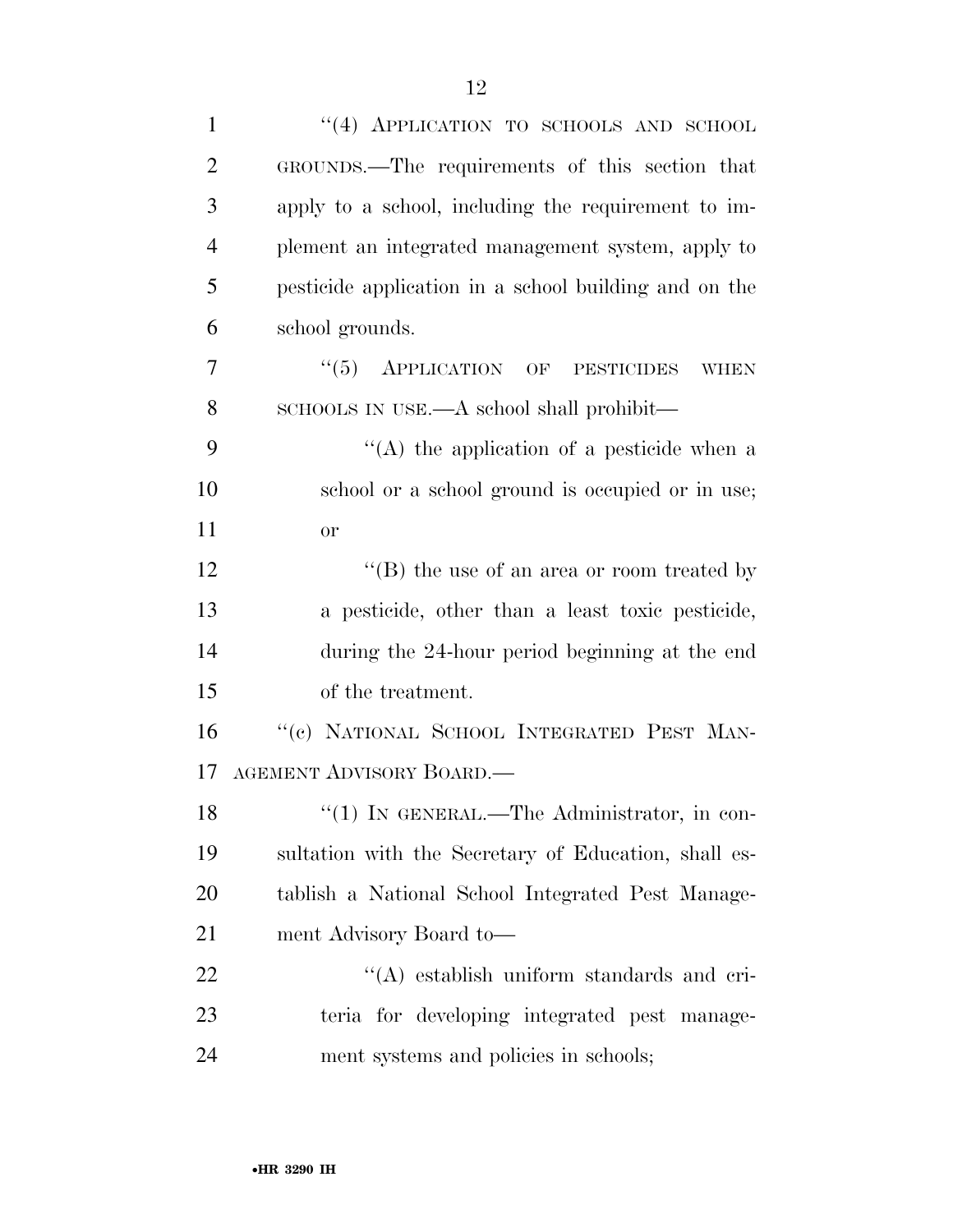| $\mathbf{1}$   | "(B) develop standards for the use of least          |
|----------------|------------------------------------------------------|
| $\overline{2}$ | toxic pesticides in schools; and                     |
| 3              | $\lq\lq$ (C) advise the Administrator on any other   |
| $\overline{4}$ | aspects of the implementation of this section.       |
| 5              | "(2) COMPOSITION OF BOARD.—The Board                 |
| 6              | shall be composed of 12 members and include 1 rep-   |
| 7              | resentative from at least 8 of the following groups: |
| 8              | $\lq\lq$ Parents.                                    |
| 9              | "(B) Public health care professionals.               |
| 10             | $\lq\lq$ (C) Medical professionals.                  |
| 11             | "(D) State integrated pest management                |
| 12             | system coordinators.                                 |
| 13             | "(E) Independent integrated pest manage-             |
| 14             | ment specialists that have carried out school in-    |
| 15             | tegrated pest management programs.                   |
| 16             | "(F) Environmental advocacy groups.                  |
| 17             | " $(G)$ Children's health advocacy groups.           |
| 18             | "(H) Trade organization for pest control             |
| 19             | operators.                                           |
| 20             | $\lq\lq$ (I) Teachers and staff members.             |
| 21             | $\lq\lq(J)$ School maintenance staff.                |
| 22             | $\lq\lq(K)$ School administrators.                   |
| 23             | $\lq\lq$ (L) School board members.                   |
| 24             | "(3) APPOINTMENT.—Not later than 180 days            |
| 25             | after the date of enactment of this section, the Ad- |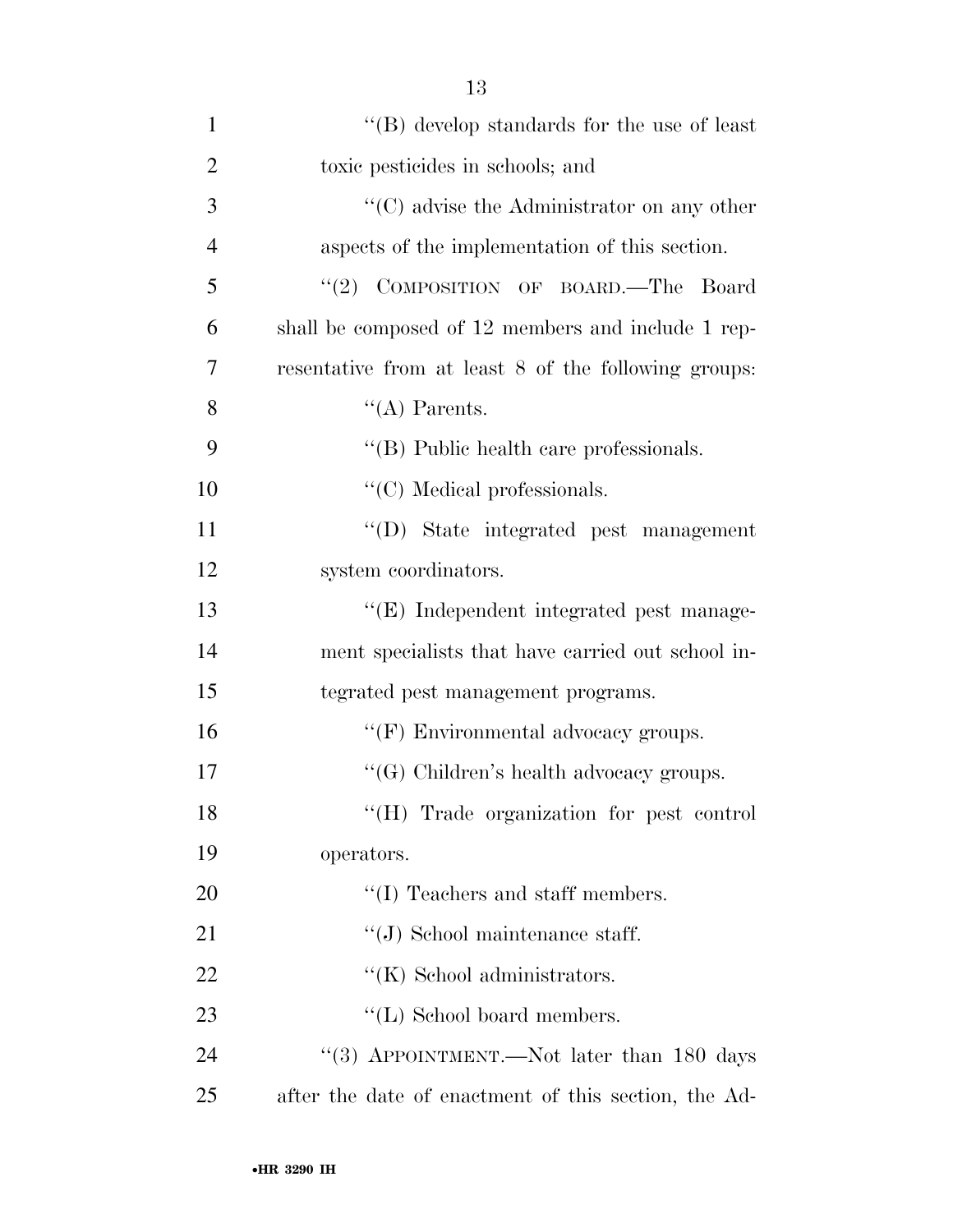| $\mathbf{1}$   | ministrator shall appoint members of the Board         |
|----------------|--------------------------------------------------------|
| $\overline{2}$ | from nominations received from Parent Teacher As-      |
| 3              | sociations, school districts, States, and other inter- |
| $\overline{4}$ | ested persons and organizations.                       |
| 5              | $``(4)$ TERM.—                                         |
| 6              | "(A) IN GENERAL.— $A$ member of the                    |
| $\overline{7}$ | Board shall serve for a term of 5 years, except        |
| 8              | that the Administrator may shorten the terms           |
| 9              | of the original members of the Board in order          |
| 10             | to provide for a staggered term of appointment         |
| 11             | for all members of the Board.                          |
| 12             | "(B) CONSECUTIVE TERMS.—Subject to                     |
| 13             | subparagraph $(C)$ , a member of the Board shall       |
| 14             | not serve consecutive terms unless the term of         |
| 15             | the member has been reduced by the Adminis-            |
| 16             | trator.                                                |
| 17             | "(C) MAXIMUM TERM.—In no event may a                   |
| 18             | member of the Board serve for more than 6              |
| 19             | consecutive years.                                     |
| 20             | "(5) MEETINGS.—The Administrator shall con-            |
| 21             | vene-                                                  |
| 22             | $\lq\lq$ an initial meeting of the Board not           |
| 23             | later than 60 days after the appointment of the        |
| 24             | members; and                                           |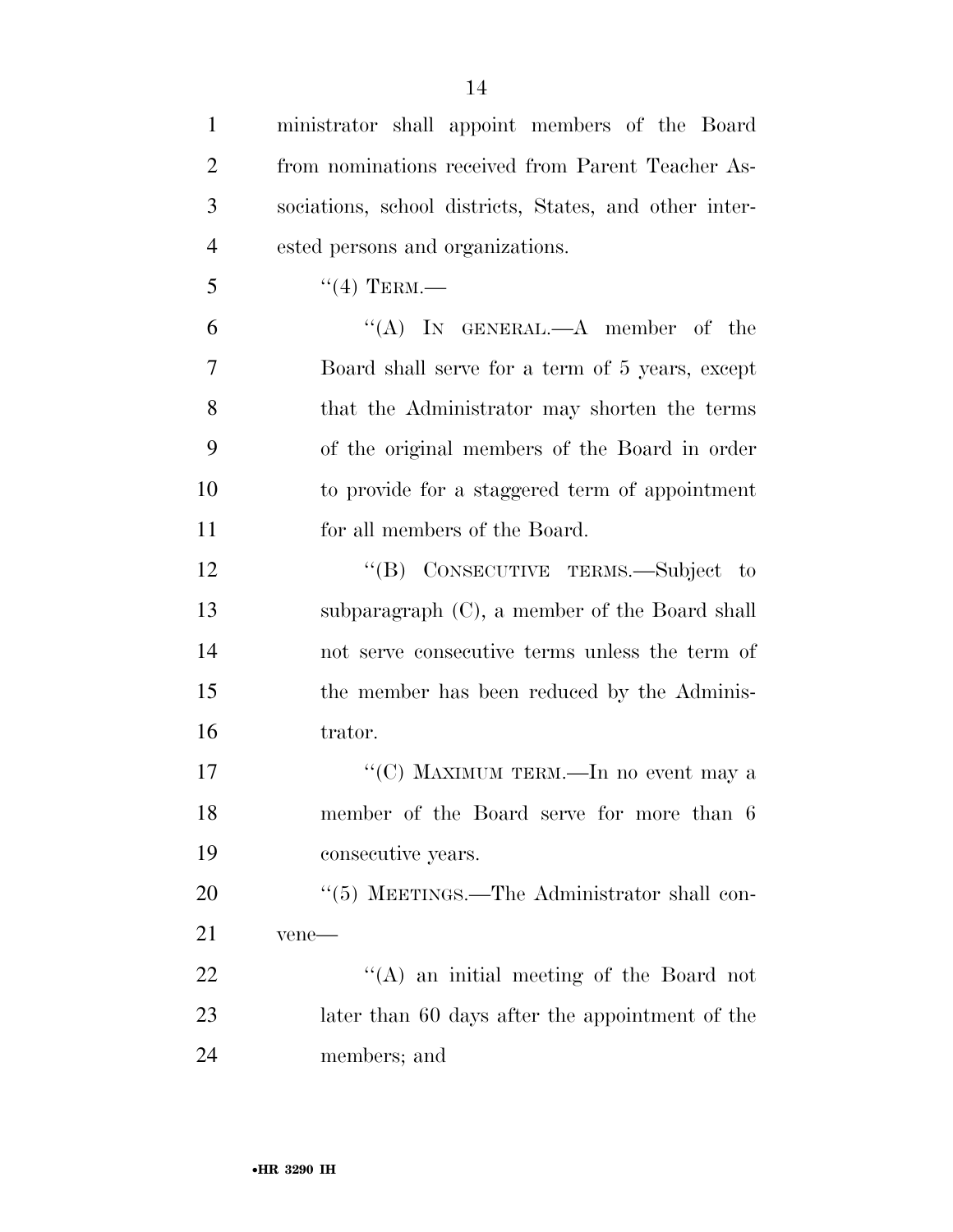''(B) subsequent meetings on a periodic basis, but not less often than 2 times each year. ''(6) COMPENSATION.—A member of the Board shall serve without compensation, but may be reim- bursed by the Administrator for expenses (in accord- ance with section 5703 of title 5, United States Code) incurred in performing duties as a member of the Board. 9 "(7) CHAIRPERSON.—The Board shall select a Chairperson for the Board. 11 ''(8) QUORUM.—A majority of the members of the Board shall constitute a quorum for the purpose of conducting business. 14 ''(9) DECISIVE VOTES.—Two-thirds of the votes cast at a meeting of the Board at which a quorum is present shall be decisive for any motion. 17 "(10) ADMINISTRATION.—The Administrator—  $"({\rm A})$  shall— ''(i) authorize the Board to hire a

21 ''(ii) detail staff of the Environmental Protection Agency, or allow for the hiring of staff for the Board; and

24 "(B) subject to the availability of appro-priations, may pay necessary expenses incurred

staff director; and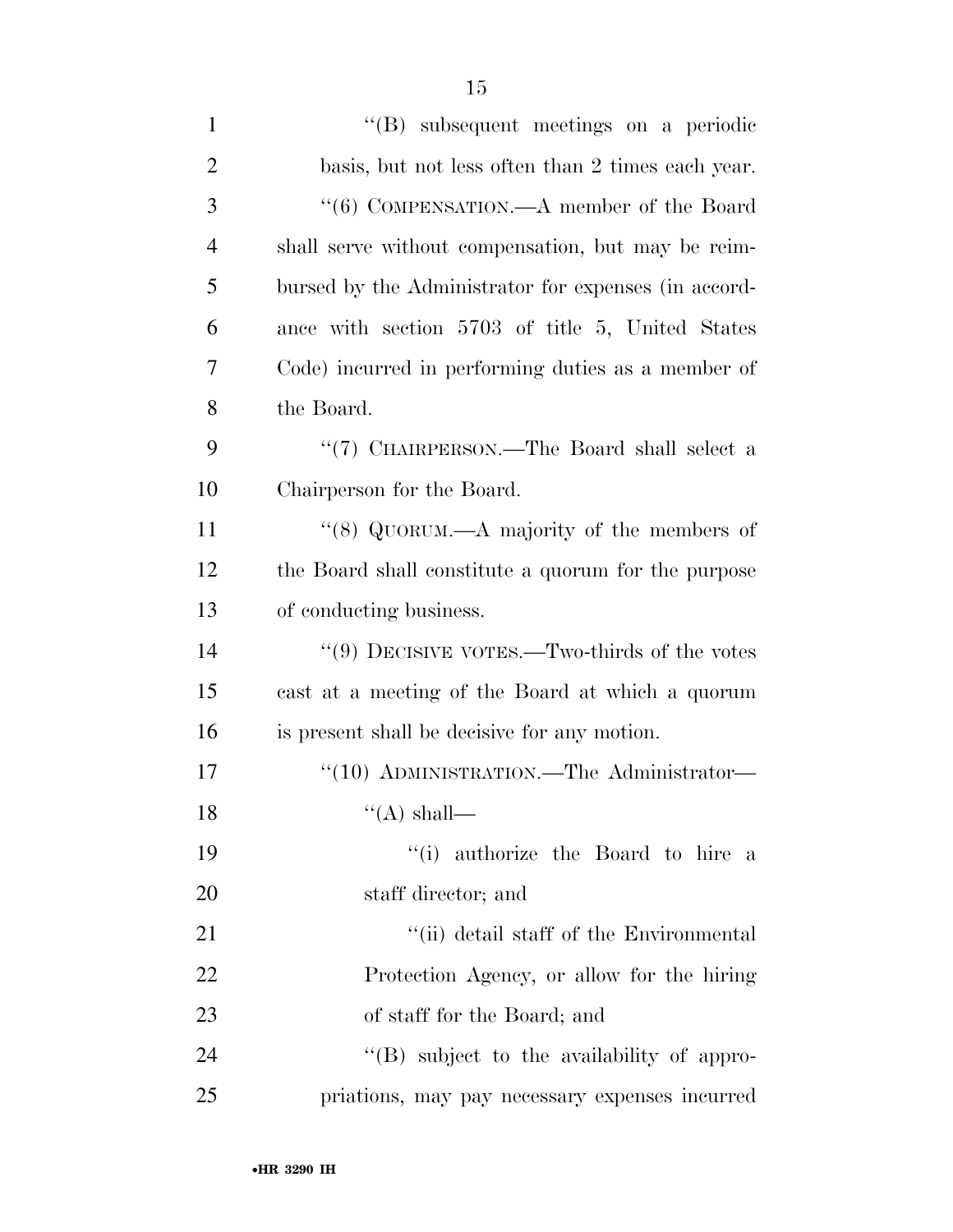| $\mathbf{1}$   | by the Board in carrying out this subtitle, as  |
|----------------|-------------------------------------------------|
| $\overline{2}$ | determined appropriate by the Administrator.    |
| 3              | $``(11)$ RESPONSIBILITIES OF THE BOARD.—        |
| $\overline{4}$ | "(A) IN GENERAL.—The Board shall pro-           |
| 5              | vide recommendations to the Administrator re-   |
| 6              | garding the implementation of this section.     |
| 7              | "(B) LIST OF LEAST TOXIC PESTICIDES.—           |
| 8              | Not later than 1 year after the initial meeting |
| 9              | of the Board, the Board shall—                  |
| 10             | "(i) review implementation of this sec-         |
| 11             | tion (including use of least toxic pes-         |
| 12             | ticides); and                                   |
| 13             | "(ii) review and make recommenda-               |
| 14             | tions to the Administrator with respect to      |
| 15             | new proposed active and inert ingredients       |
| 16             | or proposed amendments to the list in ac-       |
| 17             | cordance with subsection (d).                   |
| 18             | "(C) TECHNICAL ADVISORY PANELS.—                |
| 19             | "(i) IN GENERAL.-The Board shall                |
| 20             | convene technical advisory panels to pro-       |
| 21             | vide scientific evaluations of the materials    |
| 22             | considered for inclusion on the list.           |
| 23             | "(ii) COMPOSITION.—A panel de-                  |
| 24             | scribed in clause (i) shall include experts     |
| 25             | on integrated pest management, children's       |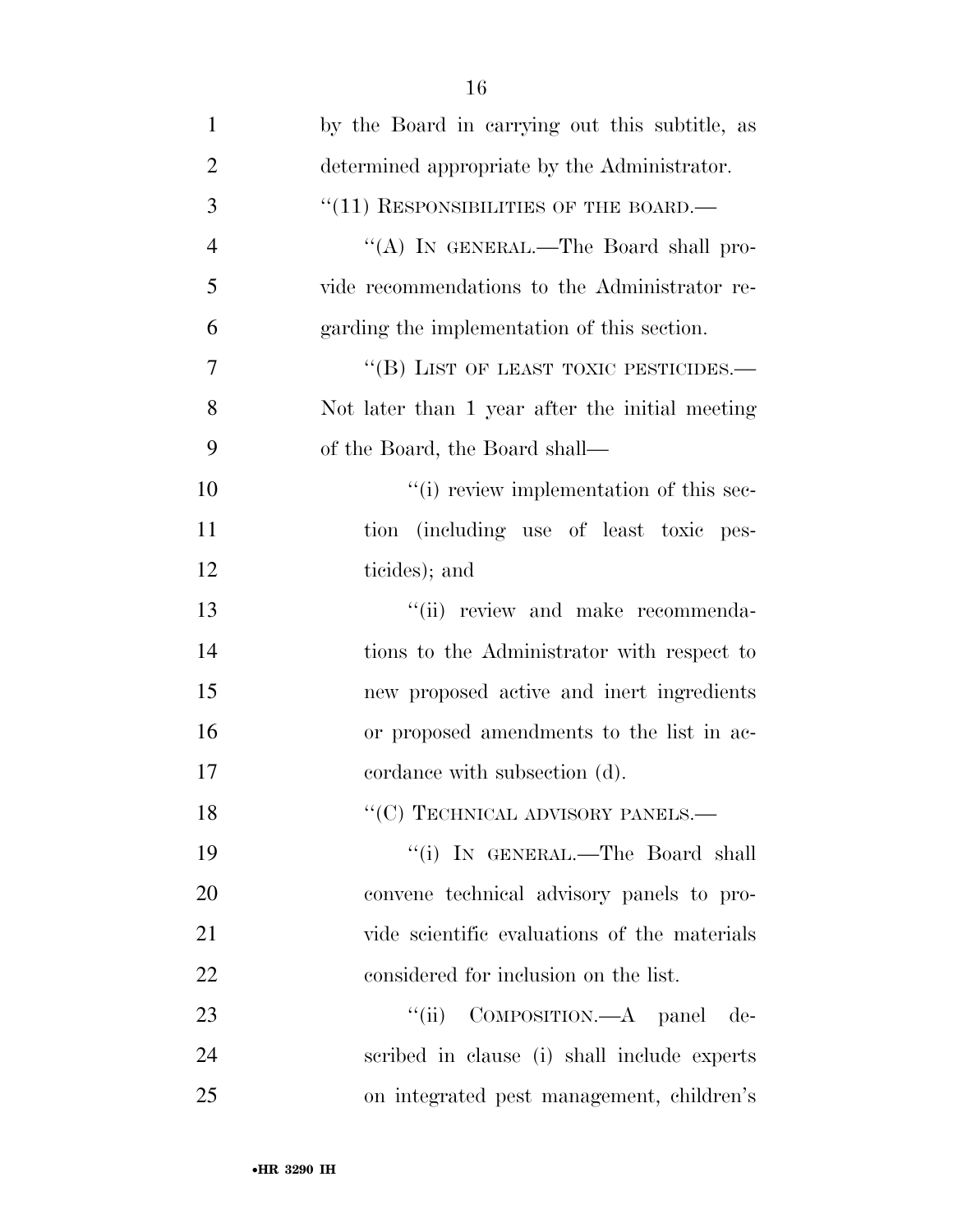health, entomology, health sciences, and 2 other relevant disciplines.

''(D) SPECIAL REVIEW.—

4 "(i) IN GENERAL.—Not later than 2 years after the initial meeting of the Board, the Board shall review, with the as- sistance of a technical advisory panel, pes- ticides used in school buildings and on school grounds for their acute toxicity and chronic effects, including cancer, mutations, birth defects, reproductive dys- function, neurological and immune system effects, and endocrine system disruption.

14 ''(ii) DETERMINATION.—The Board— 15 ''(I) shall determine whether the use of pesticides described in clause (i) may cause adverse effects to the health of children, such as asthma, childhood cancer, learning disabilities, and other ailments; and

21 ''(II) may recommend to the Ad- ministrator restrictions on pesticide use in school buildings and on school grounds.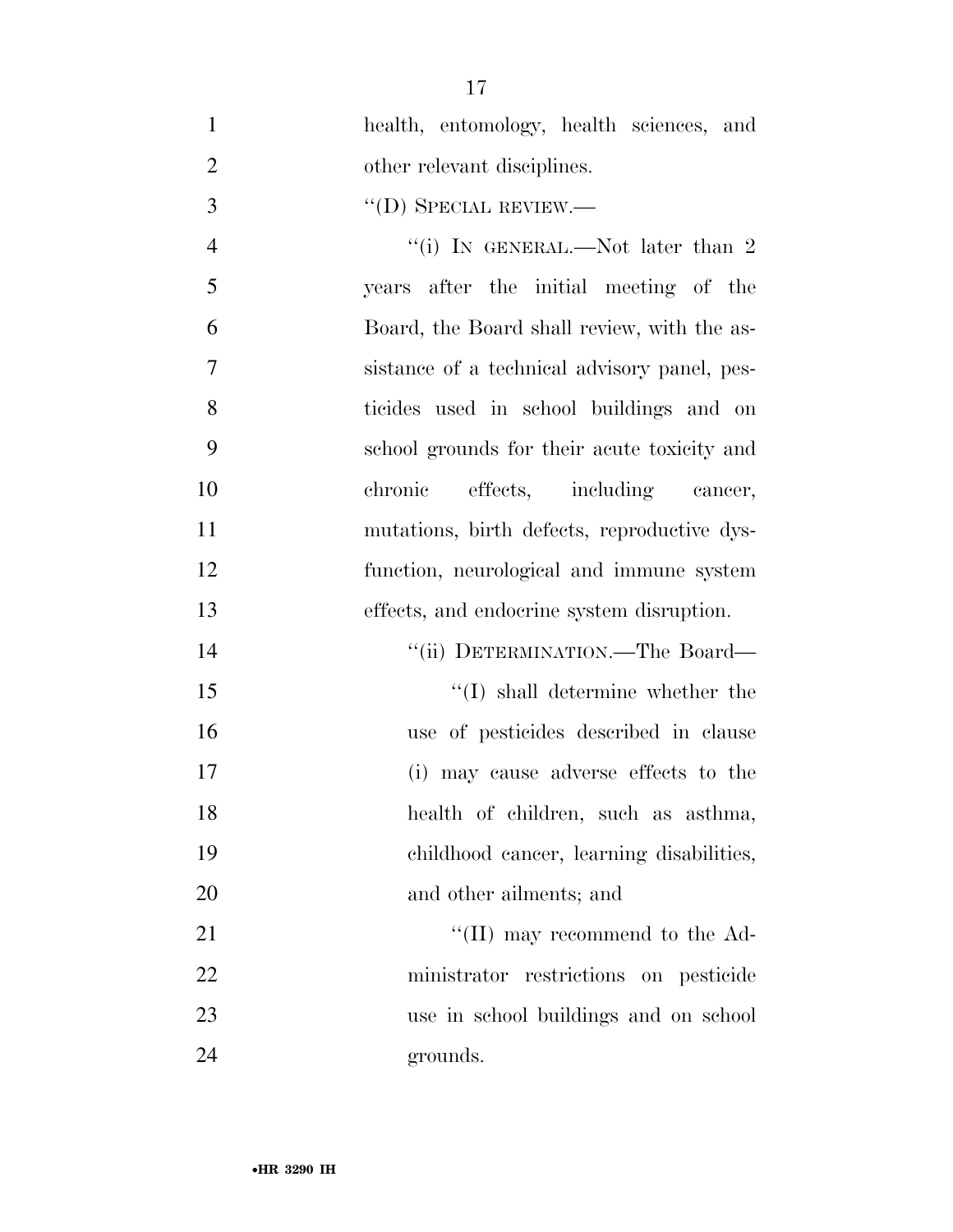|   | " $(12)$ REQUIREMENTS.—In establishing the |  |
|---|--------------------------------------------|--|
| 2 | proposed list, the Board shall—            |  |

3 ''(A) review available information from the Environmental Protection Agency, the National Institute of Environmental Health Studies, medical and scientific literature, and such other sources as appropriate, concerning the potential for adverse human and environmental effects of substances considered for inclusion in the pro-posed list; and

 $''(B)$  cooperate with manufacturers of sub- stances considered for inclusion in the proposed list to obtain a complete list of ingredients and determine that such substances contain inert ingredients that are generally recognized as safe.

 ''(13) PETITIONS.—The Board shall establish procedures under which individuals may petition the Board for the purpose of evaluating substances for inclusion on the list.

21 "(14) PERIODIC REVIEW.—

22 ""(A) In GENERAL.—The Board shall re- view each substance included on the list at least once during each 5-year period beginning on—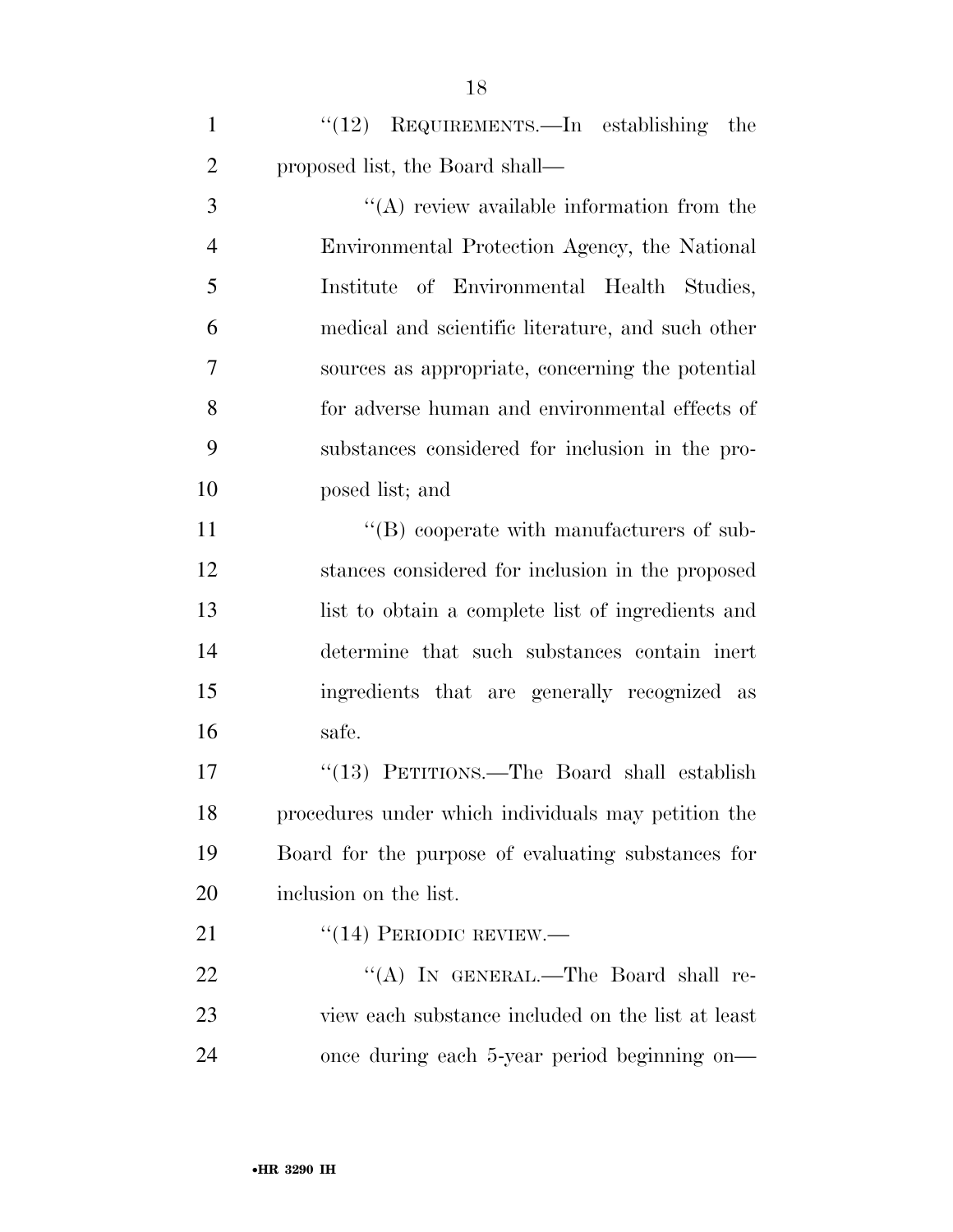| $\mathbf{1}$   | "(i) the date that the substance was                    |
|----------------|---------------------------------------------------------|
| $\overline{2}$ | initially included on the list; or                      |
| 3              | "(ii) the date of the last review of the                |
| $\overline{4}$ | substance under this subsection.                        |
| 5              | "(B) SUBMISSION TO ADMINISTRATOR.-                      |
| 6              | The Board shall submit the results of a review          |
| 7              | under subparagraph (A) to the Administrator             |
| 8              | with a recommendation as to whether the sub-            |
| 9              | stance should continue to be included on the            |
| 10             | list.                                                   |
| 11             | "(15) CONFIDENTIALITY.—Any business sen-                |
| 12             | sitive material obtained by the Board in carrying out   |
| 13             | this section shall be treated as confidential business  |
| 14             | information by the Board and shall not be released      |
| 15             | to the public.                                          |
| 16             | "(d) LIST OF LEAST TOXIC PESTICIDES; PESTICIDE          |
| 17             | REVIEW.                                                 |
| 18             | "(1) IN GENERAL.—The Board shall<br>rec-                |
| 19             | ommend to the Administrator a list of least toxic       |
| 20             | pesticides (including the pesticides described in sub-  |
| 21             | section $(a)(7)$ that may be used as least toxic pes-   |
| 22             | ticides, any restrictions on the use of the listed pes- |
| 23             | ticides, and any recommendations regarding restric-     |
| 24             | tions on all other pesticides, in accordance with this  |
| 25             | section.                                                |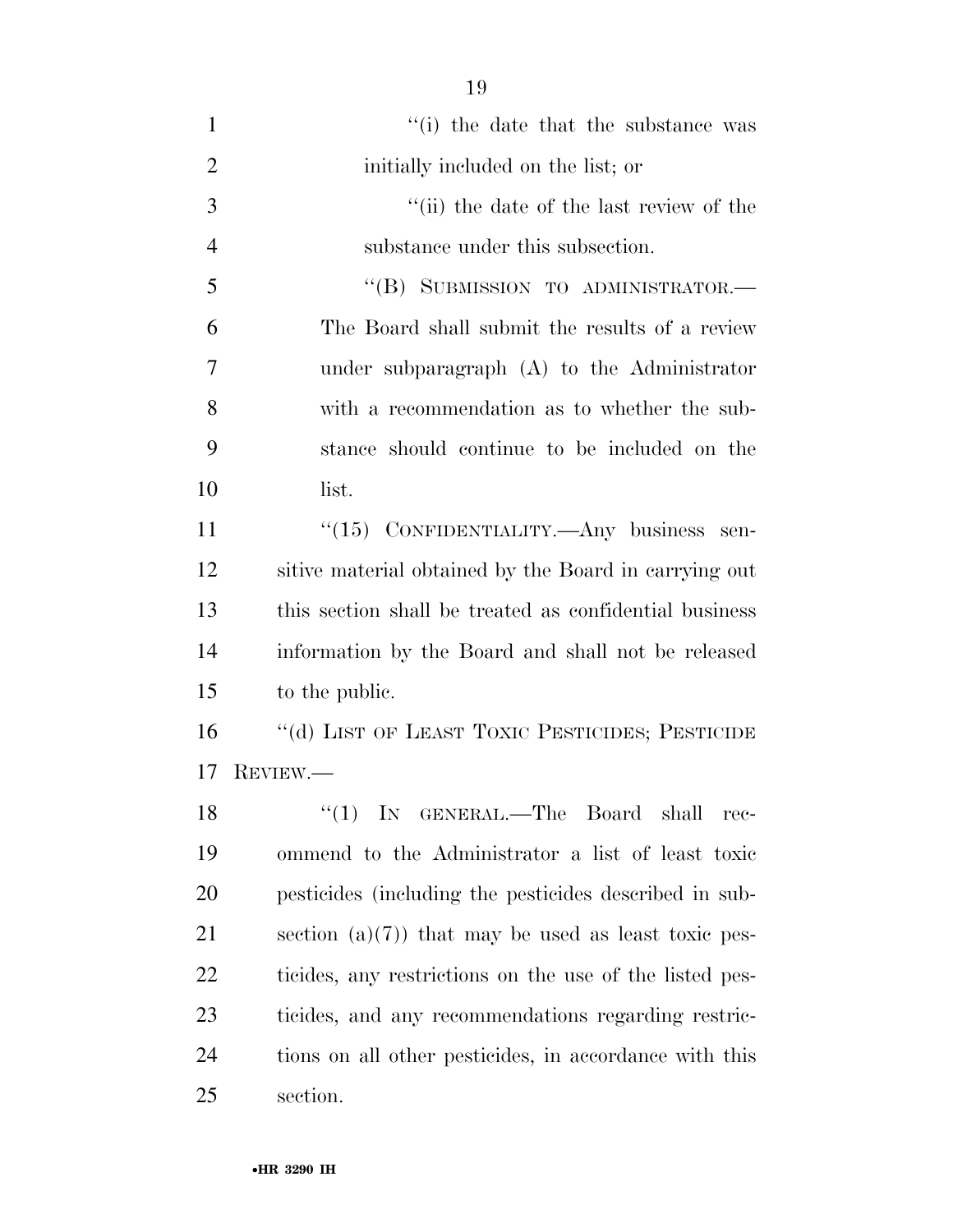| $\mathbf{1}$   | $``(2)$ PROCEDURE FOR EVALUATING PESTICIDE       |
|----------------|--------------------------------------------------|
| $\overline{2}$ | USE.                                             |
| 3              | "(A) LIST OF LEAST TOXIC PESTICIDES.—            |
| $\overline{4}$ | "(i) IN GENERAL.—The Administrator               |
| 5              | shall establish a list of least toxic pes-       |
| 6              | ticides that may be used in school build-        |
| 7              | ings and on school grounds, including any        |
| 8              | restrictions on the use of the pesticides,       |
| 9              | that is based on the list prepared by the        |
| 10             | Board.                                           |
| 11             | "(ii) REGULATORY REVIEW.—The Ad-                 |
| 12             | ministrator shall initiate regulatory review     |
| 13             | of all other pesticides recommended for re-      |
| 14             | striction by the Board.                          |
| 15             | "(B) RECOMMENDATIONS.—Not later than             |
| 16             | 1 year after receiving the proposed list and re- |
| 17             | strictions, and recommended restrictions on all  |
| 18             | other pesticides from the Board, the Adminis-    |
| 19             | trator shall—                                    |
| 20             | "(i) publish the proposed list and re-           |
| 21             | strictions and all other proposed pesticide      |
| 22             | restrictions in the Federal Register and         |
| 23             | seek public comment on the proposed pro-         |
| 24             | posals; and                                      |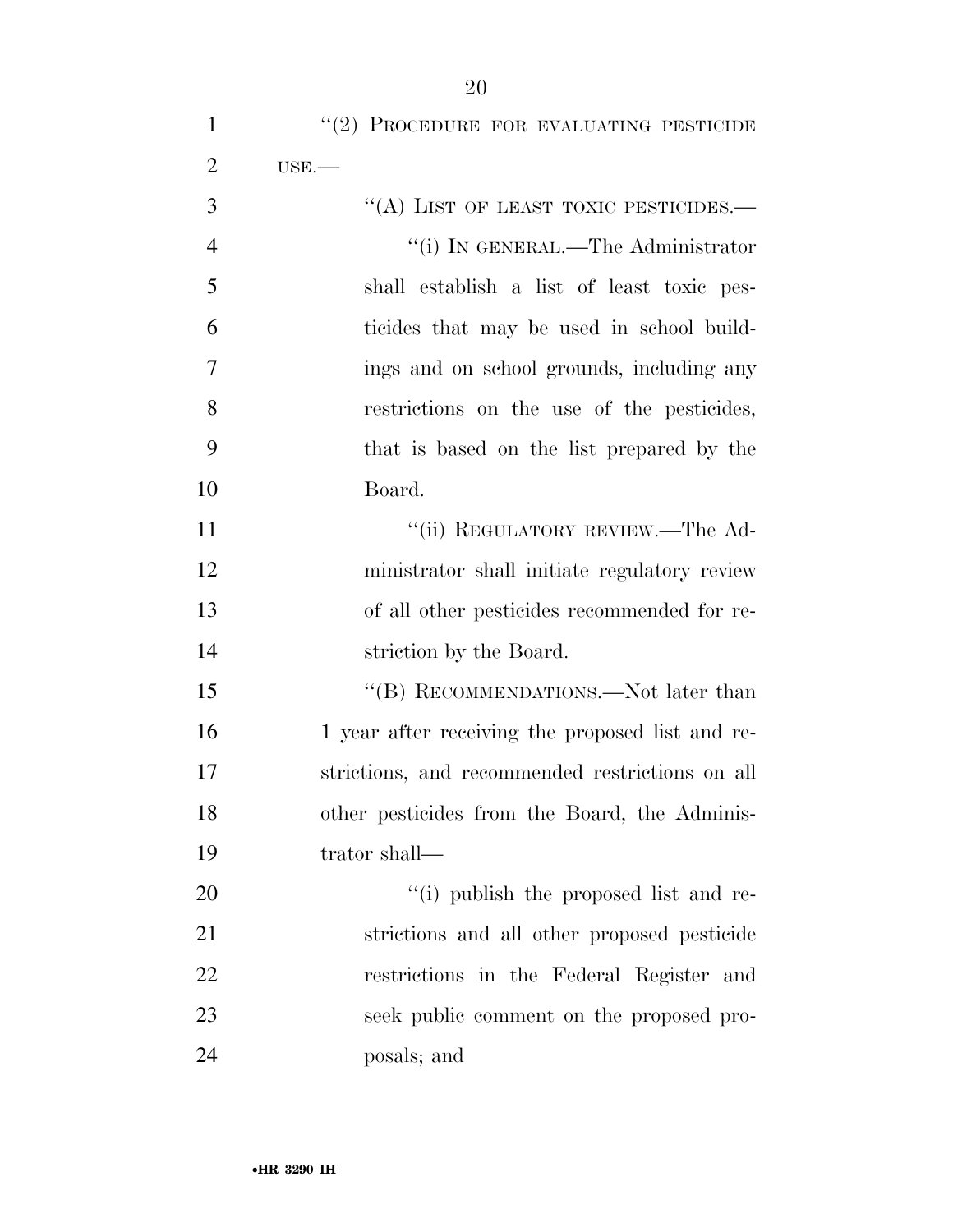| $\mathbf{1}$   | "(ii) after evaluating all comments re-          |
|----------------|--------------------------------------------------|
| $\overline{2}$ | ceived concerning the proposed list and re-      |
| 3              | strictions, but not later than 1 year after      |
| $\overline{4}$ | the close of the period during which public      |
| 5              | comments are accepted, publish the final         |
| 6              | list and restrictions in the Federal Reg-        |
| 7              | ister, together with a discussion of com-        |
| 8              | ments received.                                  |
| 9              | "(C) FINDINGS.—Not later than 2 years            |
| 10             | after publication of the final list and restric- |
| 11             | tions, the Administrator shall make a deter-     |
| 12             | mination and issue findings on whether use of    |
| 13             | registered pesticides in school buildings and on |
| 14             | school grounds may cause adverse effects to the  |
| 15             | health of children.                              |
| 16             | $\lq\lq$ (D) NOTICE AND COMMENT.—                |
| 17             | "(i) IN GENERAL.—Prior to estab-                 |
| 18             | lishing or making amendments to the list,        |
| 19             | the Administrator shall publish the pro-         |
| 20             | posed list or any proposed amendments to         |
| 21             | the list in the Federal Register and seek        |
| 22             | public comment on the proposals.                 |
| 23             | RECOMMENDATIONS.-The Ad-<br>``(ii)               |
| 24             | ministrator shall include in any publication     |
| 25             | described in clause (i) any changes<br>0r        |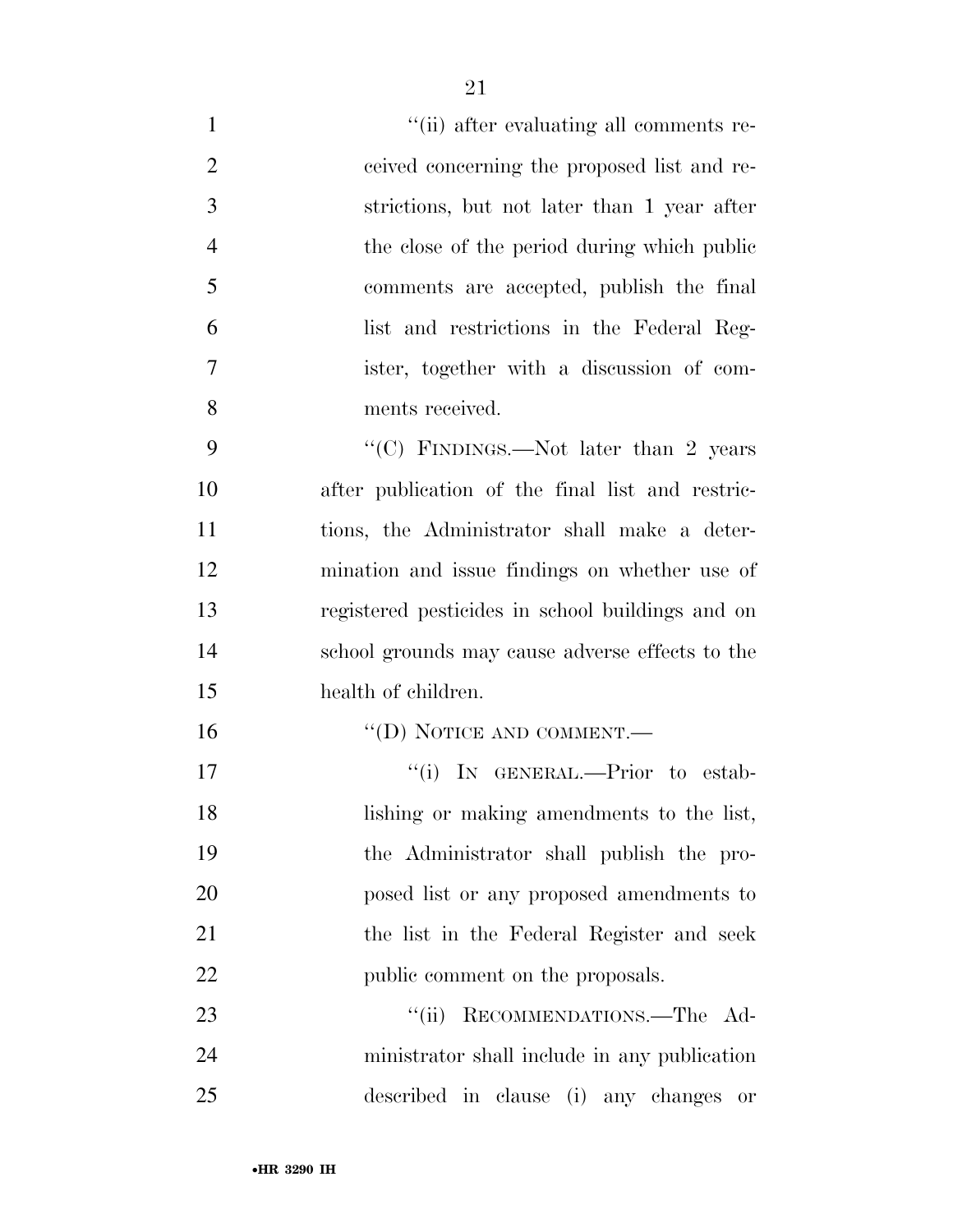| $\mathbf{1}$   | amendments to the proposed list that are             |
|----------------|------------------------------------------------------|
| $\overline{2}$ | recommended to and by the Administrator.             |
| 3              | "(E) PUBLICATION OF LIST.—After evalu-               |
| $\overline{4}$ | ating all comments received concerning the pro-      |
| 5              | posed list or proposed amendments to the list,       |
| 6              | the Administrator shall publish the final list in    |
| 7              | the Federal Register, together with a descrip-       |
| 8              | tion of comments received.                           |
| 9              | "(e) OFFICE OF PESTICIDE PROGRAMS.-                  |
| 10             | "(1) ESTABLISHMENT.—The Administrator                |
| 11             | shall appoint an official for school pest management |
| 12             | within the Office of Pesticide Programs of the Envi- |
| 13             | ronmental Protection Agency to coordinate the de-    |
| 14             | velopment and implementation of integrated pest      |
| 15             | management systems in schools.                       |
| 16             | $\lq(2)$ DUTIES.—The official shall—                 |
| 17             | $\lq\lq$ coordinate the development of school        |
| 18             | integrated pest management systems and poli-         |
| 19             | cies;                                                |
| 20             | $\lq\lq$ consult with schools concerning—            |
| 21             | "(i) issues related to the integrated                |
| 22             | pest management systems of schools;                  |
| 23             | "(ii) the use of least toxic pesticides;             |
| 24             | and                                                  |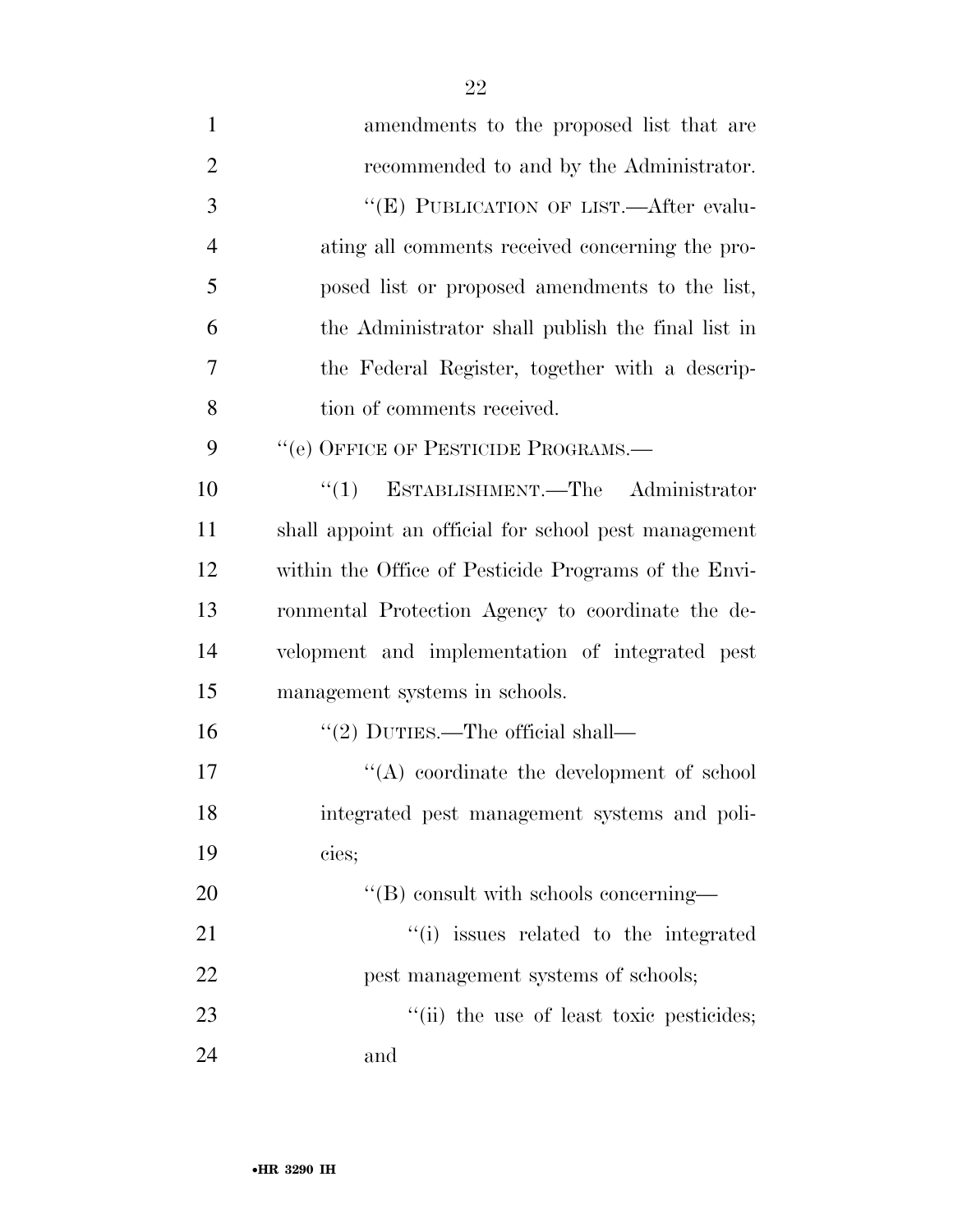| $\mathbf{1}$   | "(iii) the registration of pesticides,                |
|----------------|-------------------------------------------------------|
| $\overline{2}$ | and amendments to the registrations, as               |
| 3              | the registrations and amendments relate to            |
| $\overline{4}$ | the use of integrated pest management                 |
| 5              | systems in schools; and                               |
| 6              | $\cdot$ (C) support and provide technical assist-     |
| 7              | ance to the Board.                                    |
| 8              | "(f) CONTACT PERSON.—                                 |
| 9              | "(1) IN GENERAL.—Each local educational               |
| 10             | agency of a school district shall designate a contact |
| 11             | person for carrying out an integrated pest manage-    |
| 12             | ment system in schools in the school district.        |
| 13             | "(2) DUTIES.—The contact person of a school           |
| 14             | district shall—                                       |
| 15             | "(A) maintain information about pesticide             |
| 16             | applications inside and outside schools within        |
| 17             | the school district, in school buildings, and on      |
| 18             | school grounds;                                       |
| 19             | "(B) act as a contact for inquiries about             |
| 20             | the integrated pest management system;                |
| 21             | "(C) maintain material safety data sheets             |
| 22             | and labels for all pesticides that may be used in     |
| 23             | the school district;                                  |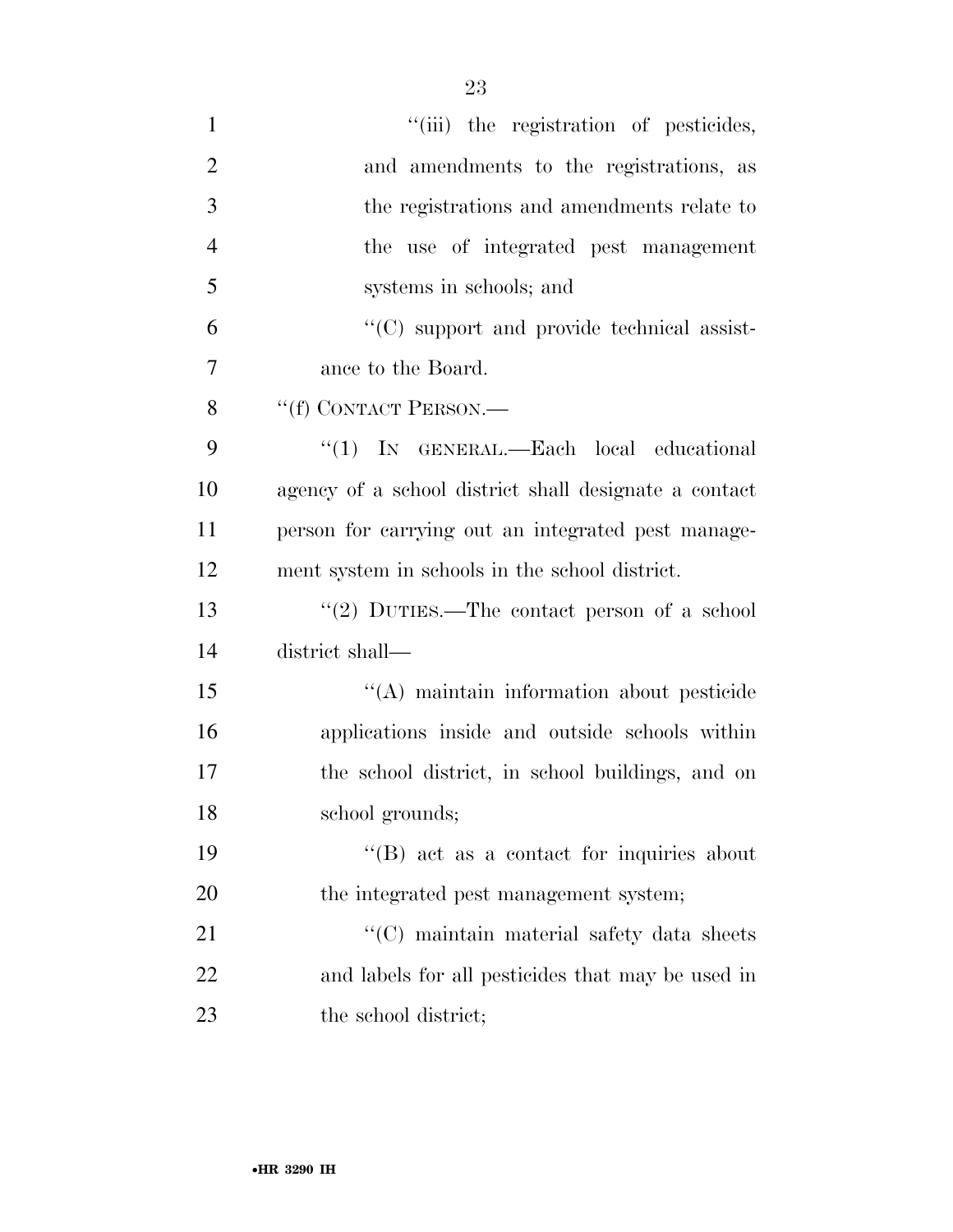| $\mathbf{1}$   | "(D) be informed of Federal and State                    |
|----------------|----------------------------------------------------------|
| $\overline{2}$ | chemical health and safety information and con-          |
| 3              | tact information;                                        |
| $\overline{4}$ | "(E) maintain scheduling of all pesticide                |
| 5              | usage for schools in the school district;                |
| 6              | $\lq\lq(F)$ maintain contact with Federal and            |
| 7              | State integrated pest management system ex-              |
| 8              | perts; and                                               |
| 9              | "(G) obtain periodic updates and training                |
| 10             | from State integrated pest management system             |
| 11             | experts.                                                 |
| 12             | "(3) PESTICIDE USE DATA.—A local edu-                    |
| 13             | cational agency of a school district shall—              |
| 14             | "(A) maintain all pesticide use data for                 |
| 15             | each school in the school district; and                  |
| 16             | $\lq\lq$ on request, make the data available             |
| 17             | to the public for review.                                |
| 18             | "(g) NOTICE OF INTEGRATED PEST MANAGEMENT                |
| 19             | SYSTEM.-                                                 |
| 20             | "(1) IN GENERAL.—At the beginning of each                |
| 21             | school year, each local educational agency or school     |
| 22             | of a school district shall include a notice of the inte- |
| 23             | grated pest management system of the school dis-         |
| 24             | trict in school calendars or other forms of universal    |
| 25             | notification.                                            |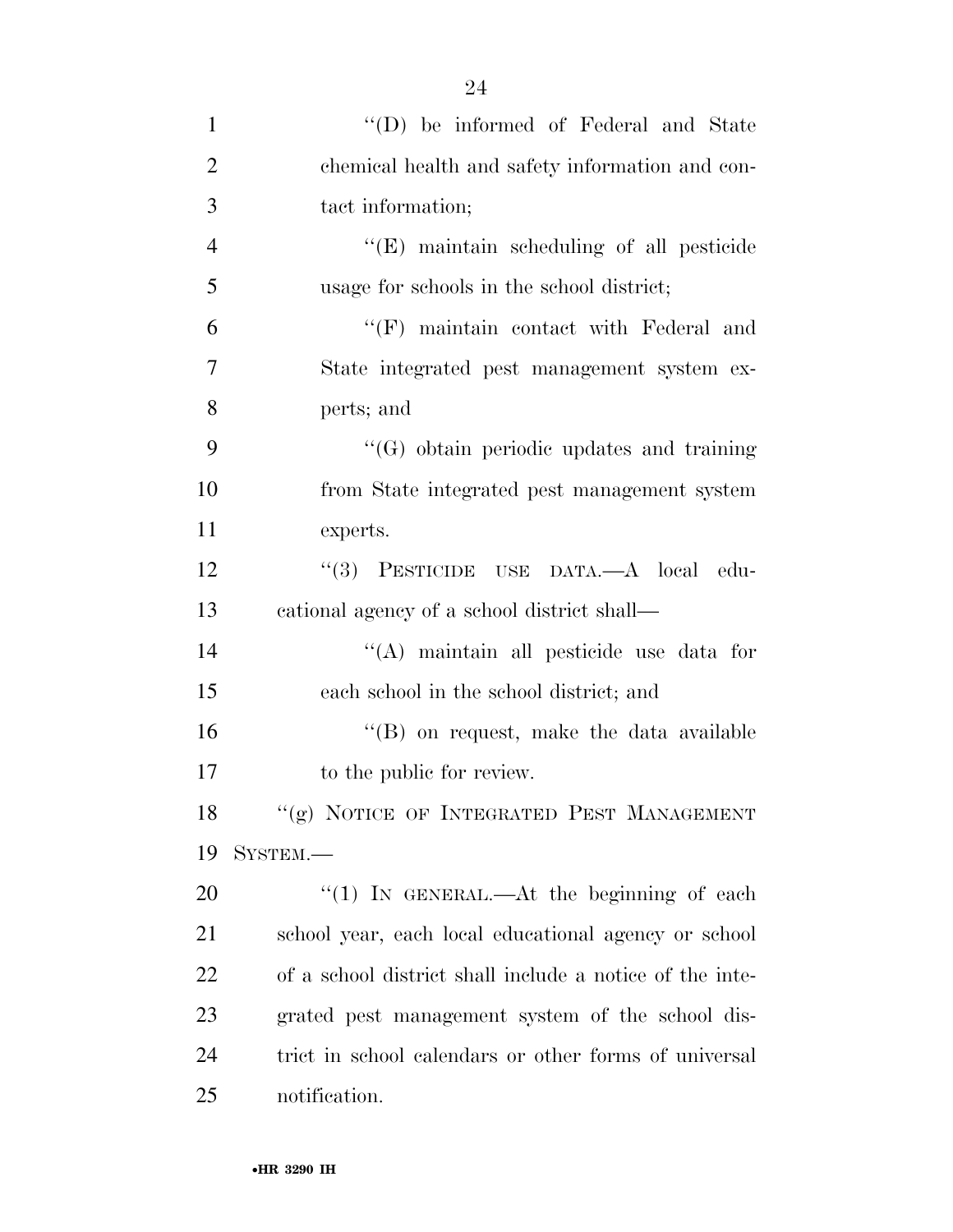| $\mathbf{1}$   | "(2) CONTENTS.—The notice shall include a de-     |
|----------------|---------------------------------------------------|
| $\overline{2}$ | scription of-                                     |
| 3              | "(A) the integrated pest management sys-          |
| $\overline{4}$ | tem of the school district;                       |
| 5              | "(B) any pesticide (including any least           |
| 6              | toxic pesticide) or bait station that may be used |
| 7              | in a school building or on a school ground as     |
| 8              | part of the integrated pest management system;    |
| 9              | "(C) the name, address, and telephone             |
| 10             | number of the contact person of the school dis-   |
| 11             | trict;                                            |
| 12             | $\lq\lq$ (D) a statement that—                    |
| 13             | "(i) the contact person maintains the             |
| 14             | product label and material safety data            |
| 15             | sheet of each pesticide (including each           |
| 16             | least toxic pesticide) and bait station that      |
| 17             | may be used by a school in buildings or on        |
| 18             | school grounds;                                   |
| 19             | "(ii) the label and data sheet is avail-          |
| 20             | able for review by a parent, guardian, staff      |
| 21             | member, or student attending the school;          |
| <u>22</u>      | and                                               |
| 23             | "(iii) the contact person is available to         |
| 24             | parents, guardians, and staff members for         |
| 25             | information and comment; and                      |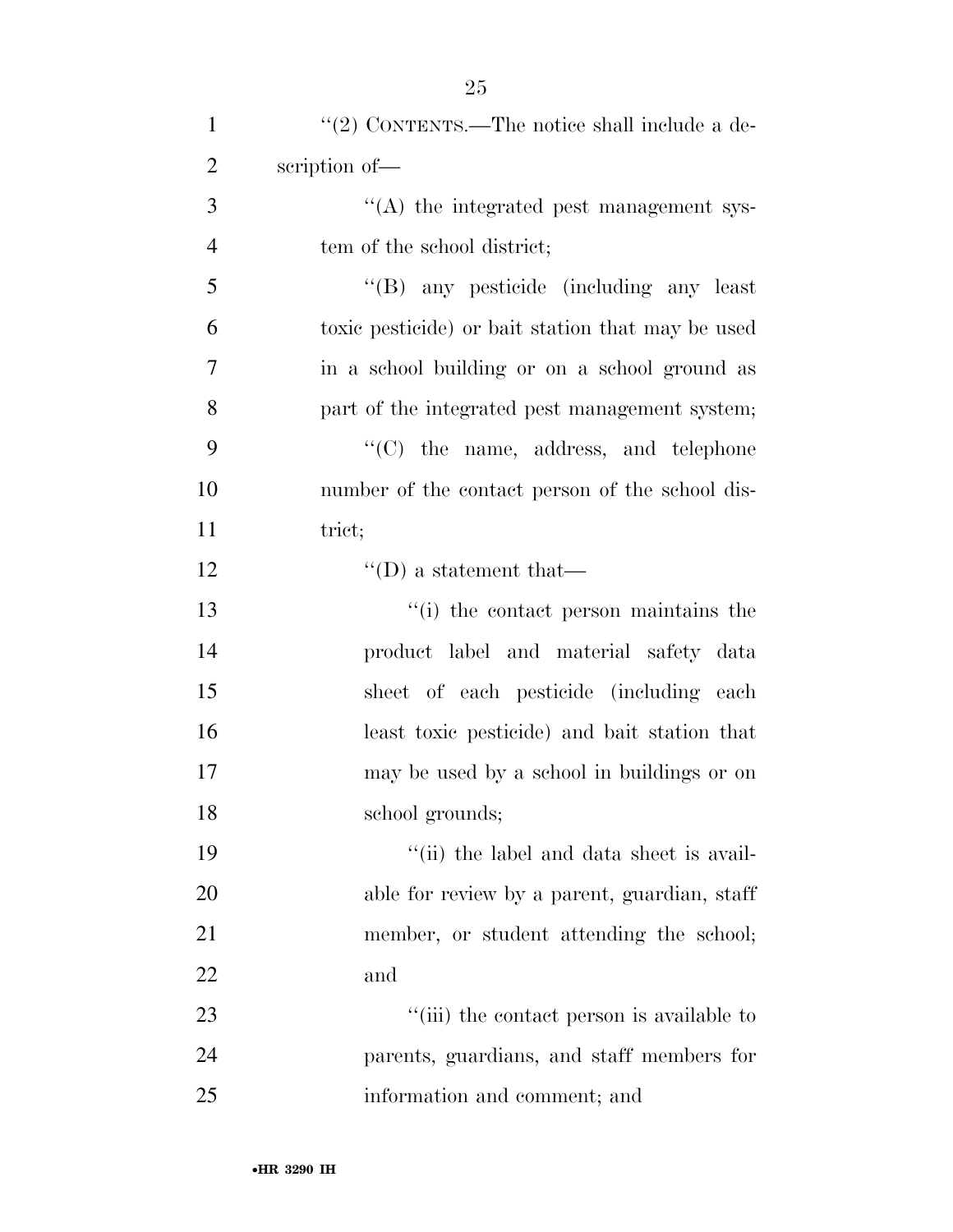| $\mathbf{1}$   | $\lq\lq(E)$ the time and place of any meetings          |
|----------------|---------------------------------------------------------|
| $\overline{2}$ | that will be held under subsection $(i)(1)$ .           |
| 3              | "(3) USE OF PESTICIDES.—A local educational             |
| $\overline{4}$ | agency or school may use a pesticide during a school    |
| 5              | year only if the use of the pesticide has been dis-     |
| 6              | closed in the notice required under paragraph (1) at    |
| 7              | the beginning of the school year.                       |
| 8              | "(4) NEW EMPLOYEES AND STUDENTS.—After                  |
| 9              | the beginning of each school year, a local educational  |
| 10             | agency or school of a school district shall provide the |
| 11             | notice required under this subsection to—               |
| 12             | $\lq\lq$ each new staff member who is em-               |
| 13             | ployed during the school year; and                      |
| 14             | $\lq\lq (B)$ the parent or guardian of each new         |
| 15             | student enrolled during the school year.                |
| 16             | "(h) USE OF PESTICIDES.—                                |
| 17             | "(1) IN GENERAL.—If a local educational agen-           |
| 18             | cy or school determines that a pest in the school or    |
| 19             | on school grounds cannot be controlled after having     |
| 20             | used the integrated pest management system of the       |
| 21             | school or school district and least toxic pesticides,   |
| 22             | the school may use a pesticide (other than space        |
| 23             | spraying of the pesticide) to control the pest in ac-   |
| 24             | cordance with this subsection.                          |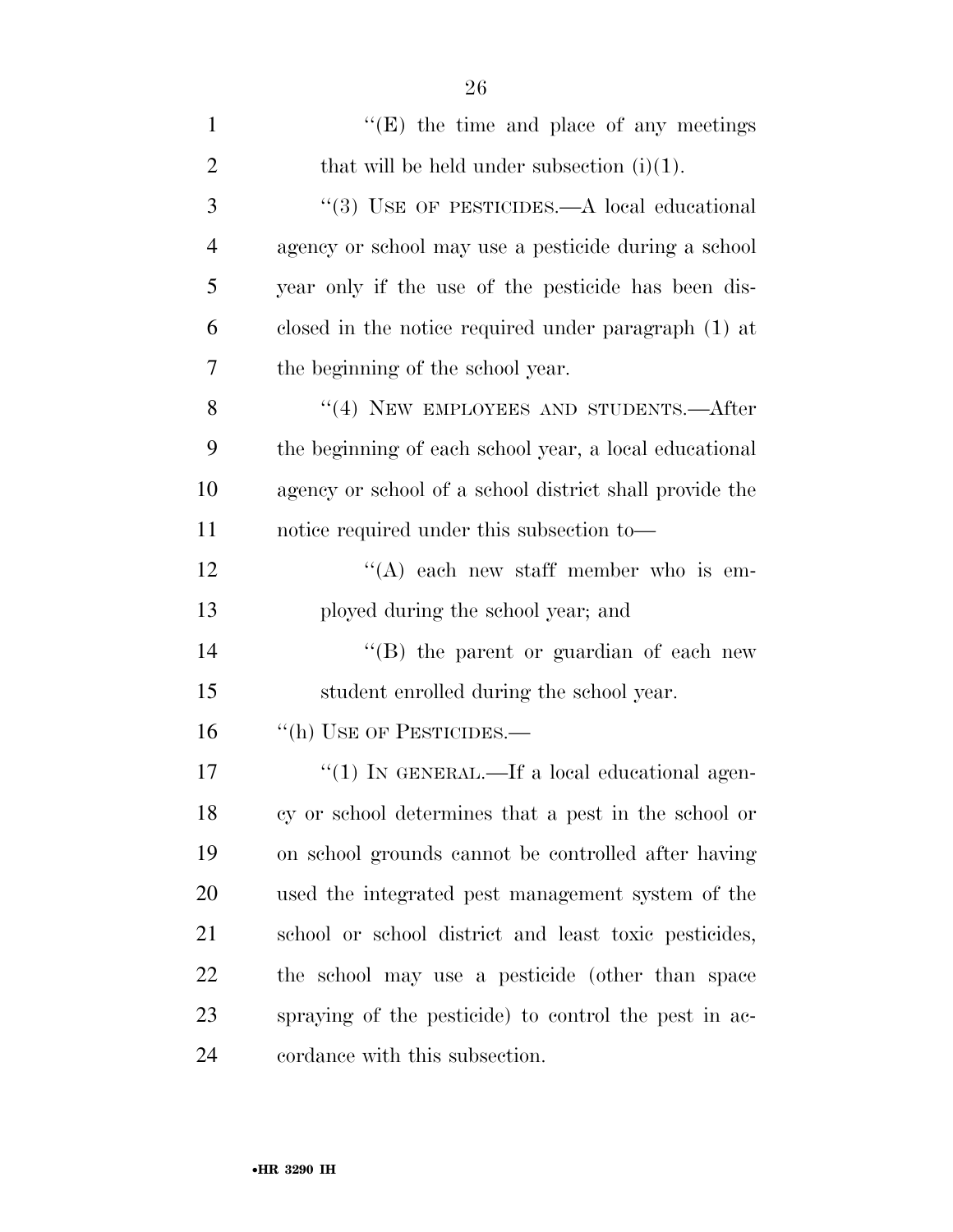| $\mathbf{1}$   | "(2) PRIOR NOTIFICATION OF<br>PARENTS,            |
|----------------|---------------------------------------------------|
| $\overline{2}$ | GUARDIANS, AND STAFF MEMBERS.-                    |
| 3              | "(A) IN GENERAL.—Subject to paragraphs            |
| $\overline{4}$ | $(4)$ and $(5)$ , not less than 72 hours before a |
| 5              | pesticide (other than a least toxic pesticide) is |
| 6              | used by a school, the school shall provide to a   |
| 7              | parent or guardian of each student enrolled at    |
| 8              | the school and each staff member of the school,   |
| 9              | notice that includes—                             |
| 10             | "(i) the common name, trade name,                 |
| 11             | and Environmental Protection Agency reg-          |
| 12             | istration number of the pesticide;                |
| 13             | "(ii) a description of the location of            |
| 14             | the application of the pesticide;                 |
| 15             | "(iii) a description of the date and              |
| 16             | time of application, except that, in the case     |
| 17             | of outdoor pesticide applications, 1 notice       |
| 18             | shall include 3 dates, in chronological           |
| 19             | order, that the outdoor pesticide applica-        |
| 20             | tions may take place if the preceding date        |
| 21             | is canceled;                                      |
| 22             | "(iv) a statement that The Office of              |
| 23             | Pesticide Programs of the United States           |
| 24             | Environmental Protection Agency has stat-         |
| 25             | ed: 'Where possible, persons who poten-           |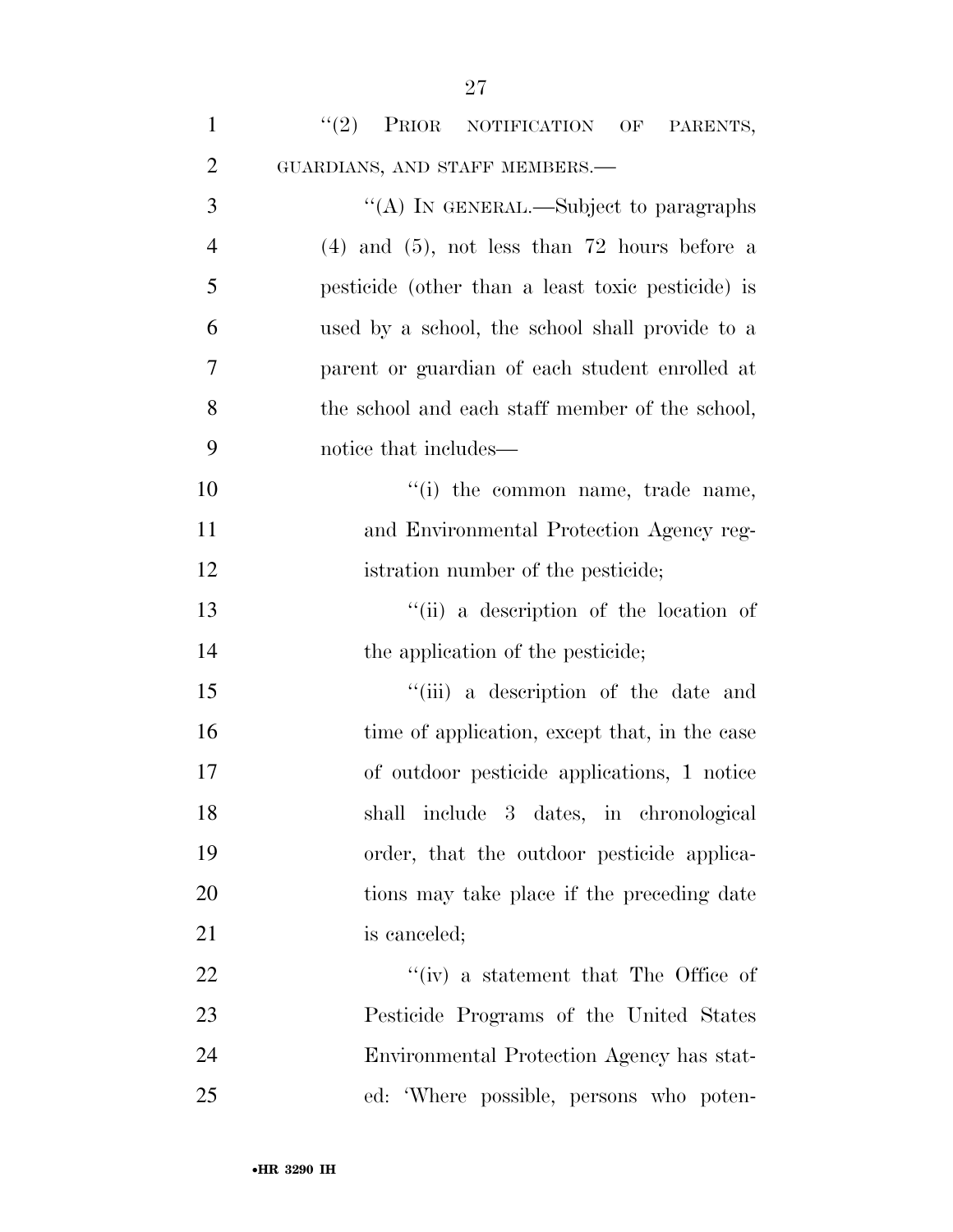| $\mathbf{1}$   | tially are sensitive, such as pregnant          |
|----------------|-------------------------------------------------|
| $\overline{2}$ | women and infants (less than 2 years old),      |
| 3              | should avoid any unnecessary pesticide ex-      |
| $\overline{4}$ | posure.';                                       |
| 5              | $f'(v)$ a description of potential adverse      |
| 6              | effects of the pesticide based on the mate-     |
| $\overline{7}$ | rial safety data sheet of the pesticide;        |
| 8              | "(vi) a description of the reasons for          |
| 9              | the application of the pesticide;               |
| 10             | "(vii) the name and telephone number            |
| 11             | of the contact person of the school district;   |
| 12             | and                                             |
| 13             | "(viii) any additional warning infor-           |
| 14             | mation related to the pesticide.                |
| 15             | "(B) METHOD OF NOTIFICATION.—The                |
| 16             | school may provide the notice required by sub-  |
| $17\,$         | paragraph $(A)$ by-                             |
| 18             | "(i) written notice sent home with the          |
| 19             | student and provided to the staff member;       |
| 20             | $``$ (ii) a telephone call;                     |
| 21             | "(iii) direct contact; or                       |
| 22             | $``(iv)$ written notice mailed at least 1       |
| 23             | week before the application.                    |
| 24             | "(C) REISSUANCE.—If the date of the ap-         |
| 25             | plication of the pesticide needs to be extended |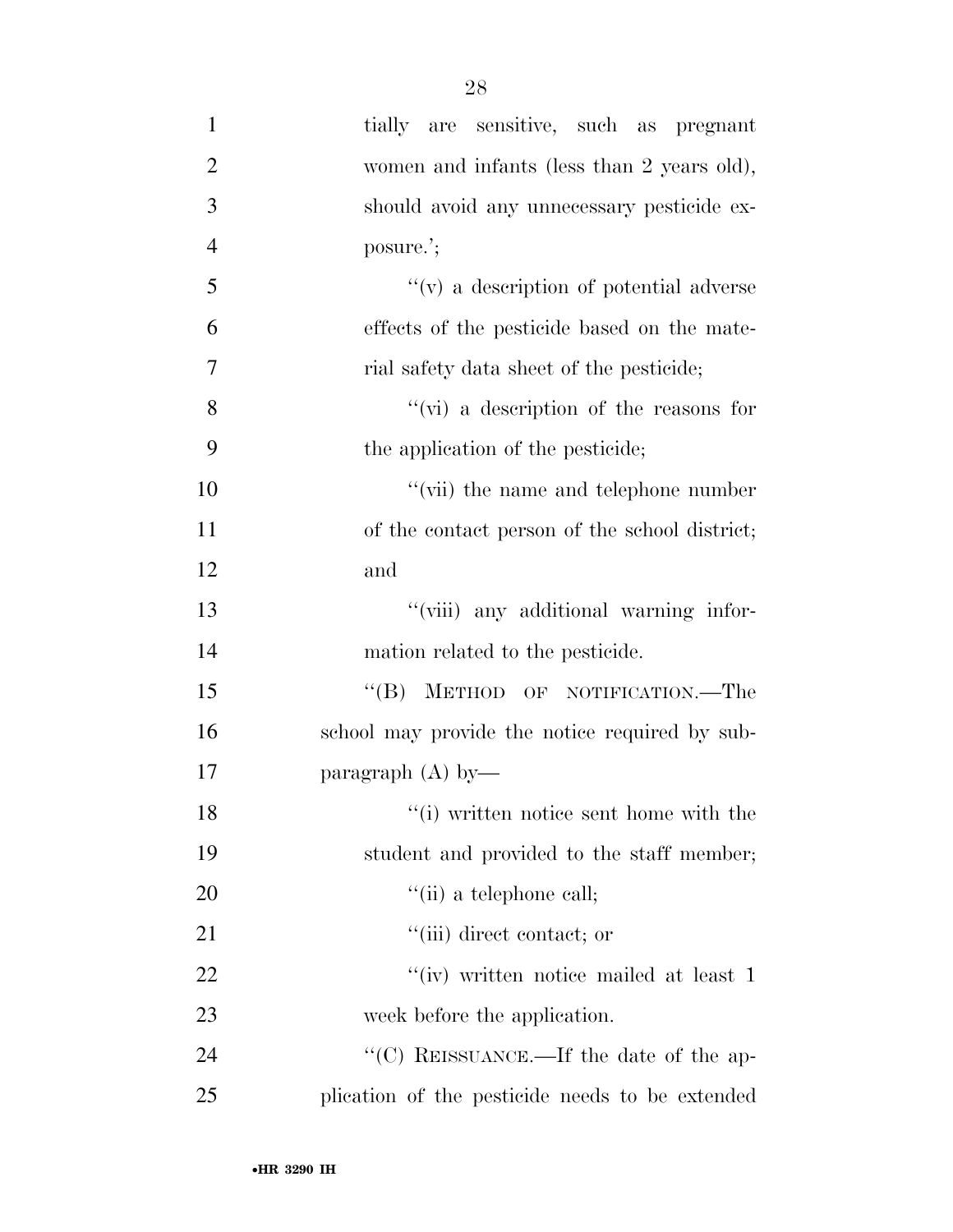| $\mathbf{1}$   | beyond the period required for notice under this       |
|----------------|--------------------------------------------------------|
| $\overline{2}$ | paragraph, the school shall reissue the notice         |
| 3              | under this paragraph for the new date of appli-        |
| $\overline{4}$ | cation.                                                |
| 5              | $``(3)$ POSTING OF SIGNS.—                             |
| 6              | "(A) IN GENERAL.—Subject to paragraphs                 |
| 7              | $(4)$ and $(5)$ , at least 72 hours before a pesticide |
| 8              | (other than a least toxic pesticide) is used by a      |
| 9              | school, the school shall post a sign that provides     |
| 10             | notice of the application of the pesticide—            |
| 11             | $f'(i)$ in a prominent place that is in or             |
| 12             | adjacent to the location to be treated; and            |
| 13             | "(ii) at each entrance to the building                 |
| 14             | or school ground to be treated.                        |
| 15             | "(B) ADMINISTRATION.—A sign required                   |
| 16             | under subparagraph $(A)$ for the application of        |
| 17             | a pesticide shall—                                     |
| 18             | "(i) remain posted for at least 72                     |
| 19             | hours after the end of the treatment;                  |
| $20\,$         | "(ii) be at least $8\frac{1}{2}$ inches by 11          |
| 21             | inches; and                                            |
| 22             | "(iii) state the same information as                   |
| 23             | that required for prior notification of the            |
| 24             | application under paragraph $(2)$ .                    |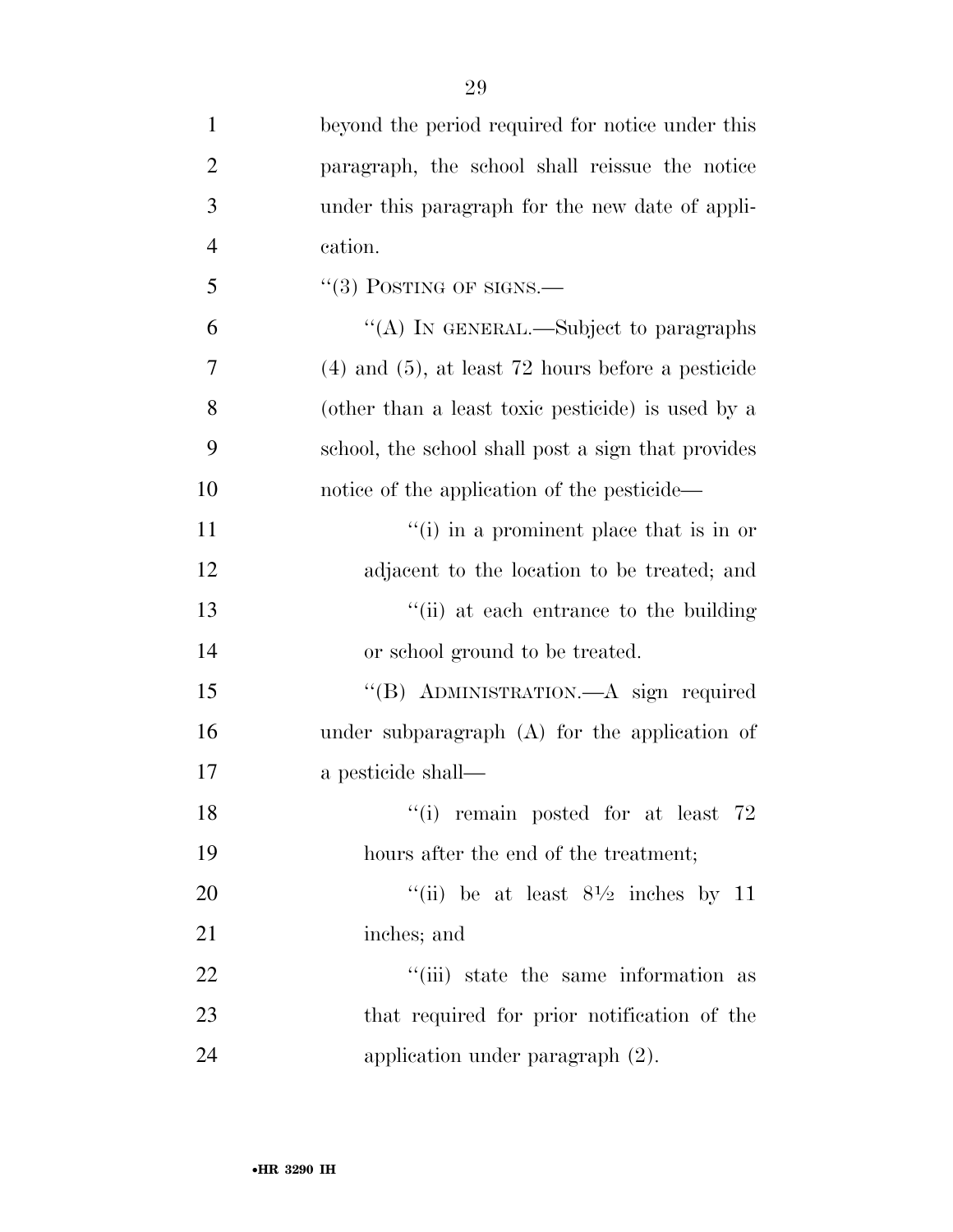| $\mathbf{1}$   | ``(C)<br>OUTDOOR PESTICIDE<br>APPLICA-            |
|----------------|---------------------------------------------------|
| $\overline{2}$ | TIONS.-                                           |
| 3              | "(i) IN GENERAL.—In the case of out-              |
| $\overline{4}$ | door pesticide applications, each sign shall      |
| 5              | include 3 dates, in chronological order,          |
| 6              | that the outdoor pesticide application may        |
| 7              | take place if the preceding date is canceled      |
| 8              | due to weather.                                   |
| 9              | "(ii) DURATION OF POSTING.—A sign                 |
| 10             | described in clause (i) shall be posted after     |
| 11             | an outdoor pesticide application in accord-       |
| 12             | ance with subparagraph $(B)$ .                    |
| 13             | $``(4)$ ADMINISTRATION.—                          |
| 14             | "(A) APPLICATORS.—Paragraphs (2) and              |
| 15             | (3) shall apply to any person that applies a pes- |
| 16             | ticide in a school or on a school ground, includ- |
| 17             | ing a custodian, staff member, or commercial      |
| 18             | applicator.                                       |
| 19             | "(B) TIME OF YEAR.—Paragraphs $(2)$ and           |
| 20             | $(3)$ shall apply to a school—                    |
| 21             | "(i) during the school year; and                  |
| 22             | "(ii) during holidays and the summer              |
| 23             | months, if the school is in use, with notice      |
| 24             | provided to all staff members and the par-        |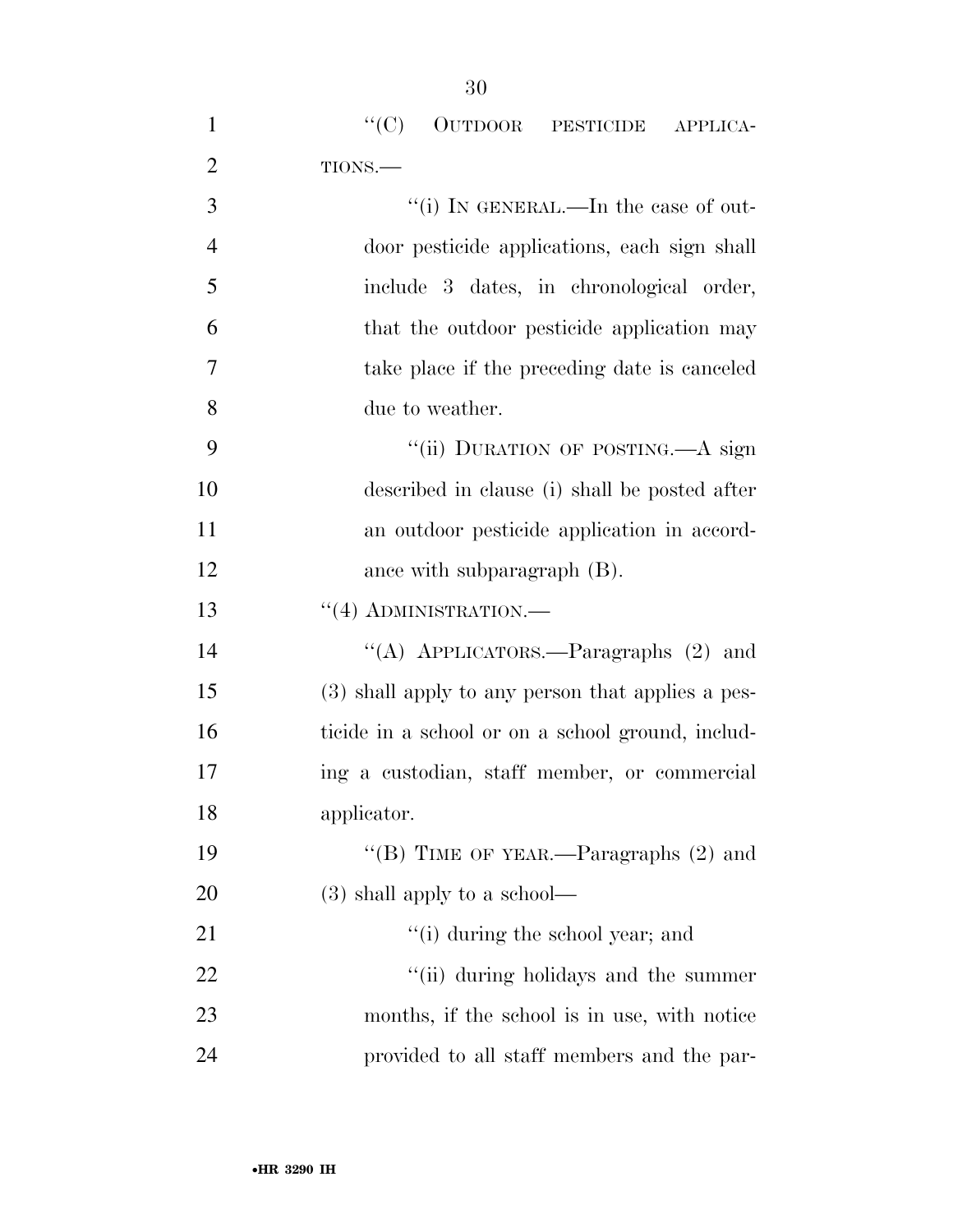| $\mathbf{1}$   | ents or guardians of the students that are         |
|----------------|----------------------------------------------------|
| $\overline{2}$ | using the school in an authorized manner.          |
| 3              | $``(5)$ EMERGENCIES.—                              |
| $\overline{4}$ | "(A) IN GENERAL.—A school may apply a              |
| 5              | pesticide (other than a least toxic pesticide) in  |
| 6              | the school or on school grounds without com-       |
| 7              | plying with paragraphs $(2)$ and $(3)$ in an emer- |
| 8              | gency, subject to subparagraph (B).                |
| 9              | "(B) SUBSEQUENT NOTIFICATION OF PAR-               |
| 10             | ENTS, GUARDIANS, AND STAFF MEMBERS.-Not            |
| 11             | later than the earlier of the time that is 24      |
| 12             | hours after a school applies a pesticide under     |
| 13             | this paragraph or on the morning of the next       |
| 14             | school day, the school shall provide to each par-  |
| 15             | ent or guardian of a student enrolled at the       |
| 16             | school, and staff member of the school, notice     |
| 17             | of the application of the pesticide for emergency  |
| 18             | pest control that includes—                        |
| 19             | "(i) the information required for a no-            |
| 20             | tice under paragraph $(2)(A);$                     |
| 21             | "(ii) a description of the problem and             |
| 22             | the factors that qualified the problem as          |
| 23             | an emergency that threatened the health or         |
| 24             | safety of a student or staff member; and           |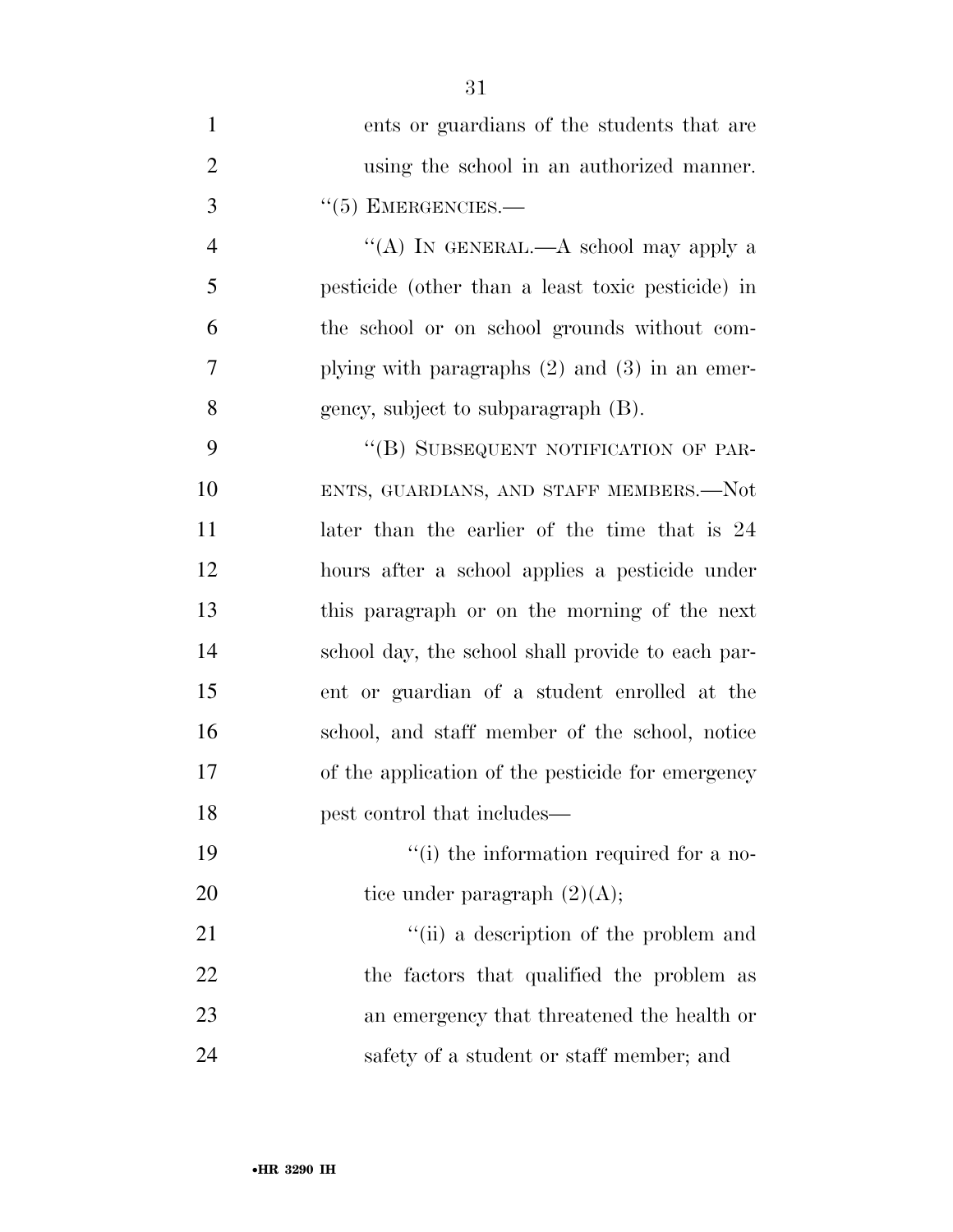| $\mathbf{1}$   | "(iii) a description of the steps the            |
|----------------|--------------------------------------------------|
| $\overline{2}$ | school will take in the future to avoid          |
| 3              | emergency application of a pesticide under       |
| $\overline{4}$ | this paragraph.                                  |
| 5              | "(C) METHOD OF NOTIFICATION.—The                 |
| 6              | school may provide the notice required by sub-   |
| 7              | paragraph $(B)$ by—                              |
| 8              | "(i) written notice sent home with the           |
| 9              | student and provided to the staff member;        |
| 10             | "(ii) a telephone call; or                       |
| 11             | "(iii) direct contact.                           |
| 12             | "(D) POSTING OF SIGNS.—A school apply-           |
| 13             | ing a pesticide under this paragraph shall post  |
| 14             | a sign warning of the pesticide application in   |
| 15             | accordance with paragraph (3).                   |
| 16             | "(E) MODIFICATION OF INTEGRATED PEST             |
| 17             | MANAGEMENT PLANS.—If a school in a school        |
| 18             | district applies a pesticide under this para-    |
| 19             | graph, the local educational agency of the       |
| 20             | school district shall modify the integrated pest |
| 21             | management plan of the school district to mini-  |
| 22             | mize the future applications of pesticides under |
| 23             | this paragraph.                                  |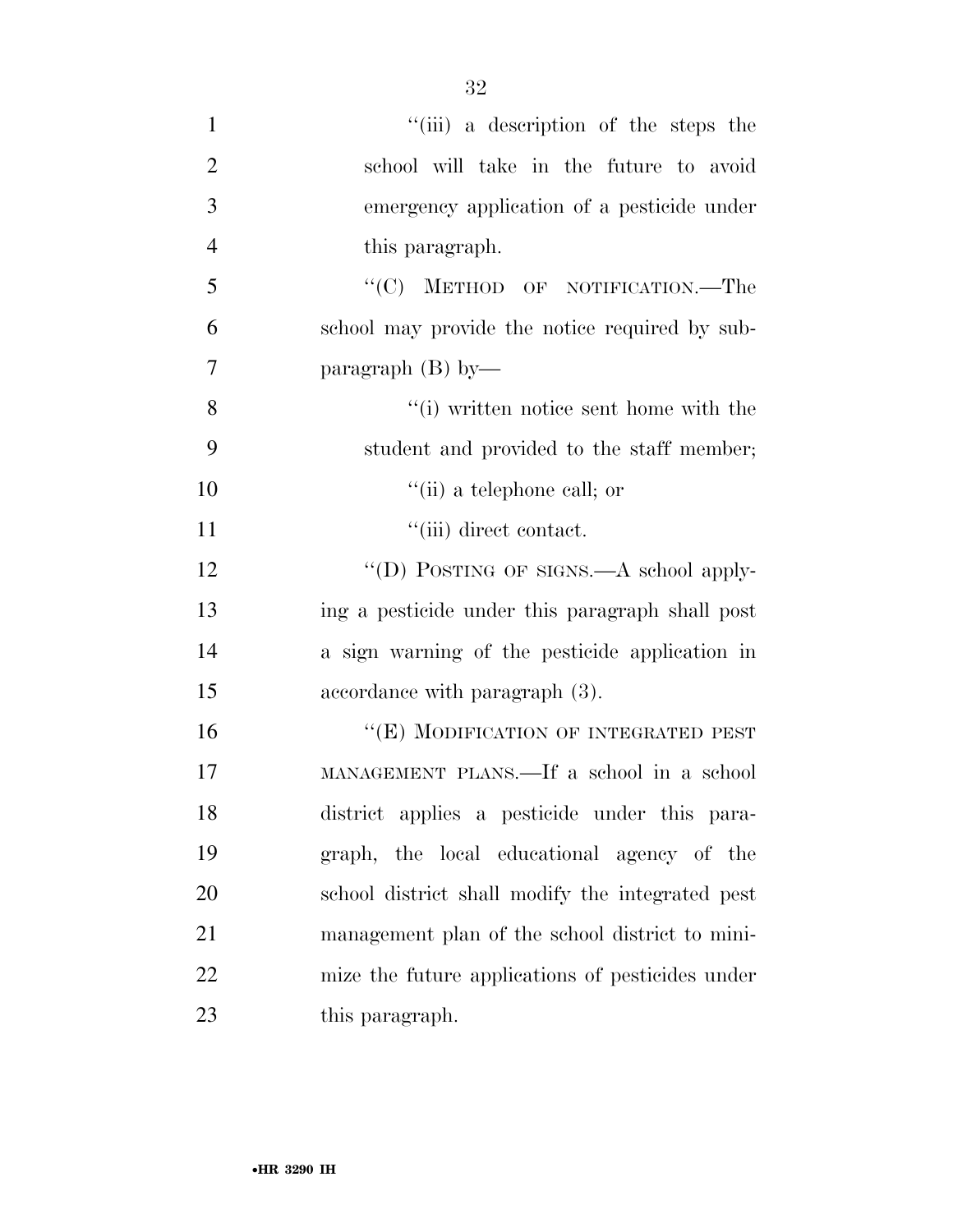| $\mathbf{1}$   | ``(6)<br>DRIFT OF PESTICIDES ONTO SCHOOL             |
|----------------|------------------------------------------------------|
| $\overline{2}$ | GROUND.—Each local educational agency, State pes-    |
| 3              | ticide lead agency, and the Administrator shall—     |
| $\overline{4}$ | "(A) identify sources of pesticides that             |
| 5              | drift from treated land to school grounds of the     |
| 6              | educational agency; and                              |
| 7              | "(B) take steps necessary to create an in-           |
| 8              | door and outdoor school environment that are         |
| 9              | protected from pesticides described in subpara-      |
| 10             | graph(A).                                            |
| 11             | $``(i)$ MEETINGS.—                                   |
| 12             | "(1) IN GENERAL.—Before the beginning of a           |
| 13             | school year, at the beginning of each new calendar   |
| 14             | year, and at a regularly scheduled meeting of a      |
| 15             | school board, each local educational agency shall    |
| 16             | provide an opportunity for the contact person des-   |
| 17             | ignated under subsection (f) to receive and address  |
| 18             | public comments regarding the integrated pest man-   |
| 19             | agement system of the school district.               |
| 20             | "(2) EMERGENCY MEETINGS. An emergency                |
| 21             | meeting of a school board to address a pesticide ap- |
| 22             | plication may be called under locally appropriate    |
| 23             | procedures for convening emergency meetings.         |
| 24             | "(j) INVESTIGATIONS AND ORDERS.—                     |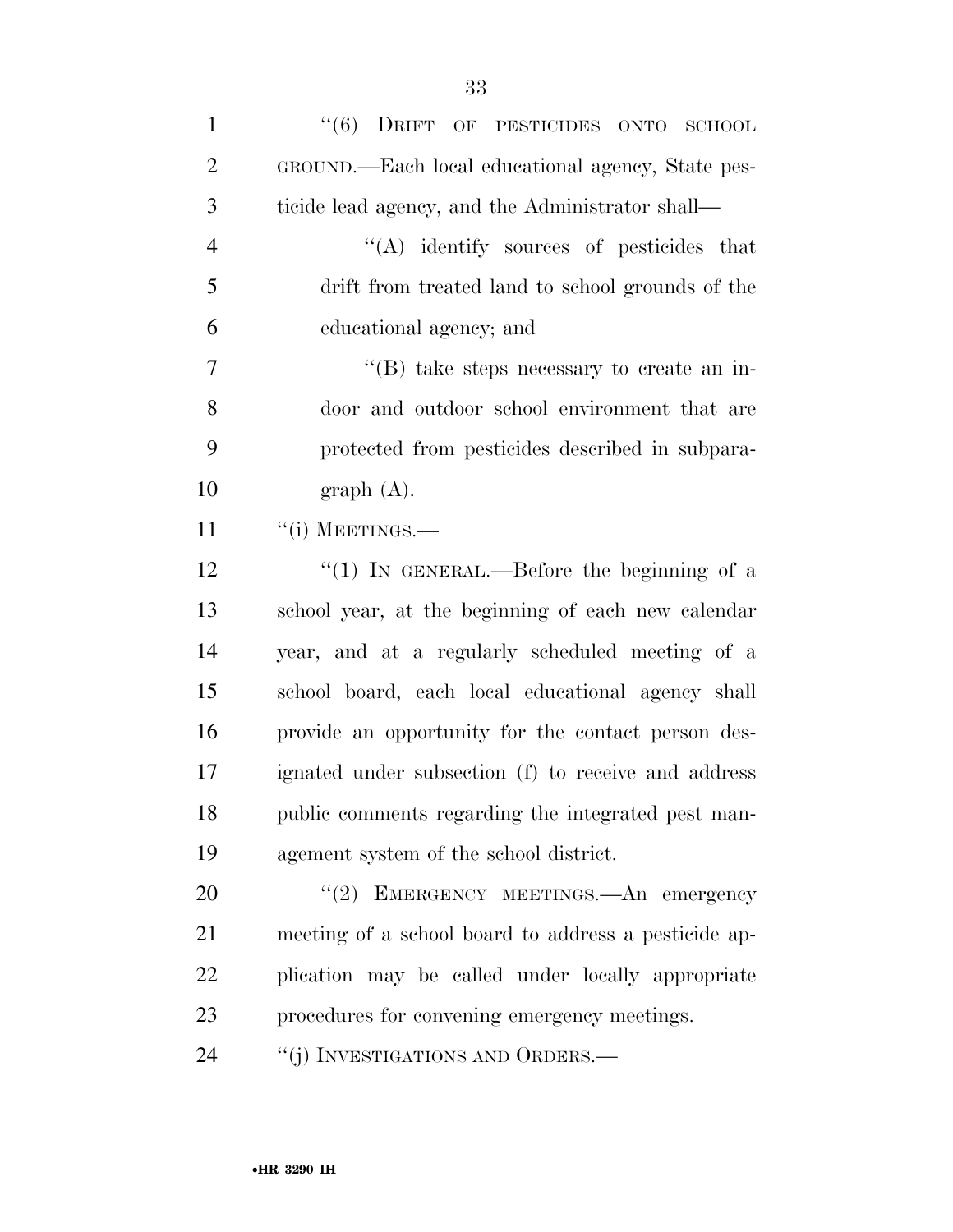| $\mathbf{1}$   | "(1) IN GENERAL.—Not later than 60 days                 |
|----------------|---------------------------------------------------------|
| $\overline{2}$ | after receiving a complaint of a violation of this sec- |
| 3              | tion, the Administrator shall—                          |
| $\overline{4}$ | $\lq\lq$ conduct an investigation of the com-           |
| 5              | plaint;                                                 |
| 6              | $\lq\lq$ determine whether it is reasonable to          |
| 7              | believe the complaint has merit; and                    |
| 8              | $\lq\lq$ (C) notify the complainant and the per-        |
| 9              | son alleged to have committed the violation of          |
| 10             | the findings of the Administrator.                      |
| 11             | "(2) PRELIMINARY ORDER.—If the Adminis-                 |
| 12             | trator determines it is reasonable to believe a viola-  |
| 13             | tion occurred, the Administrator shall issue a pre-     |
| 14             | liminary order (that includes findings) to impose the   |
| 15             | penalty described in subsection (k).                    |
| 16             | "(3) OBJECTIONS TO PRELIMINARY ORDER.-                  |
| 17             | "(A) IN GENERAL.—Not later than 30                      |
| 18             | days after the preliminary order is issued under        |
| 19             | paragraph $(2)$ , the complainant and the person        |
| 20             | alleged to have committed the violation may—            |
| 21             | "(i) file objections to the preliminary                 |
| 22             | order (including findings); and                         |
| 23             | "(ii) request a hearing on the record.                  |
| 24             | "(B) FINAL ORDER.—If a hearing is not                   |
| 25             | requested within 30 days after the preliminary          |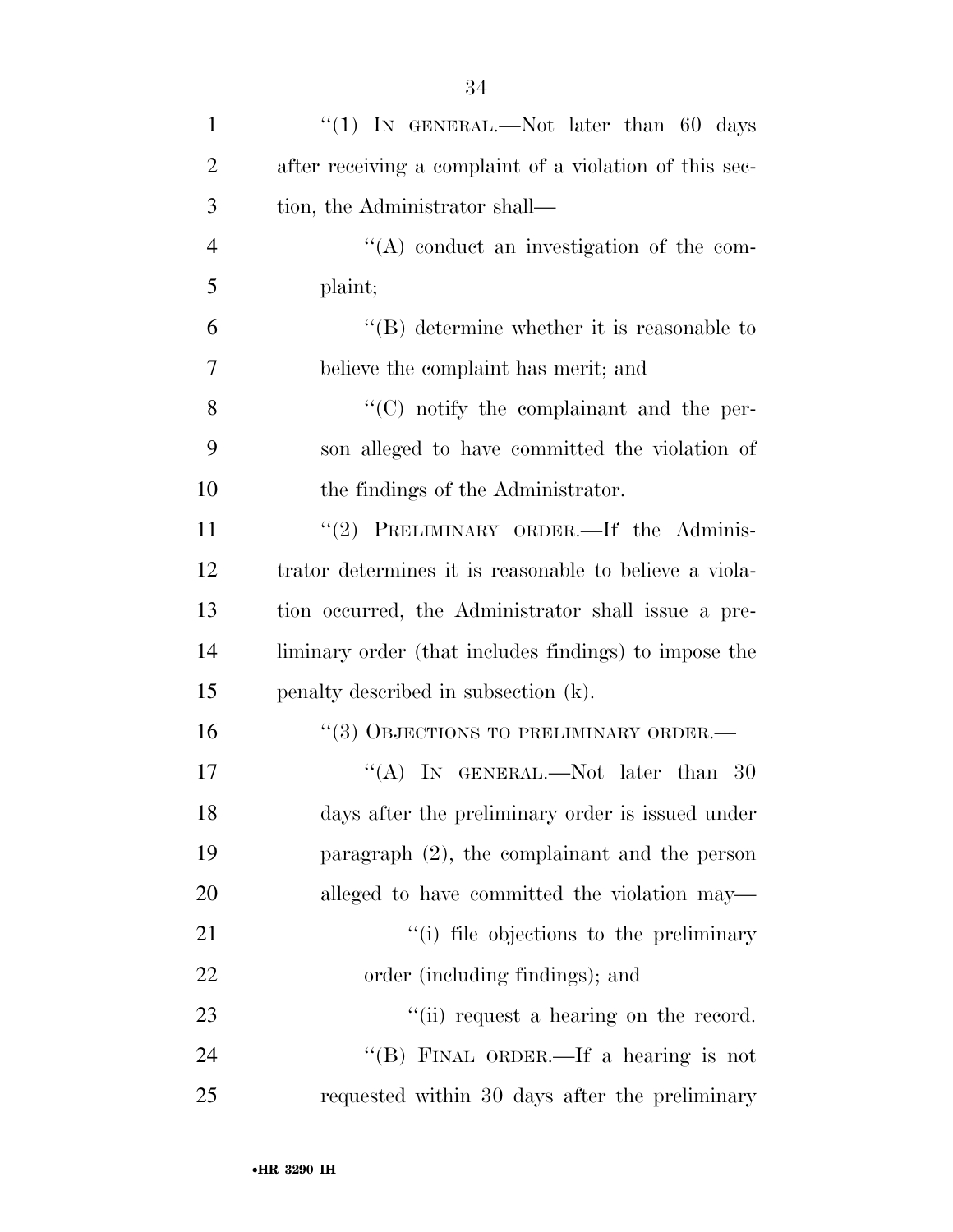| $\mathbf{1}$   | order is issued, the preliminary order shall be       |
|----------------|-------------------------------------------------------|
| $\overline{2}$ | final and not subject to judicial review.             |
| 3              | "(4) HEARING.—A hearing under this sub-               |
| $\overline{4}$ | section shall be conducted expeditiously.             |
| 5              | "(5) FINAL ORDER.—Not later than 120 days             |
| 6              | after the end of the hearing, the Administrator shall |
| 7              | issue a final order.                                  |
| 8              | $\cdot$ (6) SETTLEMENT AGREEMENT.—Before the          |
| 9              | final order is issued, the proceeding may be termi-   |
| 10             | nated by a settlement agreement, which shall remain   |
| 11             | open, entered into by the Administrator, the com-     |
| 12             | plainant, and the person alleged to have committed    |
| 13             | the violation.                                        |
| 14             | $\lq(7)$ Costs.—                                      |
|                |                                                       |
| 15             | "(A) IN GENERAL.—If the Administrator                 |
| 16             | issues a final order against a school or school       |
| 17             | district for violation of this section and the        |
| 18             | complainant requests, the Administrator may           |
| 19             | assess against the person against whom the            |
| 20             | order is issued the costs (including attorney's       |
| 21             | fees) reasonably incurred by the complainant in       |
| 22             | bringing the complaint.                               |
| 23             | "(B) AMOUNT.—The Administrator shall                  |
| 24             | determine the amount of the costs that were           |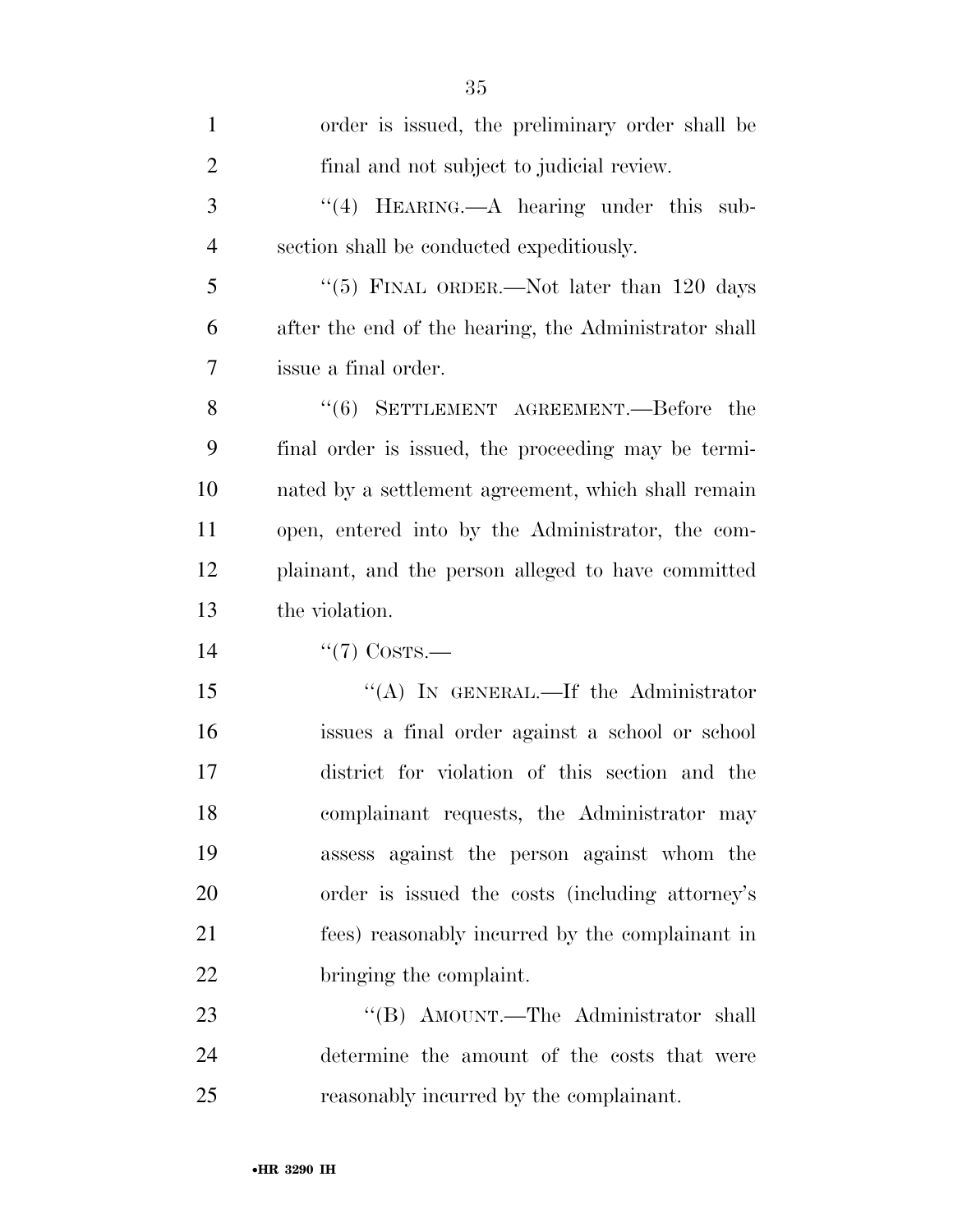# 1  $"(8)$  JUDICIAL REVIEW AND VENUE.—

| $\overline{2}$ | "(A) IN GENERAL.—A person adversely af-                   |
|----------------|-----------------------------------------------------------|
| 3              | fected by an order issued after a hearing under           |
| $\overline{4}$ | this subsection may file a petition for review            |
| 5              | not later than 60 days after the date that the            |
| 6              | order is issued, in a district court of the United        |
| 7              | States or other United States court for any dis-          |
| 8              | trict in which a local educational agency or              |
| 9              | school is found, resides, or transacts business.          |
| 10             | "(B) TIMING.—The review shall be heard                    |
| 11             | and decided expeditiously.                                |
| 12             | "(C) COLLATERAL REVIEW.—An order of                       |
| 13             | the Administrator subject to review under this            |
| 14             | paragraph shall not be subject to judicial review         |
| 15             | in a criminal or other civil proceeding.                  |
| 16             | "(k) CIVIL PENALTY.—                                      |
| 17             | $\lq(1)$ In GENERAL.—Any local educational agen-          |
| 18             | cy, school, or person that violates this section may      |
| 19             | be assessed a civil penalty by the Administrator          |
| 20             | under subsections (h) and (i), respectively, of not       |
| 21             | more than $$10,000$ for each offense.                     |
| 22             | "(2) TRANSFER TO TRUST FUND.—Except as                    |
| 23             | provided in subsection $(i)(4)(B)$ , civil penalties col- |
| 24             | lected under paragraph (1) shall be deposited in the      |
| 25             | Fund.                                                     |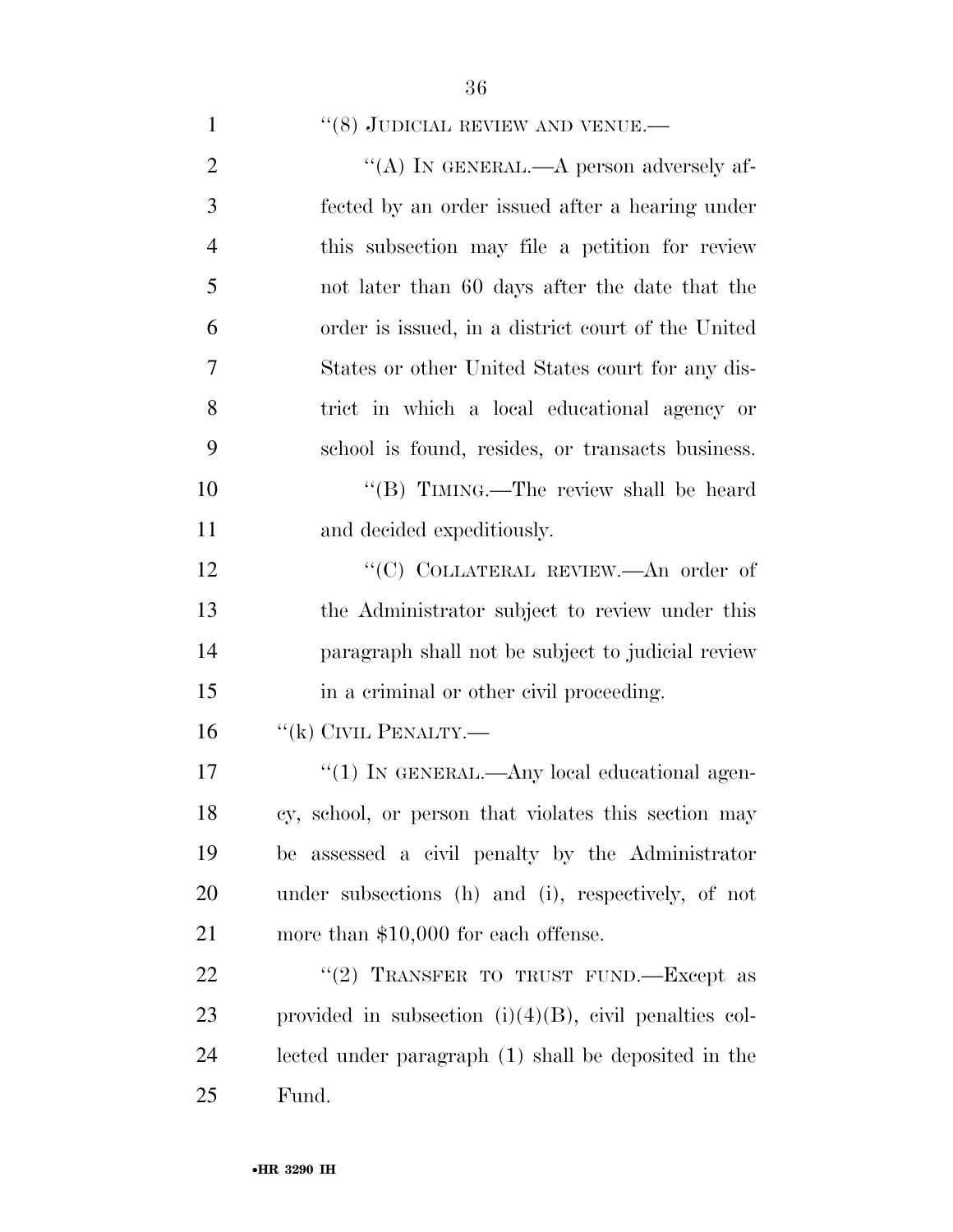| $\mathbf{1}$   | ``(1)<br>INTEGRATED PEST MANAGEMENT<br>TRUST       |
|----------------|----------------------------------------------------|
| $\overline{2}$ | FUND.                                              |
| 3              | $``(1)$ ESTABLISHMENT.—There is established in     |
| $\overline{4}$ | the Treasury of the United States a trust fund to  |
| 5              | known as the 'Integrated Pest Management<br>be     |
| 6              | Trust Fund', consisting of—                        |
| 7              | "(A) amounts deposited in the Fund under           |
| 8              | subsection $(k)(2)$ ;                              |
| 9              | $\cdot$ (B) amounts transferred to the Secretary   |
| 10             | of the Treasury for deposit into the Fund under    |
| 11             | paragraph $(5)$ ; and                              |
| 12             | $\lq\lq$ (C) any interest earned on investment of  |
| 13             | amounts in the Fund under paragraph (3).           |
| 14             | "(2) EXPENDITURES FROM FUND.—                      |
| 15             | "(A) IN GENERAL.—Subject to subpara-               |
| 16             | $graph$ (B), on request by the Administrator, the  |
| 17             | Secretary of the Treasury shall transfer from      |
| 18             | the Fund to the Administrator, without further     |
| 19             | appropriation, such amounts as the Secretary       |
| 20             | determines are necessary to provide funds to       |
| 21             | each State educational agency of a State, in       |
| 22             | proportion to the amount of civil penalties col-   |
| 23             | lected in the State under subsection $(k)(1)$ , to |
| 24             | carry out education, training, propagation, and    |
| 25             | development activities under integrated pest       |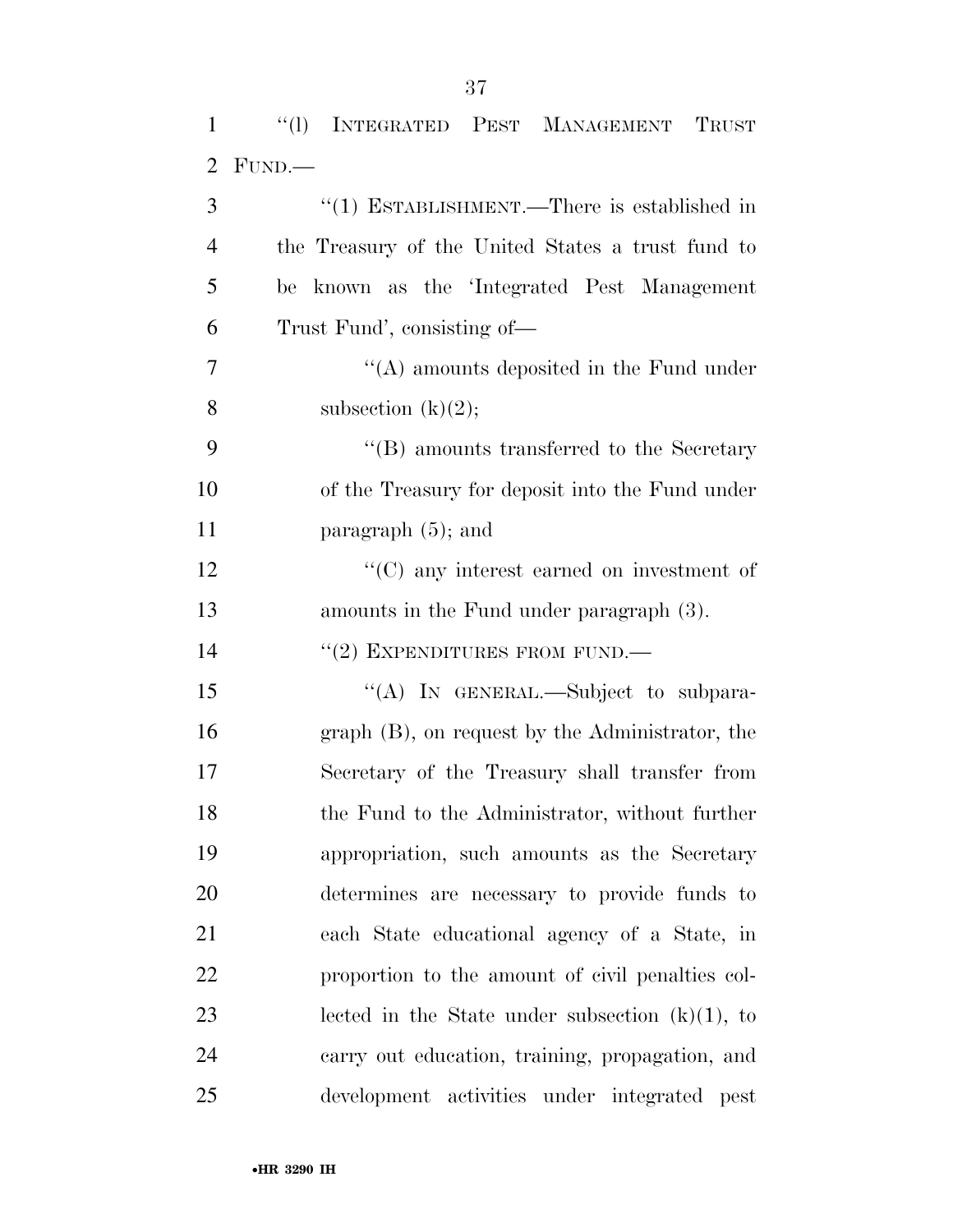| $\mathbf{1}$   | management systems of schools in the State to    |
|----------------|--------------------------------------------------|
| $\overline{2}$ | remedy the harmful effects of actions taken by   |
| 3              | the persons that paid the civil penalties.       |
| $\overline{4}$ | "(B) ADMINISTRATIVE EXPENSES.—An                 |
| 5              | amount not to exceed 6 percent of the amounts    |
| 6              | in the Fund shall be available for each fiscal   |
| 7              | year to pay the administrative expenses nec-     |
| 8              | essary to carry out this subsection.             |
| 9              | $``(3)$ INVESTMENT OF AMOUNTS.—                  |
| 10             | "(A) IN GENERAL.—The Secretary of the            |
| 11             | Treasury shall invest such portion of the Fund   |
| 12             | as is not, in the judgment of the Secretary of   |
| 13             | the Treasury, required to meet current with-     |
| 14             | drawals. Investments may be made only in in-     |
| 15             | terest-bearing obligations of the United States. |
| 16             | "(B) ACQUISITION OF OBLIGATIONS.—For             |
| 17             | the purpose of investments under subparagraph    |
| 18             | $(A)$ , obligations may be acquired—             |
| 19             | "(i) on original issue at the issue              |
| 20             | price; or                                        |
| 21             | "(ii) by purchase of outstanding obli-           |
| 22             | gations at the market price.                     |
| 23             | "(C) SALE OF OBLIGATIONS.—Any obliga-            |
| 24             | tion acquired by the Fund may be sold by the     |
| 25             | Secretary of the Treasury at the market price.   |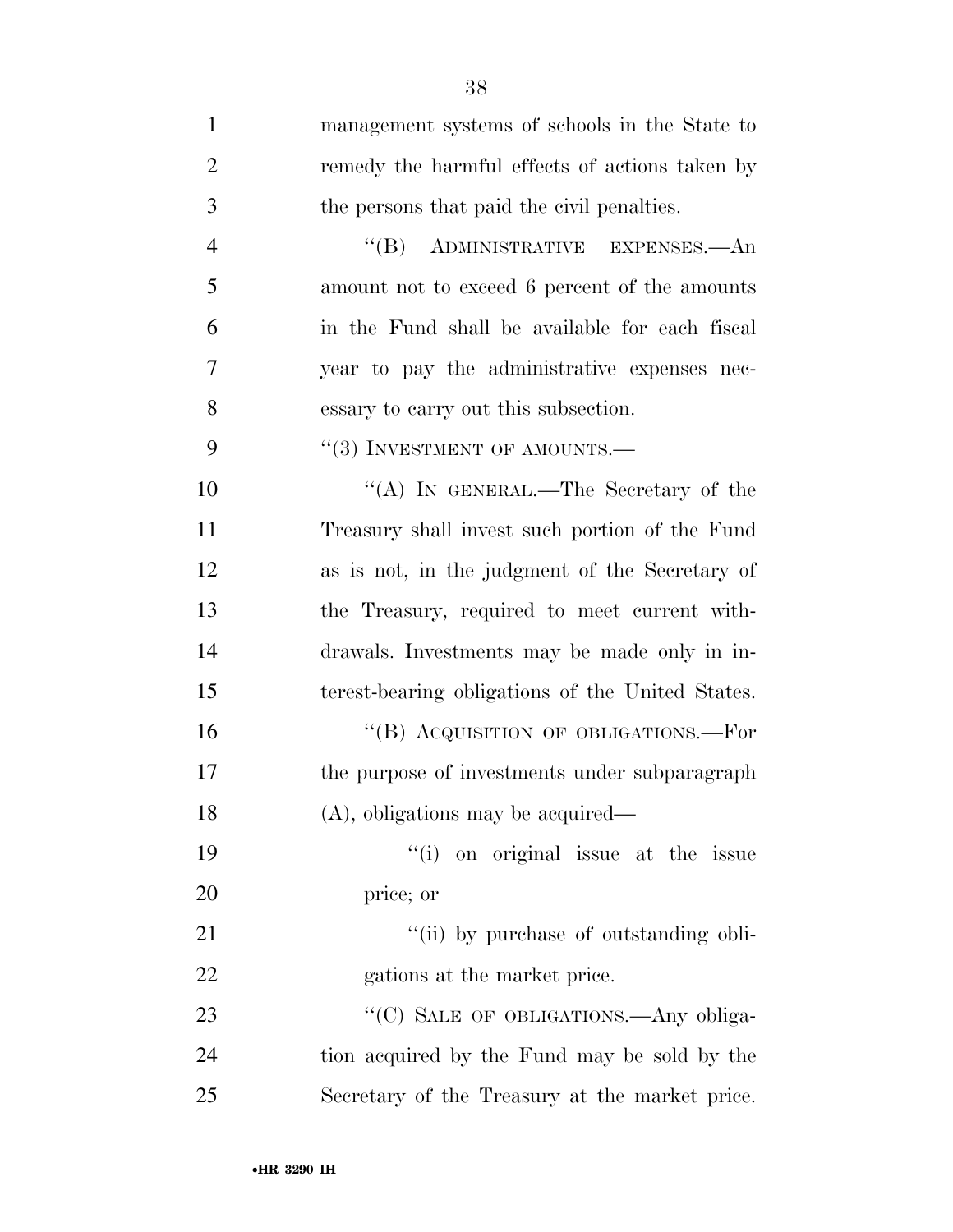| $\mathbf{1}$   | "(D) CREDITS TO FUND.—The interest on,                 |
|----------------|--------------------------------------------------------|
| $\overline{2}$ | and the proceeds from the sale or redemption           |
| 3              | of, any obligations held in the Fund shall be          |
| $\overline{4}$ | eredited to and form a part of the Fund.               |
| 5              | $\cdot$ (4) TRANSFERS OF AMOUNTS.—                     |
| 6              | "(A) IN GENERAL.—The amounts required                  |
| 7              | to be transferred to the Fund under this sub-          |
| 8              | section shall be transferred at least monthly          |
| 9              | from the general fund of the Treasury to the           |
| 10             | Fund on the basis of estimates made by the             |
| 11             | Secretary of the Treasury.                             |
| 12             | "(B) ADJUSTMENTS.—Proper adjustment                    |
| 13             | shall be made in amounts subsequently trans-           |
| 14             | ferred to the extent prior estimates were in ex-       |
| 15             | cess of or less than the amounts required to be        |
| 16             | transferred.                                           |
| 17             | "(5) ACCEPTANCE AND USE OF DONATIONS.—                 |
| 18             | The Secretary may accept and use donations to          |
| 19             | carry out paragraph $(2)(A)$ . Amounts received by     |
| <b>20</b>      | the Secretary in the form of donations shall be        |
| 21             | transferred to the Secretary of the Treasury for de-   |
| 22             | posit into the Fund.                                   |
| 23             | "(m) EMPLOYEE PROTECTION.—                             |
| 24             | "(1) IN GENERAL.—No local educational agen-            |
| 25             | cy, school, or person may harass, prosecute, hold lia- |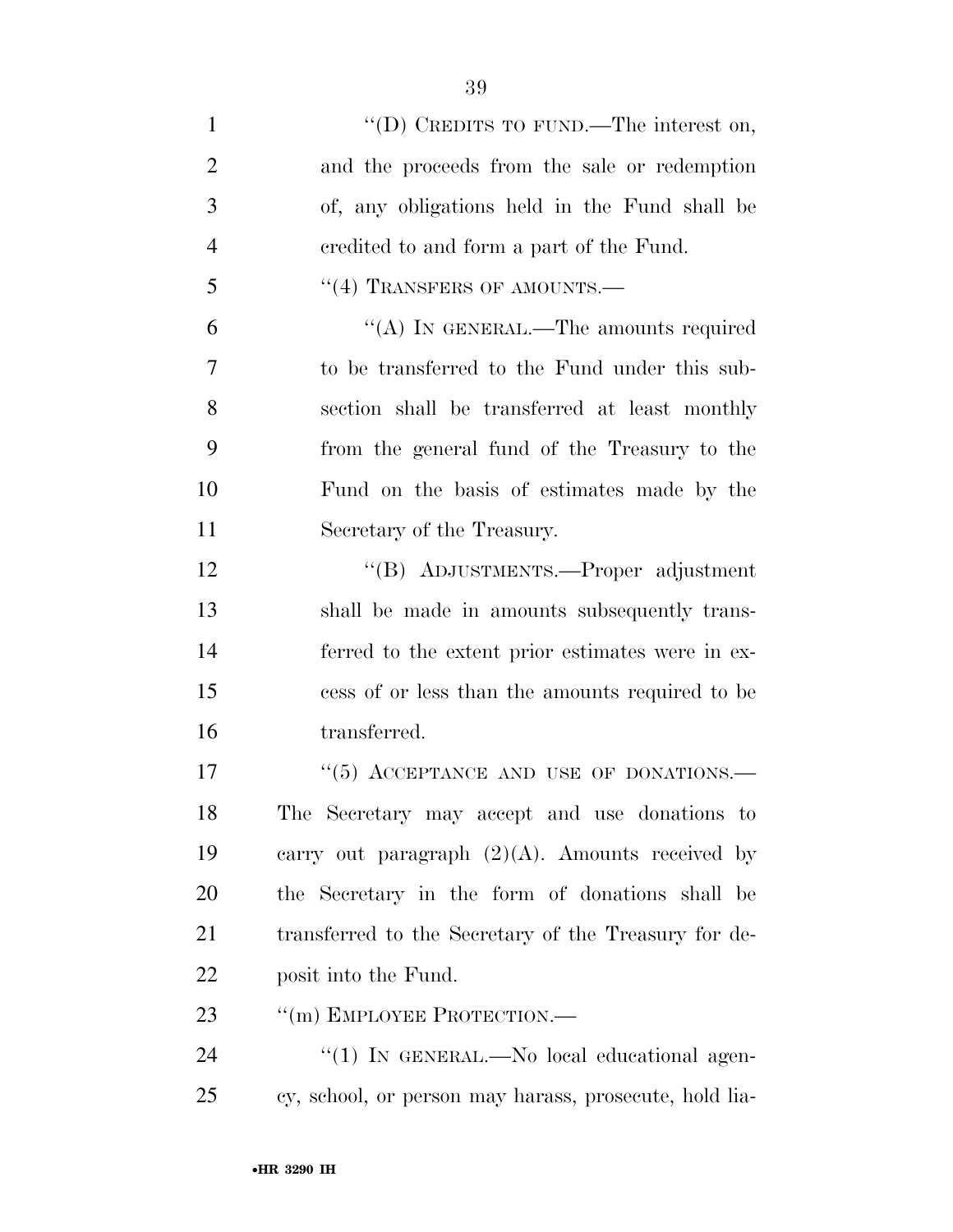| $\mathbf{1}$   | ble, or discriminate against any employee or other      |
|----------------|---------------------------------------------------------|
| $\overline{2}$ | person because the employee or other person—            |
| 3              | $\lq\lq$ is assisting or demonstrating an in-           |
| $\overline{4}$ | tent to assist in achieving compliance with this        |
| 5              | section (including any regulation);                     |
| 6              | $\lq\lq (B)$ is refusing to violate or assist in the    |
| $\overline{7}$ | violation of this section (including any regula-        |
| 8              | tion); or                                               |
| 9              | "(C) has commenced, caused to be com-                   |
| 10             | menced, or is about to commence a proceeding,           |
| 11             | has testified or is about to testify at a pro-          |
| 12             | ceeding, or has assisted or participated or is          |
| 13             | about to participate in any manner in such a            |
| 14             | proceeding or in any other action to carry out          |
| 15             | this section.                                           |
| 16             | "(2) COMPLAINTS.—Not later than 1 year after            |
| 17             | an alleged violation occurred, an employee or other     |
| 18             | person alleging a violation of this section, or another |
| 19             | person at the request of the employee, may file a       |
| 20             | complaint with the Administrator.                       |
| 21             | "(3) REMEDIAL ACTION.—If the Administrator              |
| 22             | decides, on the basis of a complaint, that a local      |
| 23             | educational agency, school, or person violated para-    |
| 24             | graph (1), the Administrator shall order the local      |
| 25             | educational agency, school, or person to—               |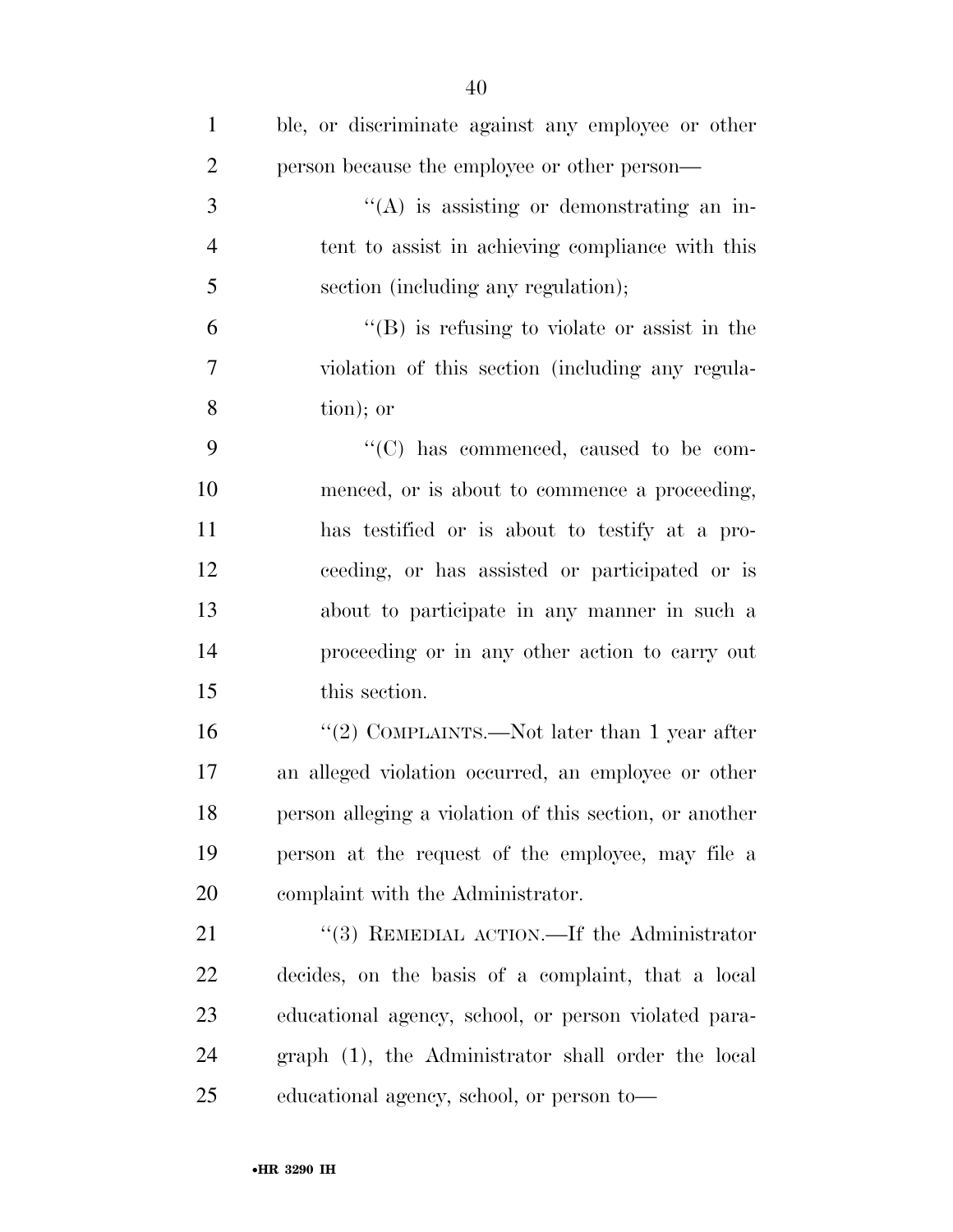| $\mathbf{1}$   | "(A) take affirmative action to abate the                  |
|----------------|------------------------------------------------------------|
| $\overline{2}$ | violation;                                                 |
| 3              | $\lq\lq(B)$ reinstate the complainant to the               |
| $\overline{4}$ | former position with the same pay and terms                |
| 5              | and privileges of employment; and                          |
| 6              | $\lq\lq$ (C) pay compensatory damages, including           |
| 7              | back pay.                                                  |
| 8              | $\lq($ n) GRANTS.—                                         |
| 9              | "(1) IN GENERAL.—The Administrator, in con-                |
| 10             | sultation with the Secretary of Education, shall pro-      |
| 11             | vide grants to local educational agencies to develop       |
| 12             | and implement integrated pest management systems           |
| 13             | in schools in the school district of the local edu-        |
| 14             | cational agencies.                                         |
| 15             | "(2) AMOUNT.—The amount of a grant pro-                    |
| 16             | vided to a local educational agency of a school dis-       |
| 17             | trict under paragraph (1) shall be based on the ratio      |
| 18             | that the number of students enrolled in schools in         |
| 19             | the school district bears to the total number of stu-      |
| 20             | dents enrolled in schools in all school districts in the   |
| 21             | United States.                                             |
| 22             | "(0) RELATIONSHIP TO STATE AND LOCAL REQUIRE-              |
| 23             | MENTS.—This section (including regulations promulgated     |
| 24             | under this section) shall not preempt requirements im-     |
| 25             | posed on local educational agencies and schools related to |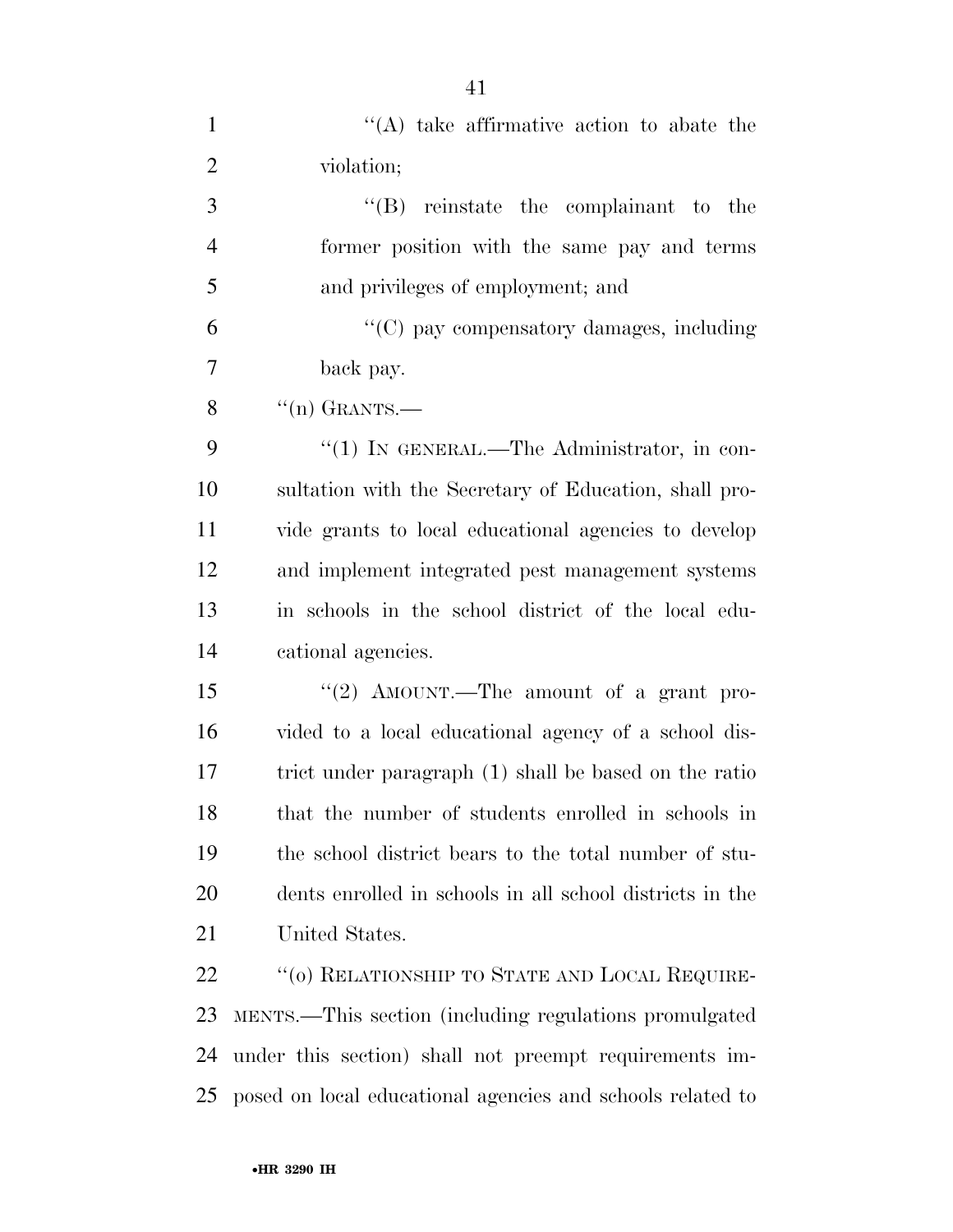the use of integrated pest management by State or local law (including regulations) that are more stringent than the requirements imposed under this section.

 ''(p) REGULATIONS.—Subject to subsection (o), the Administrator shall promulgate such regulations as are necessary to carry out this section.

 ''(q) RESTRICTION ON PESTICIDE USE.—Not later than 6 years after the date of enactment of this section, no pesticide, other than a pesticide that is defined as a least toxic pesticide under this subsection, shall be used in a school or on school grounds unless the Administrator has met the deadlines and requirements of this section. 13 ""(r) AUTHORIZATION OF APPROPRIATIONS.—There are authorized to be appropriated to carry out this section \$7,000,000 for each of fiscal years 2008 through 2012.''. **SEC. 4. RULE OF CONSTRUCTION.** 

 The Administrator of the Environmental Protection Agency may not remove any pesticide that is included on the list of pesticides that the Administrator has exempted from regulation under section 25(b) of the Federal Insecti- cide, Fungicide, and Rodenticide Act or refuse to add a pesticide to such list solely on the grounds that the pes- ticide is claimed to be able to be used to control a public health pest.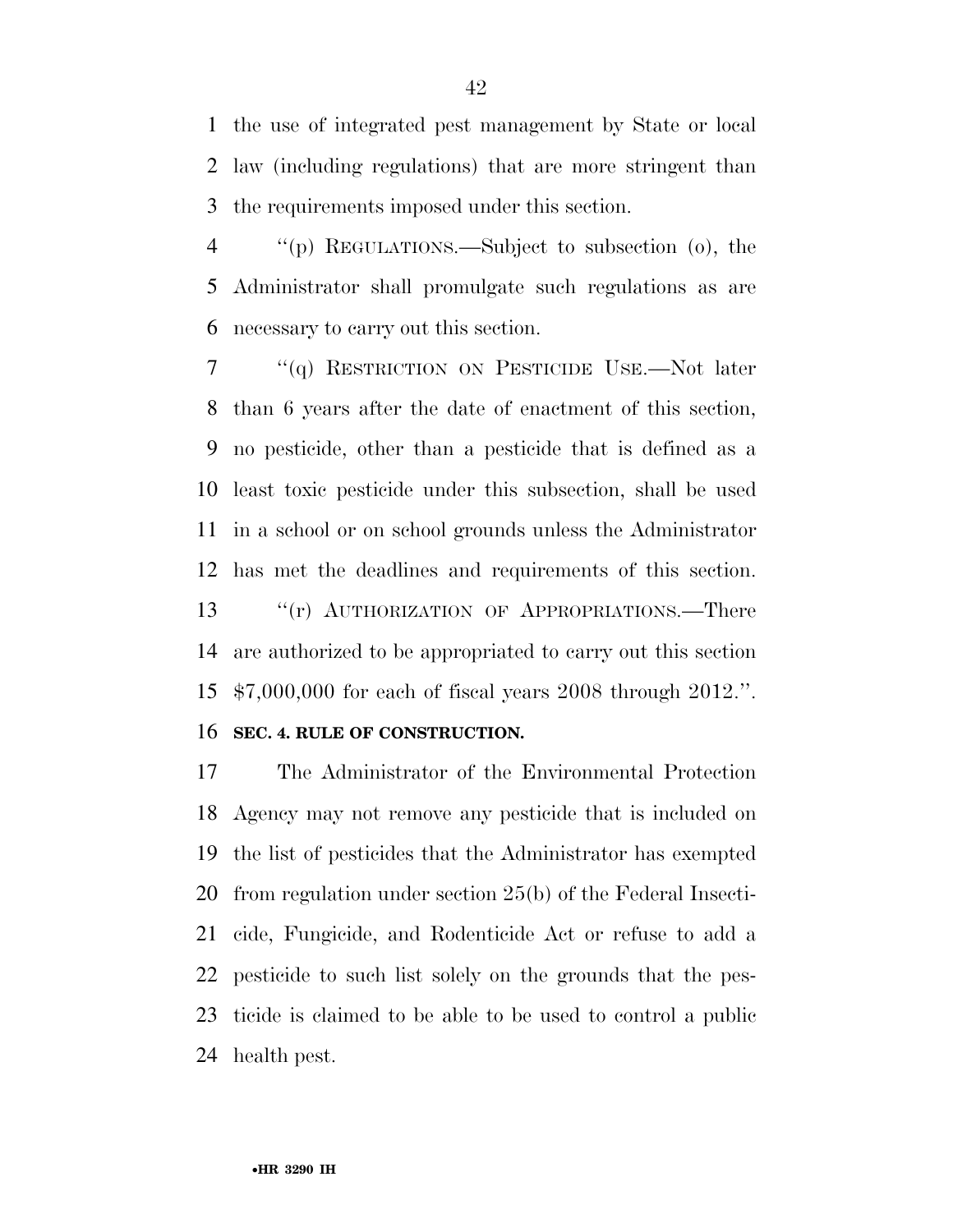#### 1 **SEC. 5. CONFORMING AMENDMENT.**

2 The table of contents in section 1(b) of the Federal

3 Insecticide, Fungicide, and Rodenticide Act (7 U.S.C.

4 prec. 121) is amended by striking the items relating to

#### 5 sections 34 and 35 and inserting the following:

- ''Sec. 34. Integrated pest management systems for schools.
	- ''(a) Definitions.
		- ''(1) Board.
		- ''(2) Contact person.
		- ''(3) Crack and crevice treatment.
		- "(4) Emergency.
		- ''(5) Fund.
		- ''(6) Integrated pest management system.
		- ''(7) Least toxic pesticides.
		- $\lq(8)$  List.
		- ''(9) Local educational agency.
		- ''(10) Person.
		- $"$ (11) Official.
		- ''(12) Pesticide.
		- ''(13) School.
		- ''(14) School ground.
		- ''(15) Space spraying.
		- $"(16)$  Staff member.
		- ''(17) State educational agency.
		- ''(18) Universal notification.
	- ''(b) Integrated pest management systems.
		- $"(1)$  In general.
		- ''(2) Implementation.
		- ''(3) State programs.
		- ''(4) Application to schools and school grounds.
		- ''(5) Application of pesticides when schools in use.
	- ''(c) National School Integrated Pest Management Advisory Board.
		- $''(1)$  In general.
		- ''(2) Composition of Board.
		- ''(3) Appointment.
		- $``(4)$  Term.
		- ''(5) Meetings.
		- ''(6) Compensation.
		- "(7) Chairperson.
		- ''(8) Quorum.
		- ''(9) Decisive votes.
		- ''(10) Administration.
		- ''(11) Responsibilities of the Board.
		- ''(12) Requirements.
		- "(13) Petitions.
		- ''(14) Periodic review.
		- ''(15) Confidentiality.
	- ''(d) List of Least Toxic Pesticides; Pesticide Review.
		- $''(1)$  In general.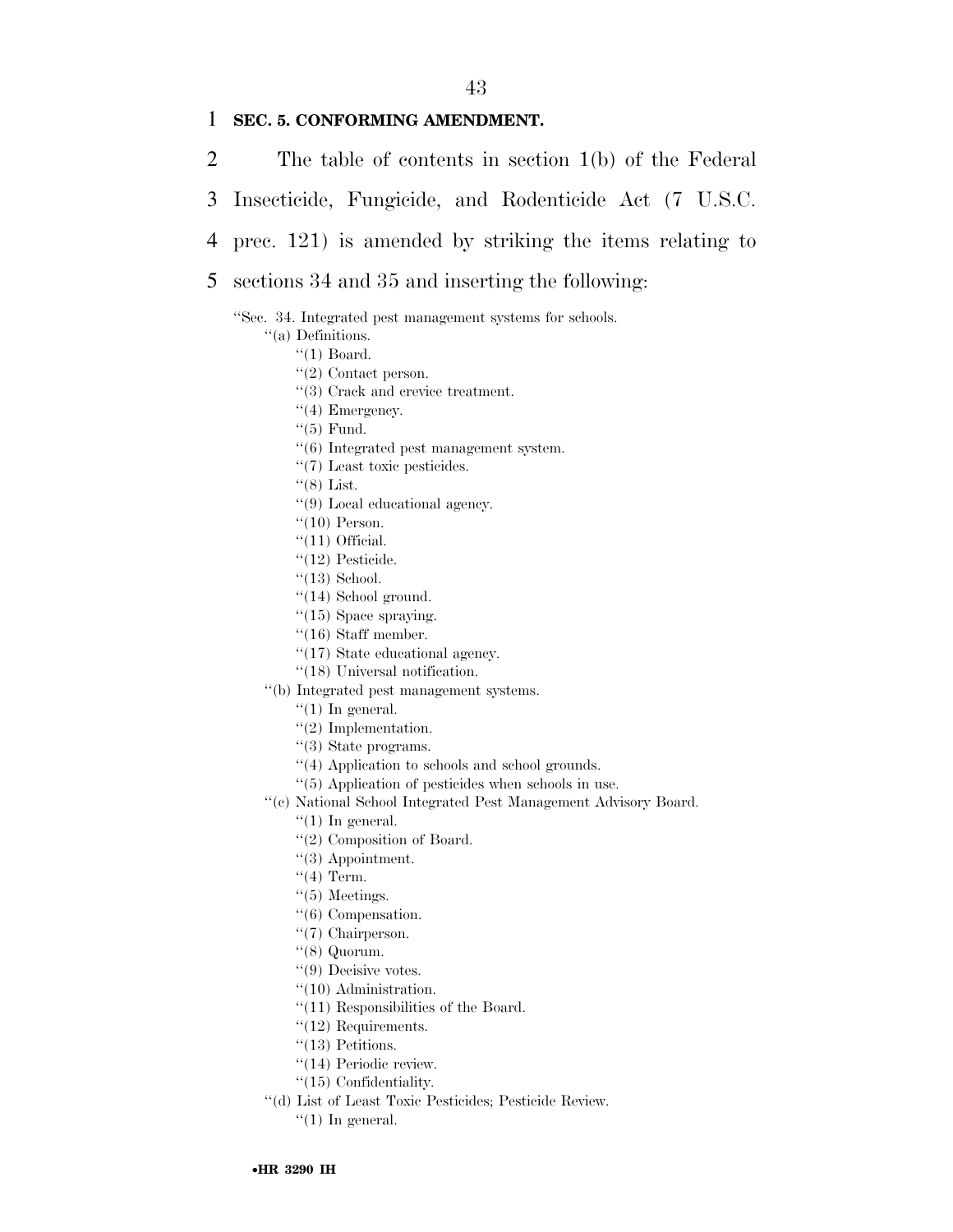- ''(2) Procedure for evaluating pesticide use.
- ''(e) Office of Pesticide Programs.
	- ''(1) Establishment.
	- ''(2) Duties.
- "(f) Contact person.
	- $''(1)$  In general.
		- $''(2)$  Duties.
		- ''(3) Pesticide use data.
- ''(g) Notice of Integrated Pest Management System.
	- " $(1)$  In general.
	- ''(2) Contents.
	- ''(3) Use of pesticides.
	- ''(4) New employees and students.
- ''(h) Use of pesticides.
	- $''(1)$  In general.
	- ''(2) Prior notification of parents, guardians, and staff members.
	- ''(3) Posting of signs.
	- ''(4) Administration.
	- "(5) Emergencies.
	- ''(6) Drift of pesticides onto school ground.
- ''(i) Meetings.
	- $''(1)$  In general.
	- ''(2) Emergency meetings.
- ''(j) Investigations and orders.
	- $''(1)$  In general.
	- ''(2) Preliminary order.
	- ''(3) Objections to preliminary order.
	- $''(4)$  Hearing.
	- $``(5)$  Final order.
	- ''(6) Settlement agreement.
	- $``(7)$  Costs.
	- ''(8) Judicial review and venue.
- $f'(k)$  Civil penalty.
	- $"(1)$  In general.
	- ''(2) Transfer to Trust Fund.
- ''(l) Integrated Pest Management Trust Fund.
	- ''(1) Establishment.
	- ''(2) Expenditures from Fund.
	- ''(3) Investment of amounts.
	- ''(4) Transfers of amounts.
	- ''(5) Acceptance and use of donations.
- ''(m) Employee protection.
	- " $(1)$  In general.
	- ''(2) Complaints.
	- ''(3) Remedial action.
- ''(n) Grants.
	- $''(1)$  In general.
	- $''(2)$  Amount.
- ''(o) Relationship to State and local requirements.
- ''(p) Regulations.
- ''(q) Restriction on pesticide use.
- ''(r) Authorization of appropriations.
- ''Sec. 35. Severability.
- ''Sec. 36. Authorization of appropriations.''.